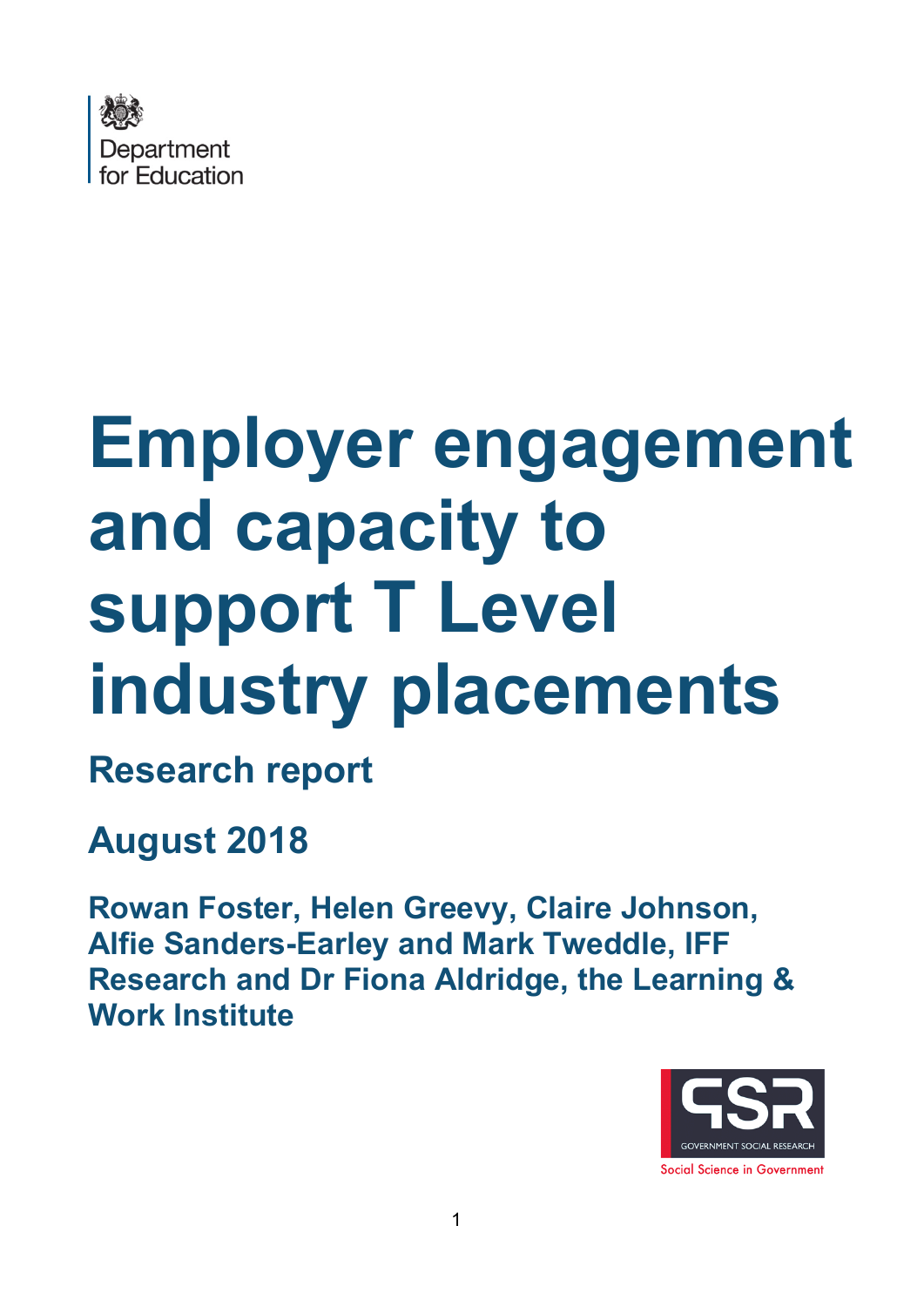# **Contents**

| <b>Executive Summary</b>                                            | 5              |
|---------------------------------------------------------------------|----------------|
| Introduction                                                        | 5              |
| Research approach                                                   | 5              |
| Key findings                                                        | 5              |
| Motivations for offering work-based learning                        | 6              |
| Challenges to offering work-based learning                          | 6              |
| Response to T Levels                                                | $\overline{7}$ |
| Conclusions                                                         | 8              |
| Chapter 1: Introduction                                             | 10             |
| Background to the research                                          | 10             |
| Research objectives                                                 | 10             |
| Methodology                                                         | 11             |
| Achieved sample structure                                           | 13             |
| Interpreting the findings                                           | 15             |
| Structure of this report                                            | 16             |
| Chapter 2: Current approaches to work-based learning opportunities  | 17             |
| Introduction                                                        | 17             |
| Work-based learning opportunities currently being offered           | 17             |
| Work experience                                                     | 18             |
| Work placements                                                     | 19             |
| Apprenticeships                                                     | 21             |
| Motivations for offering work-based learning opportunities          | 23             |
| Company benefit                                                     | 23             |
| <b>Altruistic reasons</b>                                           | 25             |
| Personal reasons                                                    | 26             |
| Chapter 3: Challenges to offering work-based learning opportunities | 28             |
| Introduction                                                        | 28             |
| <b>Barriers and challenges</b>                                      | 28             |
| Impact on staff time and resource                                   | 29             |
| Concerns about the upfront administrative burden                    | 30             |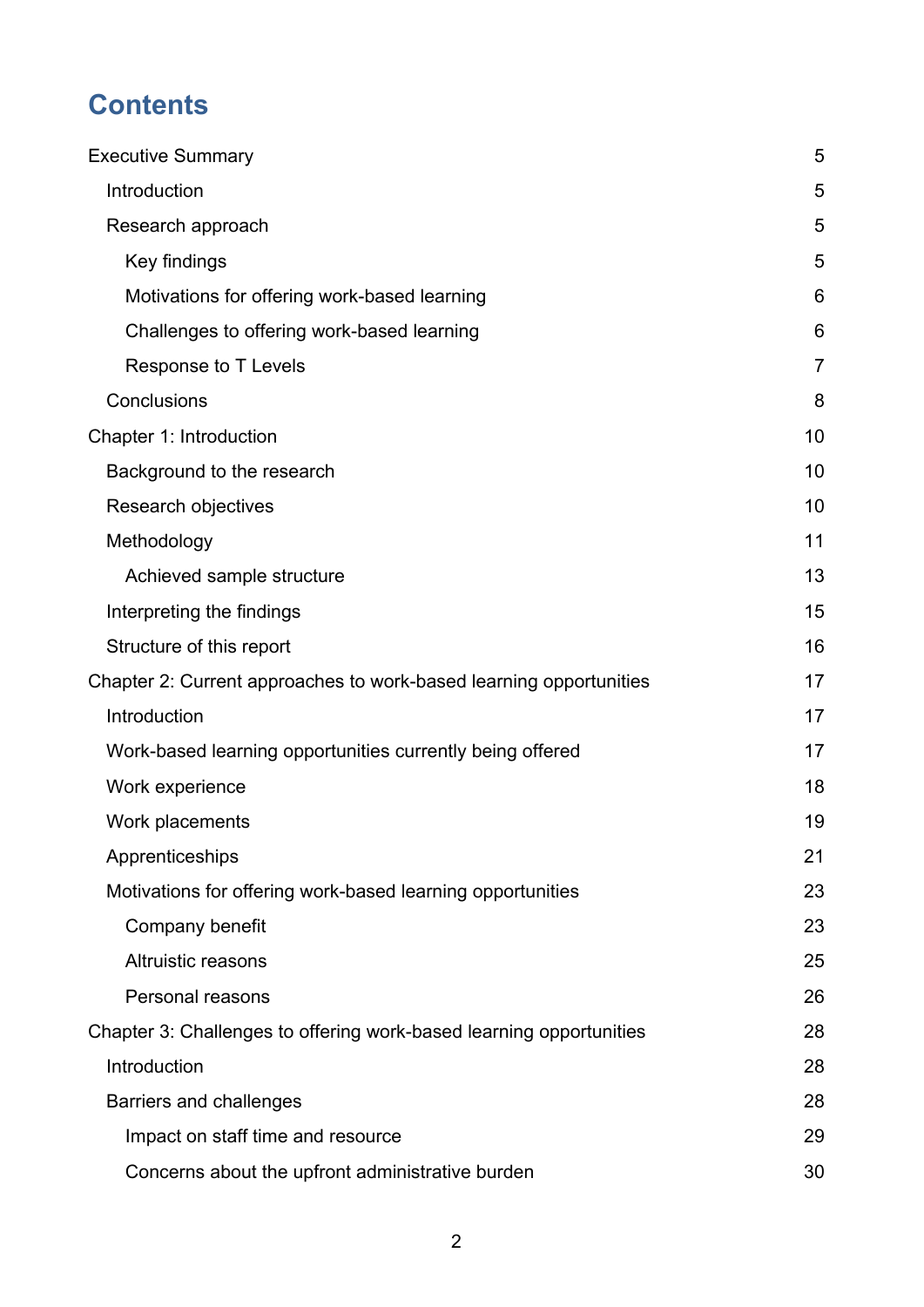| Lack of confidence in the skills / productivity of young people     | 31 |
|---------------------------------------------------------------------|----|
| Challenging to offer meaningful work                                | 31 |
| Negative previous experience                                        | 32 |
| Nature of work makes it impractical for young people                | 33 |
| <b>Potential Solutions</b>                                          | 35 |
| Support from learning providers                                     | 36 |
| Developing employers' own internal structures                       | 38 |
| <b>Financial support</b>                                            | 39 |
| Unmet challenges                                                    | 40 |
| Chapter 4: Reactions and perceptions of T Level industry placements | 41 |
| Introduction                                                        | 41 |
| Length of placement $-45$ to 60-day placement                       | 41 |
| Concerns placement duration too short                               | 43 |
| Concerns placement duration too long                                | 43 |
| Mandatory nature of the placement                                   | 44 |
| Placements based in a relevant industry                             | 45 |
| Named contact at the learning provider                              | 46 |
| Placements during the second year of the course                     | 47 |
| Pre-placement preparation and training                              | 48 |
| Payment of wages                                                    | 48 |
| Structure of industry placements                                    | 50 |
| Additional information requested by employers                       | 52 |
| Legislation and health and safety requirements                      | 52 |
| Location and public transport                                       | 53 |
| Overall likelihood of offering T Level industry placements          | 54 |
| Chapter 5: Conclusions and implications for T Levels                | 56 |
| Recommendations                                                     | 58 |
| Appendix 1: Summary of route-level key findings                     | 60 |
| Appendix 2: Sample breakdowns by secondary quotas                   | 68 |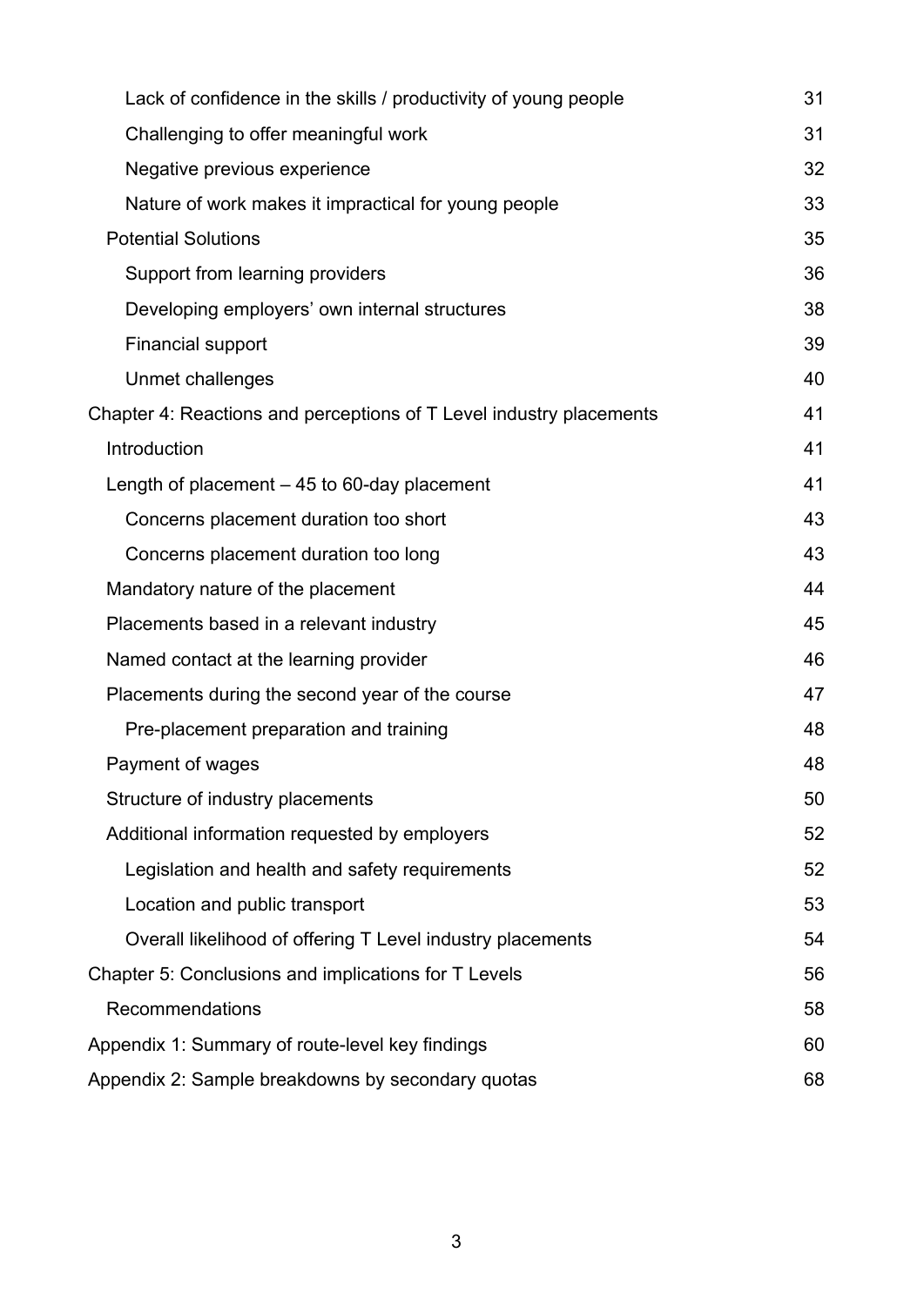# **Acknowledgements**

We are grateful to the employers that agreed to be interviewed for this study. We would also like to express our gratitude to Richard Moore, Vikki McAuley and Sundy-Lin Mabey at the Department for Education (DfE) for their help and assistance with all aspects of this study.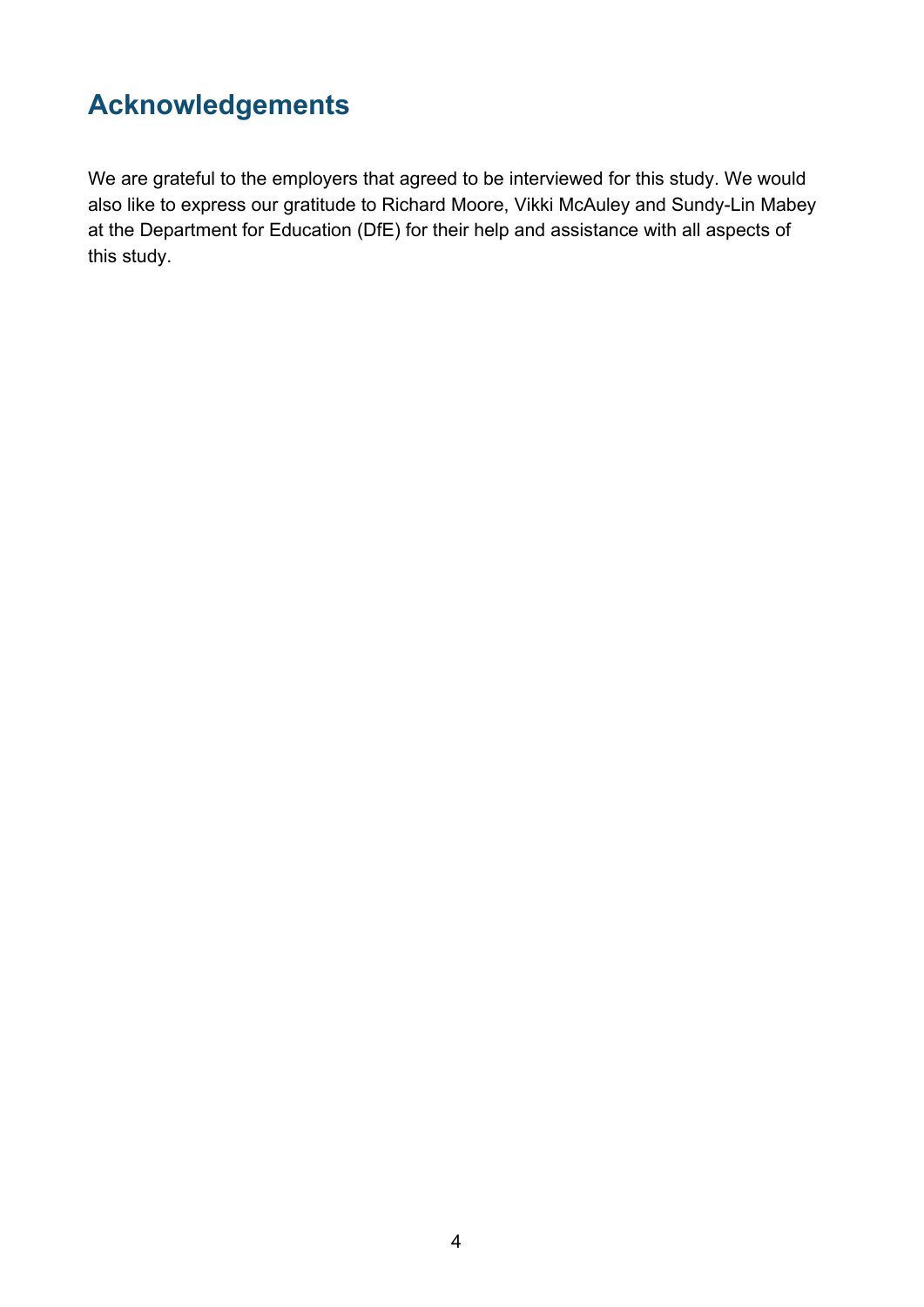# <span id="page-4-0"></span>**Executive Summary**

# <span id="page-4-1"></span>**Introduction**

The government's planned reform of technical education and the skills system in England will support young people and adults to secure a lifetime of sustained skilled employment and meet the needs of our growing and rapidly changing economy.

After studying core academic subjects until at least 16, young people will be presented with academic or technical opportunities for further education. The two main Level 3 technical options will be either an apprenticeship, or a T Level including an industry placement element. These will prepare individuals for skilled employment by embedding technical knowledge and practical skills valued by industry.

The T Level programme covers 11 technical routes with 27 occupational pathways sitting within these. T Levels will generally be studied over 2 years, and will include a new technical qualification, combined with a substantial industry placement of 45-60 days. Industry placements will enable young people to put into practice and further develop the knowledge, practical skills and behaviours that they have learnt in the classroom.

# <span id="page-4-2"></span>**Research approach**

IFF Research and the Learning and Work Institute were commissioned by the Department for Education to better understand employers' capacity and likelihood to offer T Level industry placements. It also aimed to establish any challenges and barriers that employers may face in offering placements and any additional support that they may require.

A qualitative research approach was used to facilitate a detailed exploration of the key research questions and the views and experiences of a wide variety of employers across different business sizes and sectors. The research involved 120 interviews with employers, and the sample was structured to ensure coverage of all relevant T Level routes and pathways.

Qualitative research aims to provide rich insight into individual perspectives and experiences. Findings from qualitative research should not be taken as representative of all employers.

# <span id="page-4-3"></span>**Key findings**

Understanding what drives existing employer behaviour provides valuable insight into the factors which will influence their future behaviour. To help understand employers' potential motivations to offer new T Level placements, the research first sought to explore the motivations behind employers' provision of existing work-based learning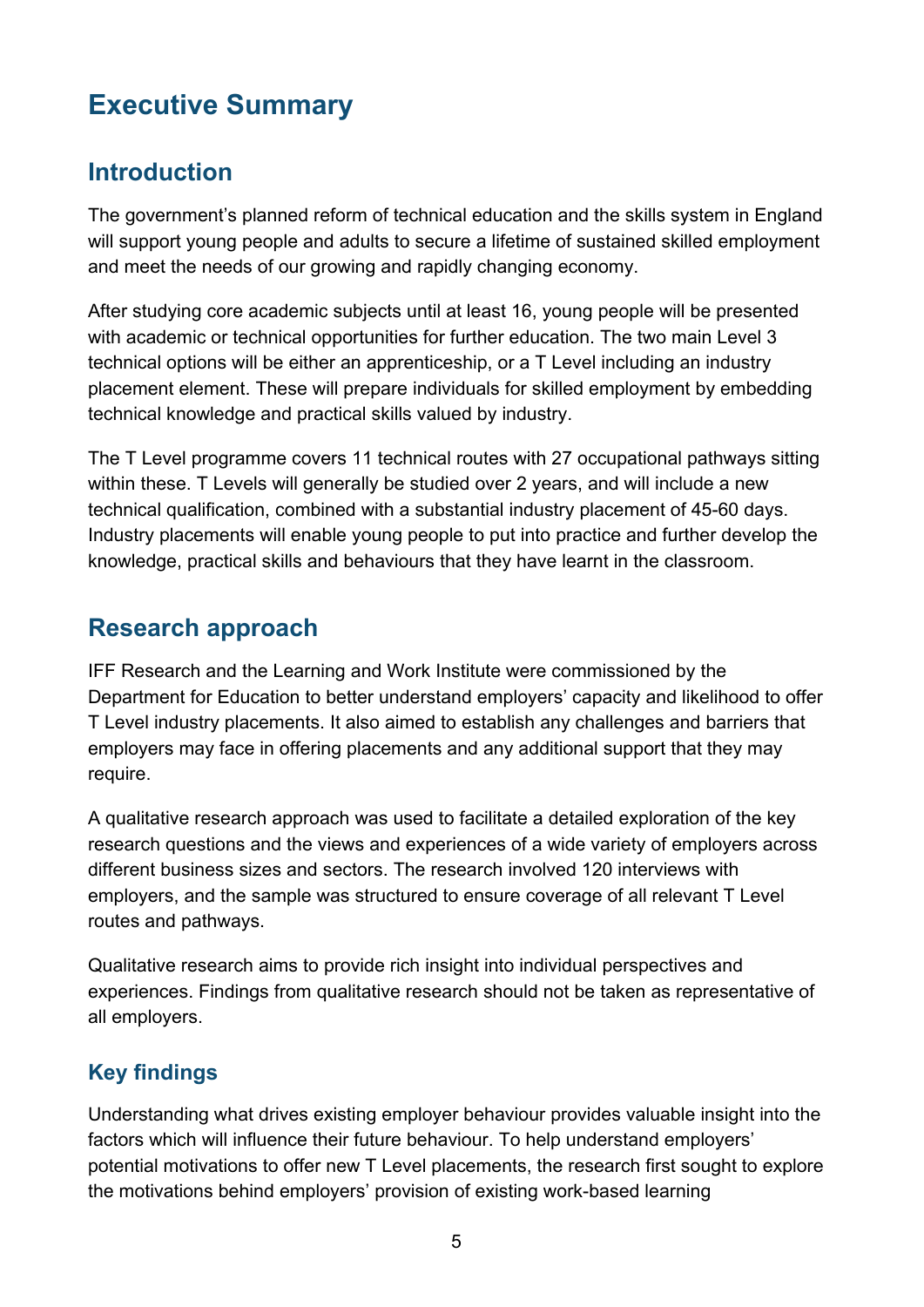opportunities, and any barriers or challenges they experience in offering these. In this research, work-based learning is defined as:

- Work experience lasting around one to two weeks with a focus on developing employability skills;
- Work placements lasting longer than two weeks in duration with a focus on developing occupational skills; and
- Apprenticeships, which follow a formal framework or standard and lead to a nationally recognised qualification.

Building upon this, the research then explored reactions to T Level industry placements as a new concept, including employers' capacity and willingness to offer these, and potential barriers and ways to overcome these.

# <span id="page-5-0"></span>**Motivations for offering work-based learning**

The rationale given by employers for providing work-based learning opportunities largely fell into two key themes: company benefit and altruism. Company benefits included raising the profile of the business and/or industry, creating a future recruitment pipeline and filling a temporary gap in staffing. Altruistic reasons included: helping young people get onto the career ladder, or a foot in the door; and creating opportunities for the local community.

For shorter, less burdensome work experience opportunities employers could afford to offer these for altruistic reasons. However, when it came to longer work placements and apprenticeships employers were more likely to report being motivated by the expected future benefit to the company, in terms of identifying future staff and training up new workers. This suggests that where greater resources are required to offer work-based learning opportunities, company benefits become more important in determining employer engagement and provision.

# <span id="page-5-1"></span>**Challenges to offering work-based learning**

The main challenge employers experienced was the impact of the supervision and training necessary to manage the placement – this was the case across all employers, regardless of whether or not they were offering work-based learning opportunities at the time of the research.

For employers that were already offering work-based learning, this barrier was often expressed as reaching a 'saturation point', where taking on more learners would require a level of staff time beyond that which they could reasonably spare. This could include additional time for the upfront administrative requirements as well as quality checking and oversight to avoid costly mistakes.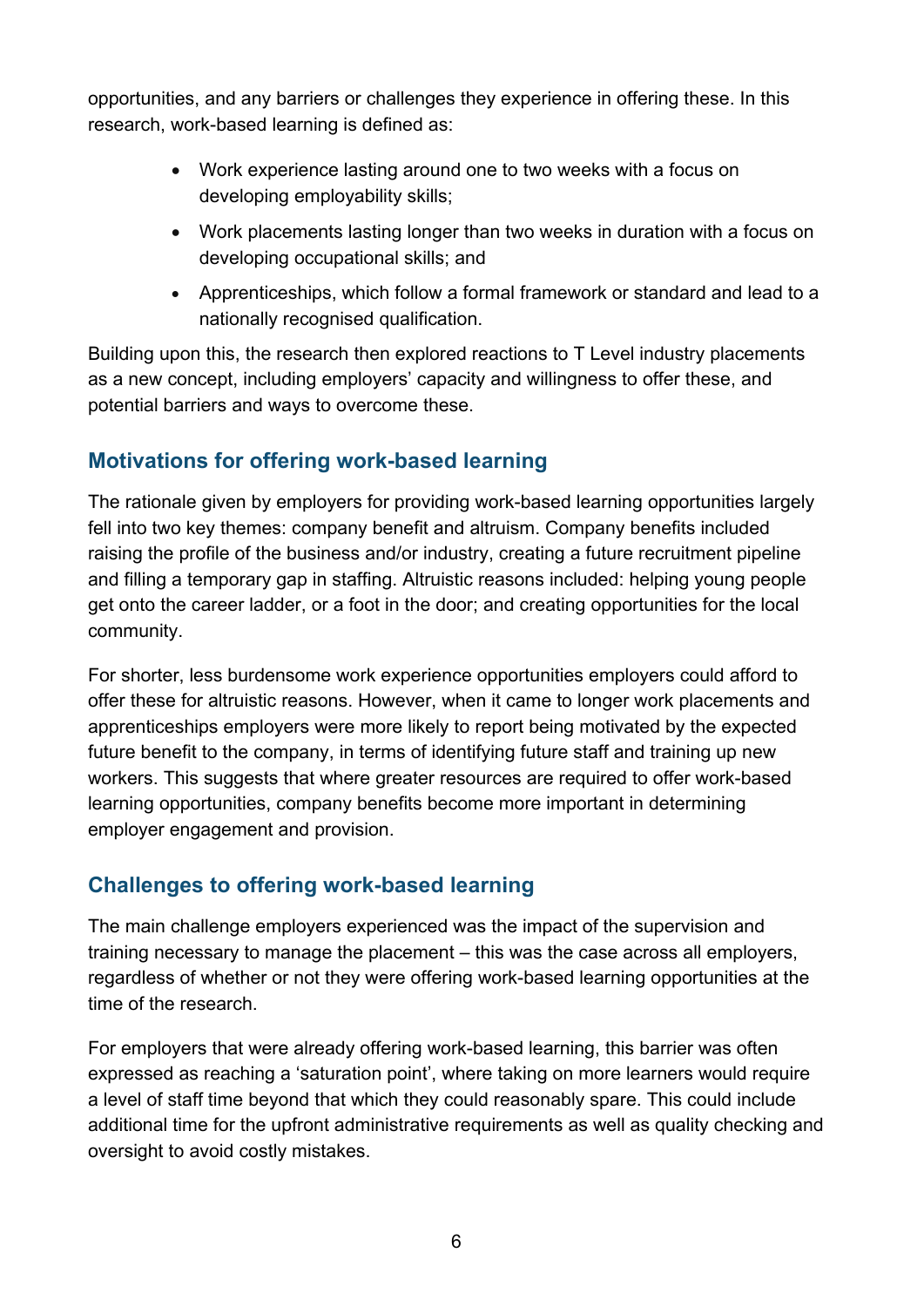Amongst employers that were not offering opportunities (often small establishments) there was a reluctance to divert resources away from employees' usual work in order to train and supervise a young learner. This included a perceived inability to offer any 'meaningful opportunities', i.e. beyond basic or administrative tasks, without diverting significant resources to training and supervision. In some industries, some employers considered that the nature of their work or the working environment made it either inappropriate or legally impossible to support young people.

In the main, employers suggest these challenges and barriers may be addressed through a close relationship with the learning provider (to prepare the learner upfront and support both learner and employer over the duration), as well as greater planning and creativity from employers around the structure and processes to accommodate work-based learners. Where employers had such structures in place, they had been able to minimise the perceived cost or impact on the business and derive greater value or benefit for the company. It was more difficult to address barriers relating to regulation or legislation that prohibited the involvement of young people (usually those under 18) in the workplace.

### <span id="page-6-0"></span>**Response to T Levels**

Overall, employers welcomed the idea of T Level industry placements. The length of the placement is viewed as being sufficient to enable the young person to settle in, understand the business and undertake industry-relevant work of value to both employers and learners. A placement of forty-five to sixty days can also provide enough time for the young person to begin to make a positive contribution to the business as an 'extra pair of hands', rather than a burden to be accommodated.

Employers were largely reassured to hear that the industry placement would be focused on an industry relevant to the qualification studied; they felt this would make it more likely that the learner was interested and motivated in their placement. As before, this would increase the likelihood that the learner would bring value to the business.

Closely linked to this point, was a positive response to the idea that learners will have undertaken some preparation and training before starting the placement. The key positive for employers in this respect is that a better prepared and motivated learner will ensure both parties get the most out of the experience.

Employers responded positively to the idea of a named contact at the learning provider. This information addressed some questions that they had around the organisation of the placement, and mechanisms to address any issues experienced with the learner. A named contact was particularly welcomed by employers with less experience of work experience or placements, and by those with any negative previous experiences.

Employers also welcomed flexibility in how they could structure the industry placement to suit their business model, i.e. block, day release or a combination of both.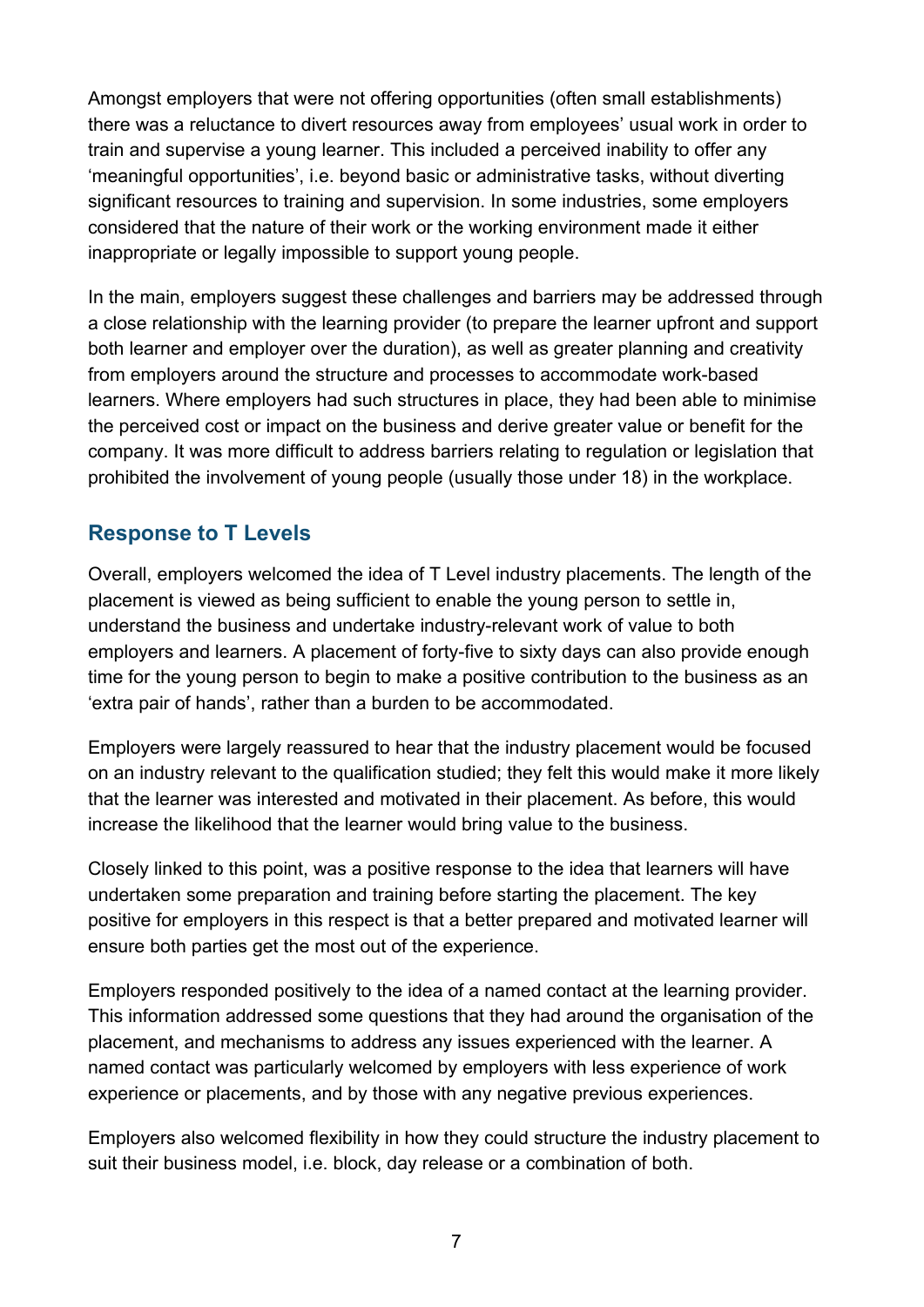Once the information outlined above had been discussed, many of the employers indicated that they would be willing to offer industry placements.<sup>[1](#page-7-1)</sup> However, these employers did not feel that they could definitively commit to offering placements until they had received further clarification and information on the following key points:

- Content of the course and the objectives of the placement;
- Structure and timing of the placement;
- The role of the learning provider;
- How T Level qualifications fit with other FE and HE qualifications; and
- Guidelines around paying learners.

However, some employers felt that without this information they could not even state their level of willingness to engage with T Level industry placements.

There was a small group of employers that explicitly stated that they would be *unwilling* to offer T Level industry placements. There were two key reasons for this:

- They could not see the benefit of this type qualification over other qualifications. This tended to be cited by industries with more traditional apprenticeship routes; Agriculture, Environment and Animal care, Construction and Engineering and Manufacturing; and
- They did not believe that they would have the capacity to offer the placements. Employers citing this tended to be small establishments.

# <span id="page-7-0"></span>**Conclusions**

 $\overline{a}$ 

The evidence provided by this research shows that, in general, employers welcome the introduction of T Levels, recognising the value of a stronger technical education route for young people, which includes a meaningful and substantial industry placement. However, the research also clearly identifies a need to further bridge the gap between employers' willingness to engage and their capacity and capability to offer the range and volume of placements that will be required.

Whilst some employers were willing to offer work-based learning opportunities for altruistic reasons, this is limited by the level of burden this places upon the employer. As such, the findings indicate that employers' capacity to offer work-based learning opportunities is a calculation of the expected return (company benefit) over perceived

<span id="page-7-1"></span><sup>&</sup>lt;sup>1</sup> Although, it is important to note that employers interviewed for this study already had higher levels of engagement in work-based learning opportunities, than in the general population figures collected in the Employer Perspectives Survey (EPS) 2016. This potential bias should be considered when interpreting findings.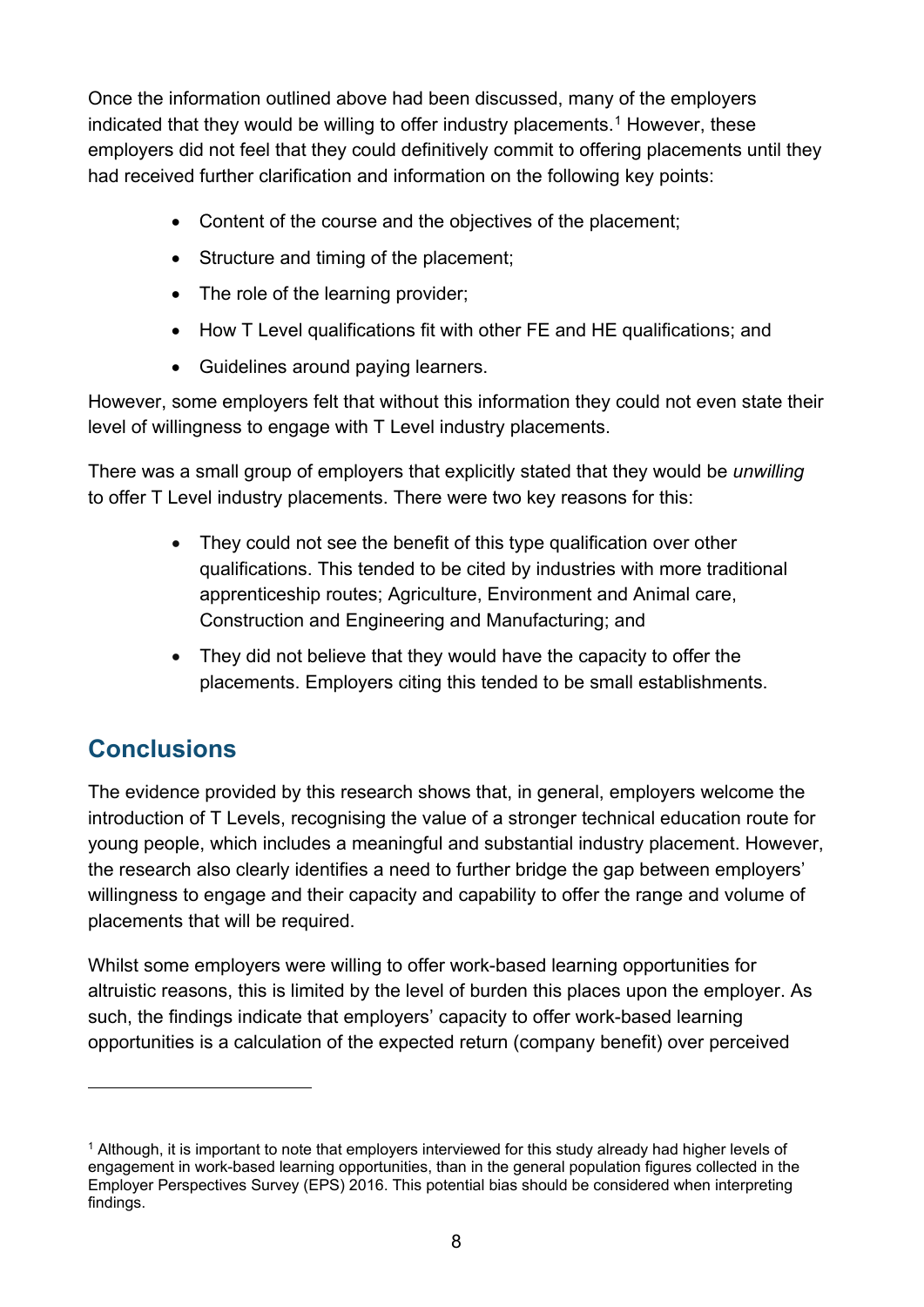burden or cost (largely in terms of training and supervision time). Therefore, a critical factor in driving supply of T Level industry placements lies in maximising the perceived benefit (or at least making it more visible), and minimising the perceived cost.

The research suggests that in order to promote engagement and enable employers to make informed decisions about their capacity to engage with T Level industry placements, the following will need be addressed.

Firstly, employers should be given clear information in order to inform their capacity calculations:

- What will be expected of employers?
- What will the financial cost of meeting these expectations be (e.g. staff supervision time, training, legislation and health and safety requirements)?
- What type and level of support (including potential financial support) will be available?

Secondly, the role of the learning provider needs to be clear so that employers understand how it will help to minimise the burden of a placement. Employers were keen for learning providers to support them by: matching young people to an appropriate placement; providing pre-placement preparation and training; and providing ongoing support for both employer and young person. It is crucial that learning providers are appropriately skilled and equipped to fulfil this role in the way that employers expect.

Finally, to develop and implement T Level industry placements, employer- and industryspecific considerations should be taken into account. This includes considering what support is required for employers, particularly for SMEs, where the resource requirement for supervision may be acute. It also includes careful consideration of how to ensure a 'meaningful' placement in those routes, where there are significant barriers to providing opportunities for young people.

Addressing these challenges will help to bridge the gap between employers' willingness to engage in T Levels and their capacity and capability to do so.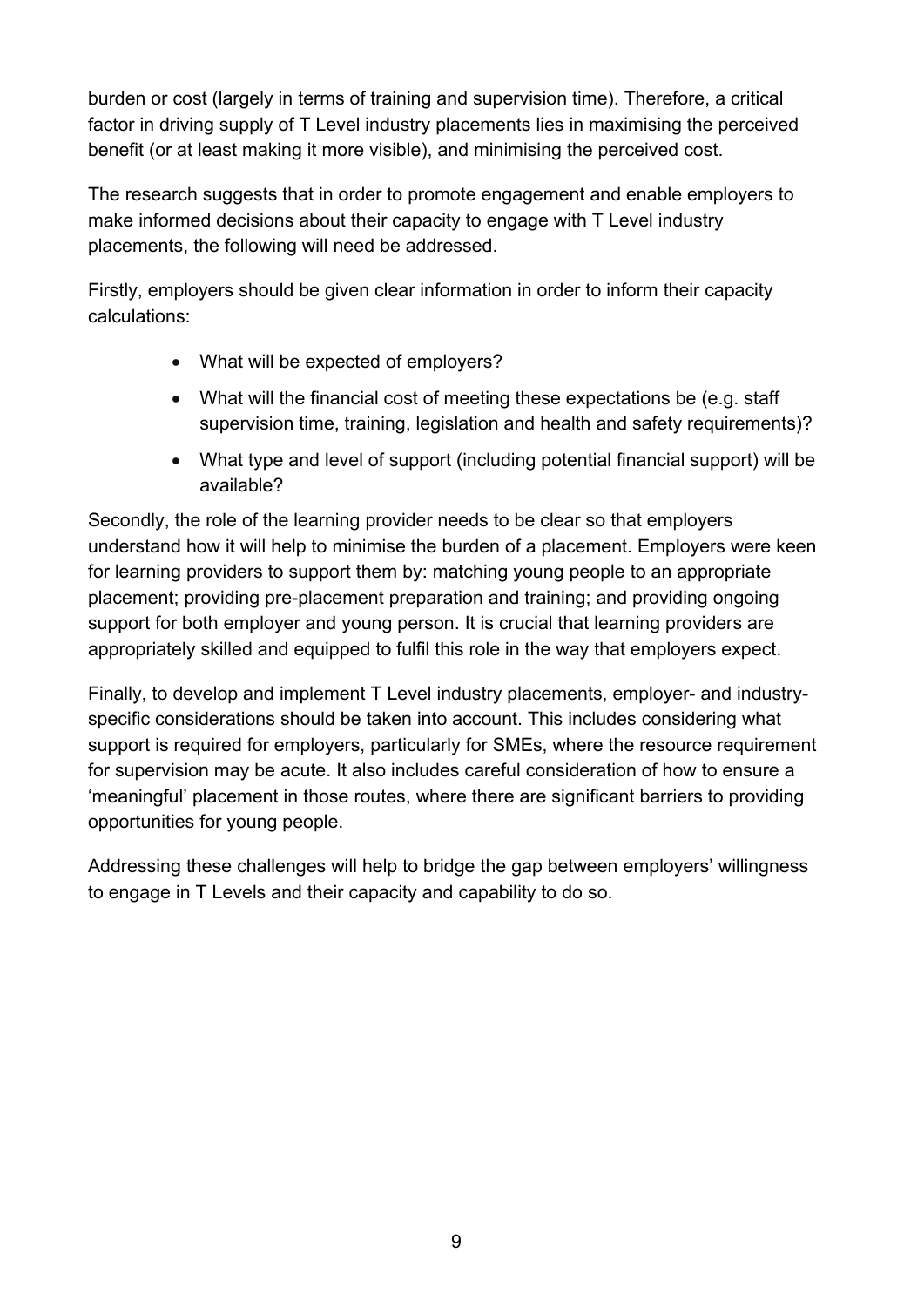# <span id="page-9-0"></span>**Chapter 1: Introduction**

# <span id="page-9-1"></span>**Background to the research**

In July 2016 the Government outlined its plan to reform technical education and the skills system in England. The Post-16 Skills Plan<sup>[2](#page-9-3)</sup> outlines intentions to develop a framework to help young people and adults into sustainable skilled work. After studying core academic subjects until at least 16, young people will be presented with academic or technical options. The technical option will cover college-based and employment-based (apprenticeship) education to prepare them for skilled employment.

A reformed technical education system will require a strong network of post-16 learning providers, working closely with employers, who will lead on setting standards. There will be a common framework of 15 technical education routes, 11 of which are college-based. Within these 11 college-based routes there are 25 classroom-based T Level pathways which group together occupations with related skills, knowledge and behaviour requirements.

Essential to the delivery of these reforms is the availability of industry placements for 16 to 19-year-old learners on college-based technical routes. These offer the opportunity to gain practical occupational skills and behaviours, which are difficult to learn in education alone. They will be structured and last 45-60 working days. The introduction of this extended placement is a distinct change to the post-16 system and will require higher levels of employer engagement, so that demands for placements can be met.

# <span id="page-9-2"></span>**Research objectives**

 $\overline{a}$ 

This research aimed to better understand employers' capacity and likelihood to offer industry placements. It also aimed to establish any challenges and barriers that employers may face in offering placements and any additional support that they may require. Key objectives of the study were to explore:

- Employers' willingness and ability to offer industry placements of 45-60 working days;
- The motivations and challenges to delivering industry placements, and how challenges can be overcome;
- How employers engage with the skills infrastructure and how useful this is<sup>3</sup>;

<span id="page-9-3"></span>[<sup>2</sup>https://www.gov.uk/government/uploads/system/uploads/attachment\\_data/file/536043/Post-](https://www.gov.uk/government/uploads/system/uploads/attachment_data/file/536043/Post-16_Skills_Plan.pdf)16 Skills Plan.pdf

<span id="page-9-4"></span> $3$  Due to the length of interviews, time spent exploring current employer engagement with the skills infrastructure was limited in detail.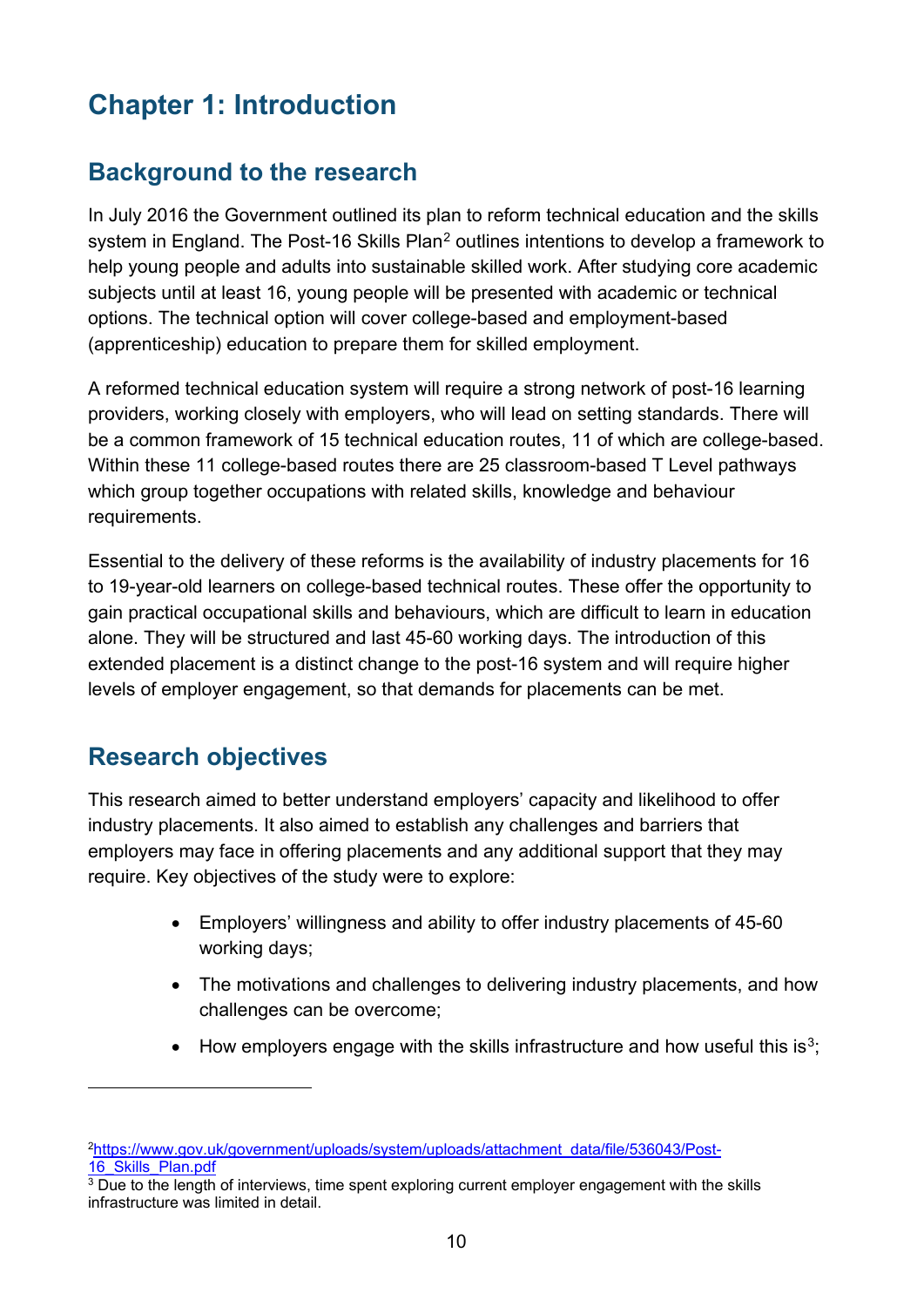- Employers' willingness to employ young people with T Levels and how these fit with other qualifications, such as apprenticeships; and
- Whether employers' geographical location affects their ability to offer industry placements.

# <span id="page-10-0"></span>**Methodology**

 $\overline{a}$ 

The research adopted a qualitative approach to enable detailed exploration of: employers' current involvement in and experiences of providing work-based learning opportunities; their perceptions of current barriers to offering placements; and their views on the forthcoming technical education reforms, focusing on the 45-60 day industry placement[4](#page-10-1) requirement. IFF Research and the Learning & Work Institute conducted 120 in-depth interviews with employers (82 face-to-face and 38 by telephone). The fieldwork took place between 13 February and 3 May 2018.

The sample was predominantly drawn from re-contact data in the Employer Perspectives Survey (EPS) 2016. This dataset included information on establishment size and employers' current involvement in providing placements and employing apprentices, which was verified during the screening process. The sample was stratified and selected based on a combination of factors:

- Willingness to be re-contacted for further research;
- An establishment size of two or more employees;
- Likelihood of falling into the specific routes/ pathways, covered by the research (at the sampling stage, this was assigned by proxy, based on the mapping of SIC codes against routes and pathways undertaken during the feasibility study); and
- Clustering by postcode district in selected areas, across all nine English regions.

Additional sample in the selected postcodes and relevant SICs was sourced from Market Location, a commercial business sample source, to ensure that all the 15 technical routes were covered and to supplement the sample of large establishments (with 250+ staff).

All employers received an advance letter informing them about the research, including details of how to opt out of being contacted. Recruitment then took place by telephone using a structured screening questionnaire, which collected information on current involvement in work-based learning opportunities and asked employers to identify the

<span id="page-10-1"></span><sup>4</sup> Note: Preceding [the government T Levels](https://assets.publishing.service.gov.uk/government/uploads/system/uploads/attachment_data/file/711472/Implementation_of_T_Level_programmes-Government_consultation_response.pdf) consultation response, "industry placements" were termed "work placements". The term work placement was used in fieldwork.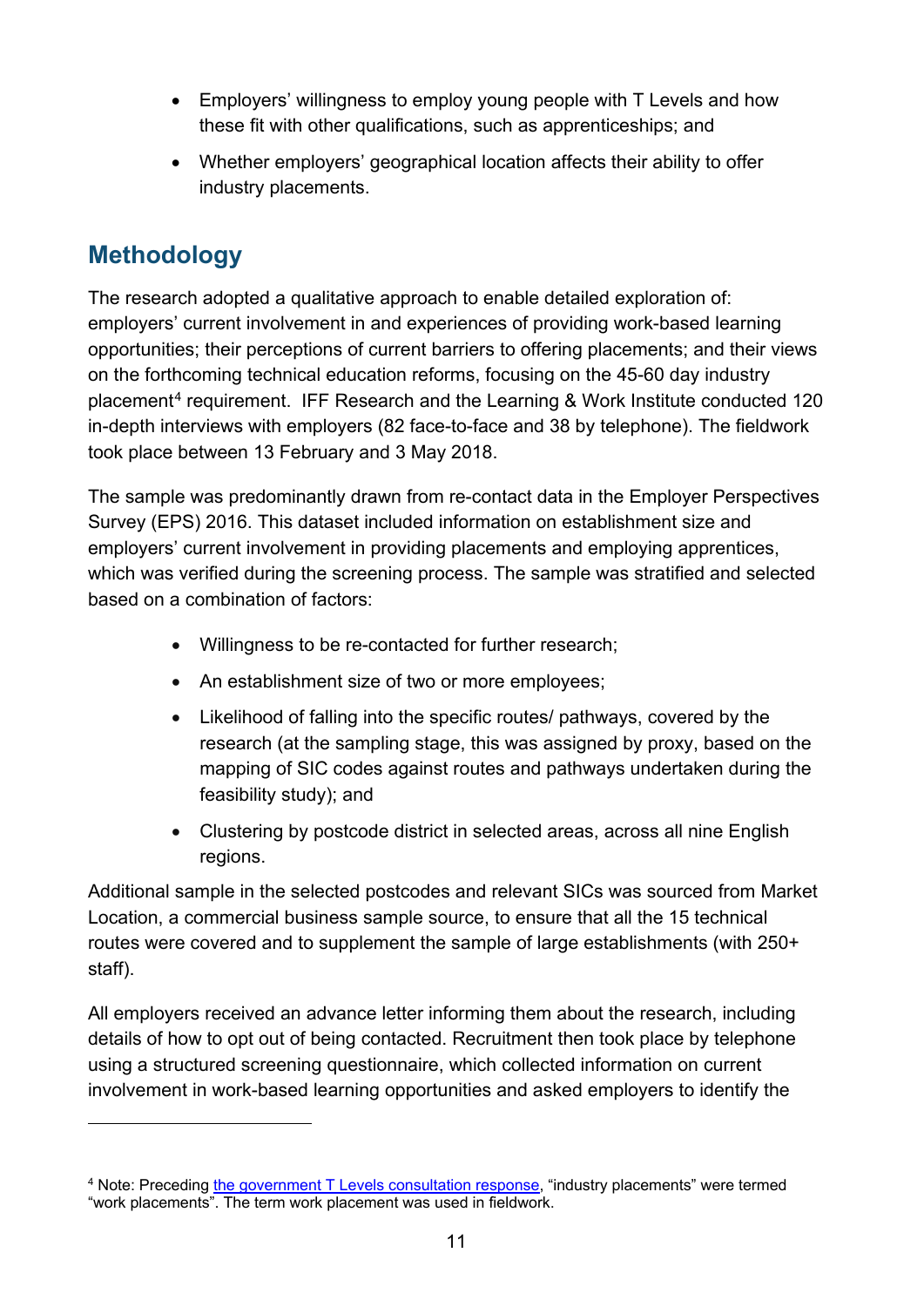main occupations in their establishment. This was then used to assign the most relevant T Level route and pathway. This information was verified during the interview and backcoded in a small number of cases.

The interviews were conducted using a semi-structured discussion guide which helped to ensure consistency while still allowing flexibility for researchers to follow new avenues that arose during the interview. The topic guide took a deliberative approach, in terms of gradually providing employers with additional information about T Level placements, in order to gauge their initial reaction and explore how this developed as researchers provided more detail. This is an excellent way to get beyond instant or socially desirable responses, as well as ensuring that employers who are not currently offering work placements have enough information to make informed judgements.

The guide was designed to capture key influencing factors around whether or not to offer T Level industry placements. It was informed by elements of the COM-B behavioural model<sup>[5](#page-11-0)</sup> to explore:

- Capability: physical capability to offer this type of placement in terms of the nature of the work, supervisory capacity, etc.; psychological capability, such as awareness of potential benefits;
- Motivation: reflective such as whether offering placements fits with the employer's staffing requirements or corporate social responsibility drivers; automatic involving emotions and impulses, such as previous experiences of hosting a placement or even doing one in the past; and
- Opportunity: physical opportunities, dictated by the environment in which decisions are made (e.g. business location or working hours); social opportunities, such as social norms (e.g. is there a strong ethos of engaging with work-based technical education in that sector; do other routes, such as apprenticeships, potentially 'crowd out' opportunities for placements?).

Capability, motivation and opportunity interact to generate behaviour. As shown in this report, it will be important to influence all three of these factors to change employers' behaviour and encourage them to offer T Level industry placements.

 $\overline{a}$ 

<span id="page-11-0"></span><sup>5</sup> See Michie et al (2011) The behaviour change wheel: A new method for characterising and designing behaviour change interventions - https://implementationscience.biomedcentral.com/articles/10.1186/1748- 5908-6-42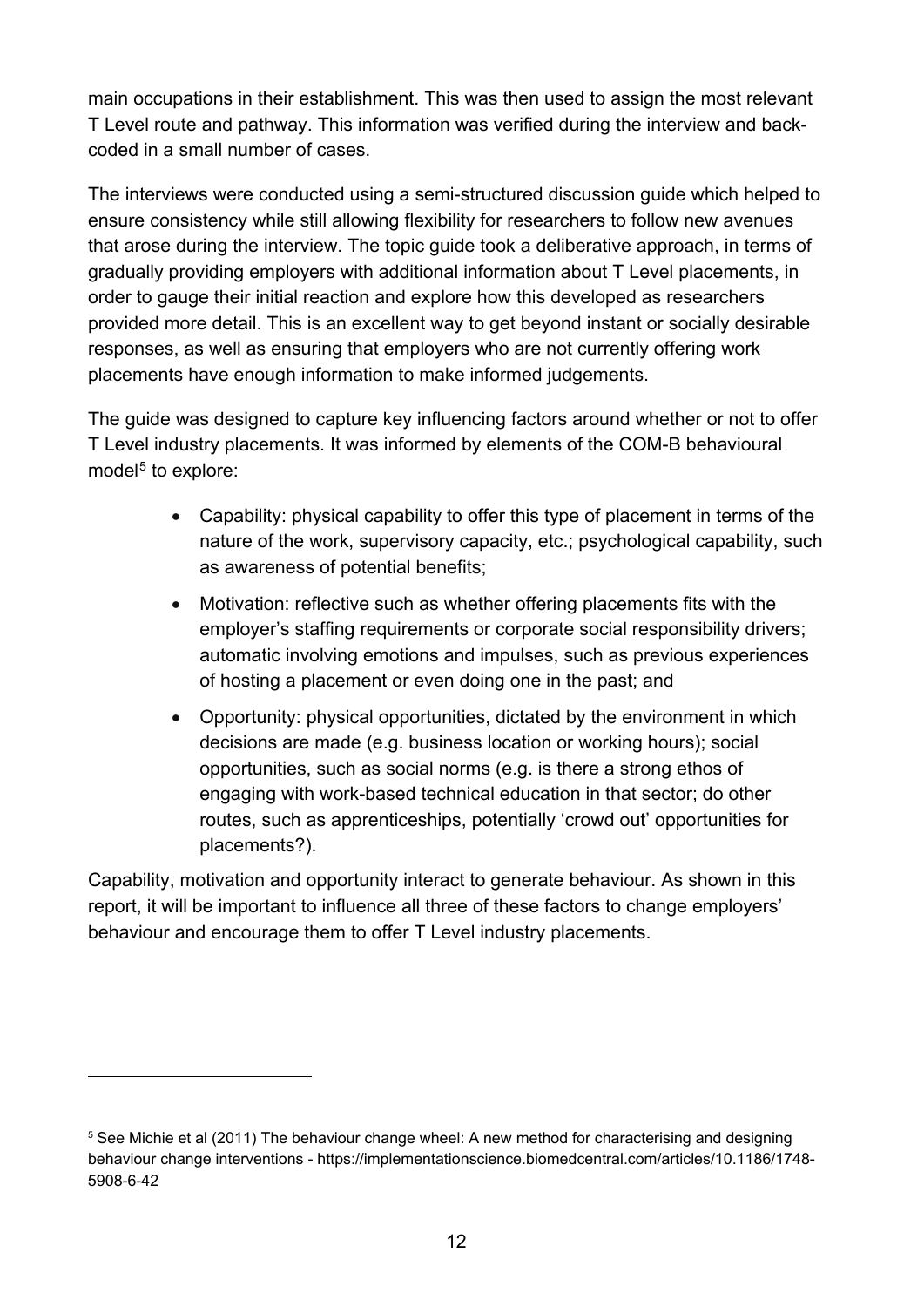### <span id="page-12-0"></span>**Achieved sample structure**

The interviews were recruited to ensure representation across the following main criteria: T Level route; T Level pathway; whether the employer currently offers work-based learning opportunities; and size of the establishment. In addition, the target sample profile sought to achieve a broad spread of interviews by English region, geography (urban/ rural) and the potential number of routes that could be offered. Whether or not the employer offered apprenticeships was also monitored, although no specific targets were set for this group.

The profile of the achieved interview sample is set out in the tables below.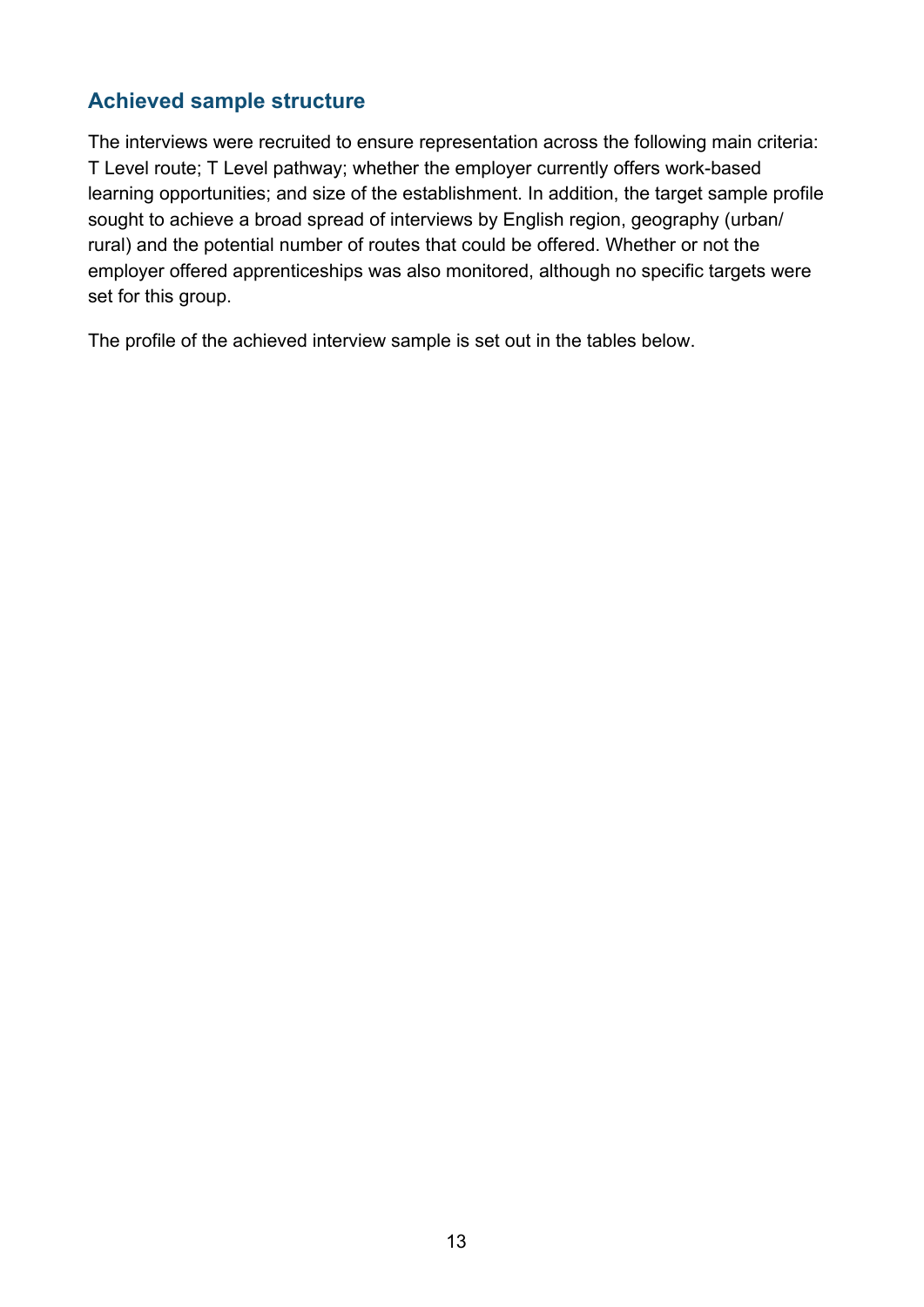#### <span id="page-13-0"></span>**Table 1: Route and pathway**

 $\overline{a}$ 

| <b>Routes</b>                               | <b>Achieved</b> | Pathway                                          | Achieved |
|---------------------------------------------|-----------------|--------------------------------------------------|----------|
| Agricultural, Environmental and Animal Care | 8               | Animal care and management                       |          |
|                                             |                 | Agriculture, land management and production      | 6        |
| <b>Business and Administrative</b>          | 14              | Management and administration                    | 12       |
|                                             |                 | Human resources                                  | 2        |
| <b>Catering and Hospitality</b>             | 11              | Hospitality <sup>6</sup>                         | 4        |
|                                             |                 | Catering                                         |          |
|                                             |                 | Design, surveying and planning                   | 5        |
| Construction                                | 12              | Onsite construction                              |          |
|                                             |                 | <b>Building services engineering</b>             | 5        |
|                                             |                 | Craft and design                                 |          |
| <b>Creative and Design</b>                  | 9               | Media, broadcast and production                  |          |
|                                             |                 | Cultural heritage and visitor attractions        |          |
|                                             |                 | IT software and support services                 |          |
| Digital                                     | 13              | Software and applications design and development |          |
|                                             |                 | Data and Digital business services               |          |
| <b>Education and Childcare</b>              | 9               | Education                                        | 9        |
|                                             |                 | Engineering, design, development and control     | 5        |
| <b>Engineering and Manufacturing</b>        | 15              | Engineering, manufacturing and processing        |          |
|                                             |                 | Maintenance, installation and repair             | 3        |
| Hair and Beauty                             | 5               | Hair, beauty and aesthetics                      | 5        |
|                                             |                 | Health                                           | 10       |
| <b>Health and Science</b>                   | 12              | Healthcare science                               |          |
|                                             |                 | Science                                          |          |
|                                             |                 | Legal                                            |          |
| Legal, Accounting and Finance               | 12              | Financial                                        | 5        |
|                                             |                 | Accounting                                       | 3        |

 $6$  Hospitality is an apprenticeship based pathway within the Catering and Hospitality route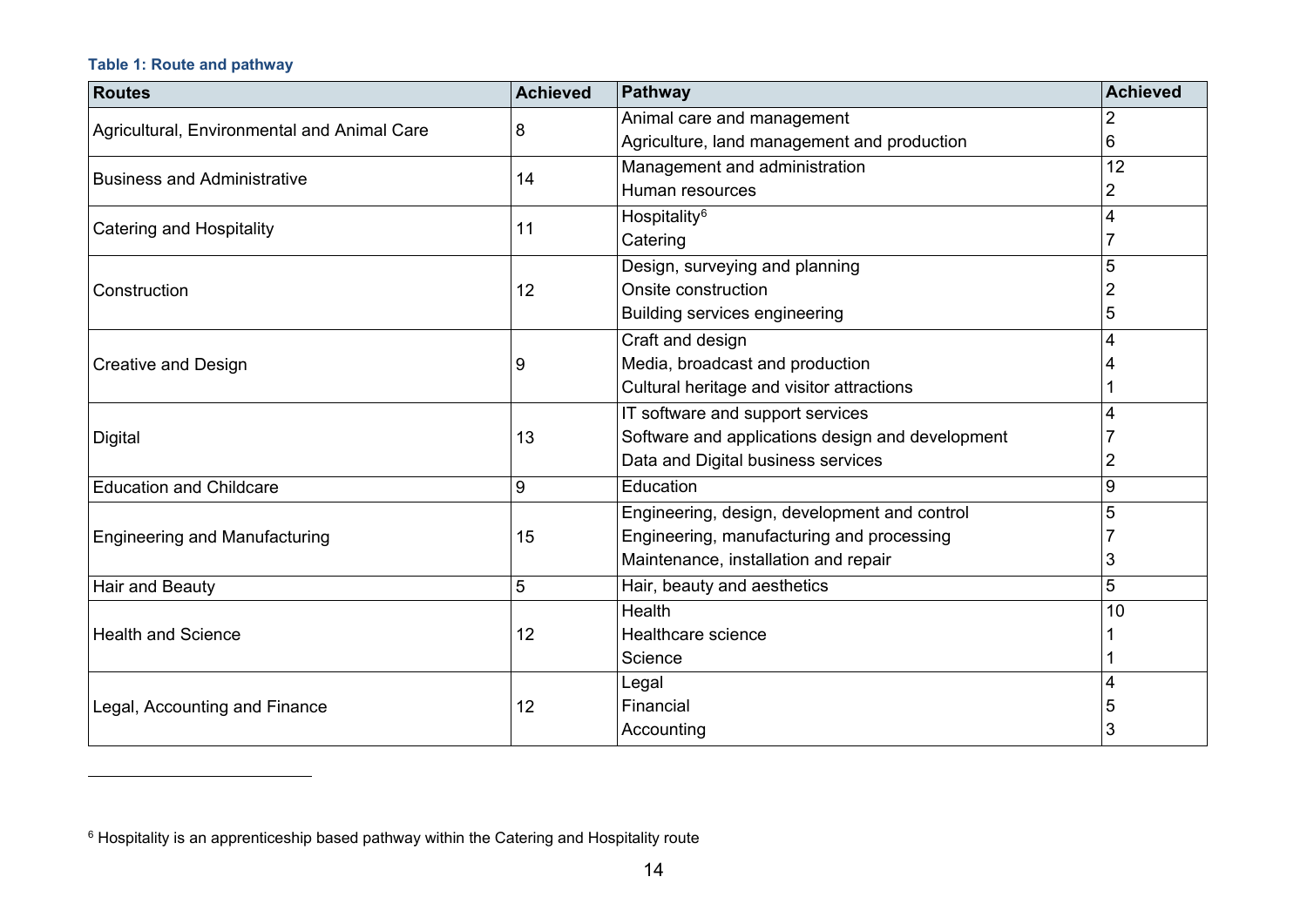#### **Table 2: Whether currently offering work-based learning opportunities**

| Current engagement in work-based learning<br>opportunities | Achieved |
|------------------------------------------------------------|----------|
| Already engaged/ Already offering                          | 74       |
| Not engaged/ Not currently offering                        | 46       |

#### **Table 3: Establishment size**

| <b>Size</b> | <b>Achieved</b> |
|-------------|-----------------|
| $2 - 24$    | 48              |
| 25-49       | 33              |
| 50-249      | 25              |
| 250+        | 14              |

Throughout the report we will refer to small, medium or large establishments. Our definition of each of these groups is outlined below:

- Small the establishment visited/spoke to had between 2 and 49 employees;
- Medium the establishment visited/spoke to had between 50 and 249 employees;
- Large the establishment visited/spoke to had 250 or more employees.

# <span id="page-14-0"></span>**Interpreting the findings**

Qualitative research aims to provide rich insight into individual views and experiences. Findings from qualitative research do not aim to be generalisable to the wider population. This report should be interpreted in this context and should not be taken as representative of all employers.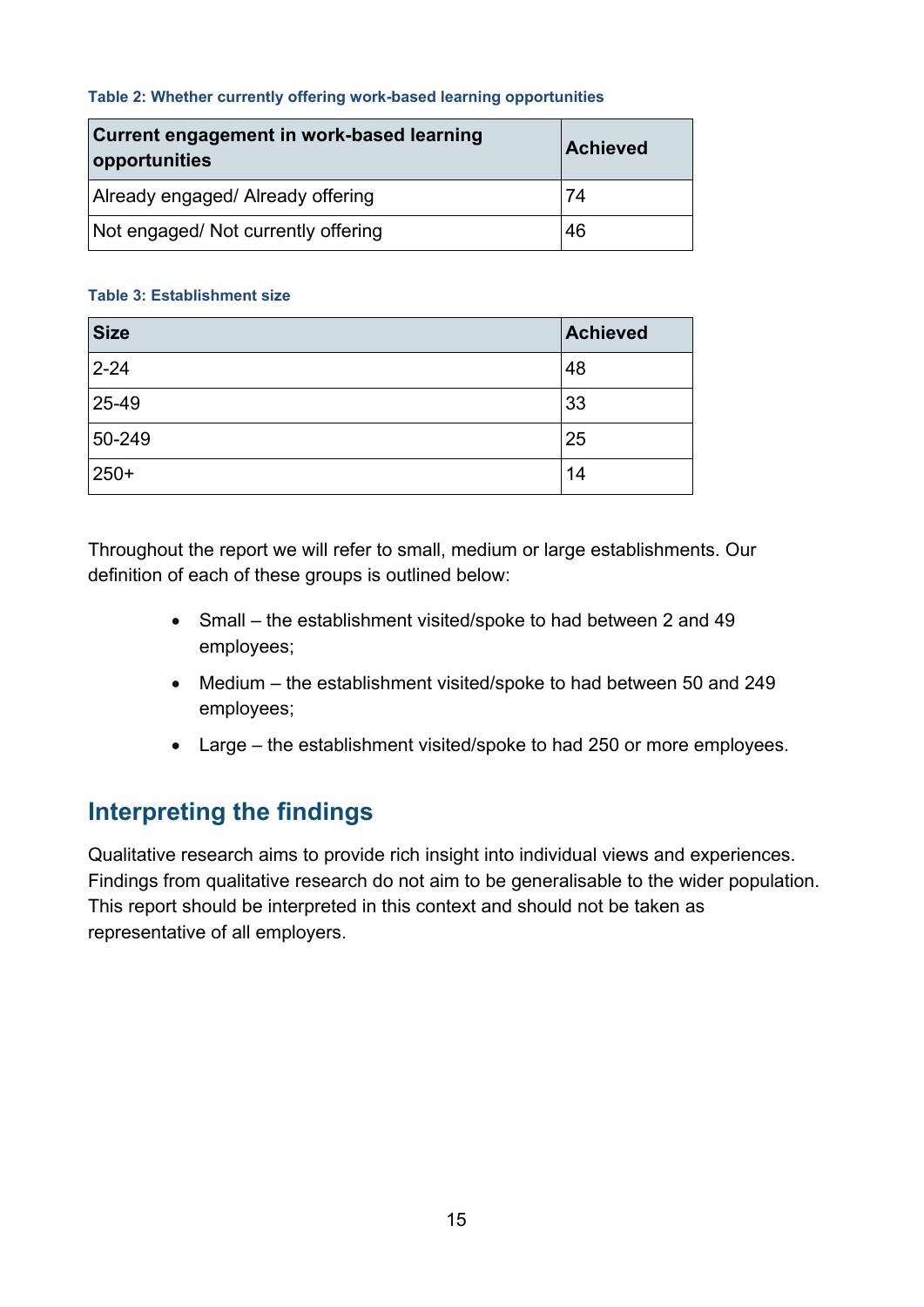# <span id="page-15-0"></span>**Structure of this report**

The remainder of this report is structured as follows:

- Chapter Two examines the approaches that employers currently take to offering work-based learning opportunities, and what motivates them to do so;
- Chapter Three explores the challenges and barriers to offering work basedlearning opportunities that employers currently face;
- Chapter Four discusses employer perceptions of the T Level reforms, focusing on the key features of T Level industry placements and employer responses to these; and
- The Conclusions chapter draws out the key findings of the research and their implications for implementing T Levels, with particular focus on engaging employers in delivering the industry placement component.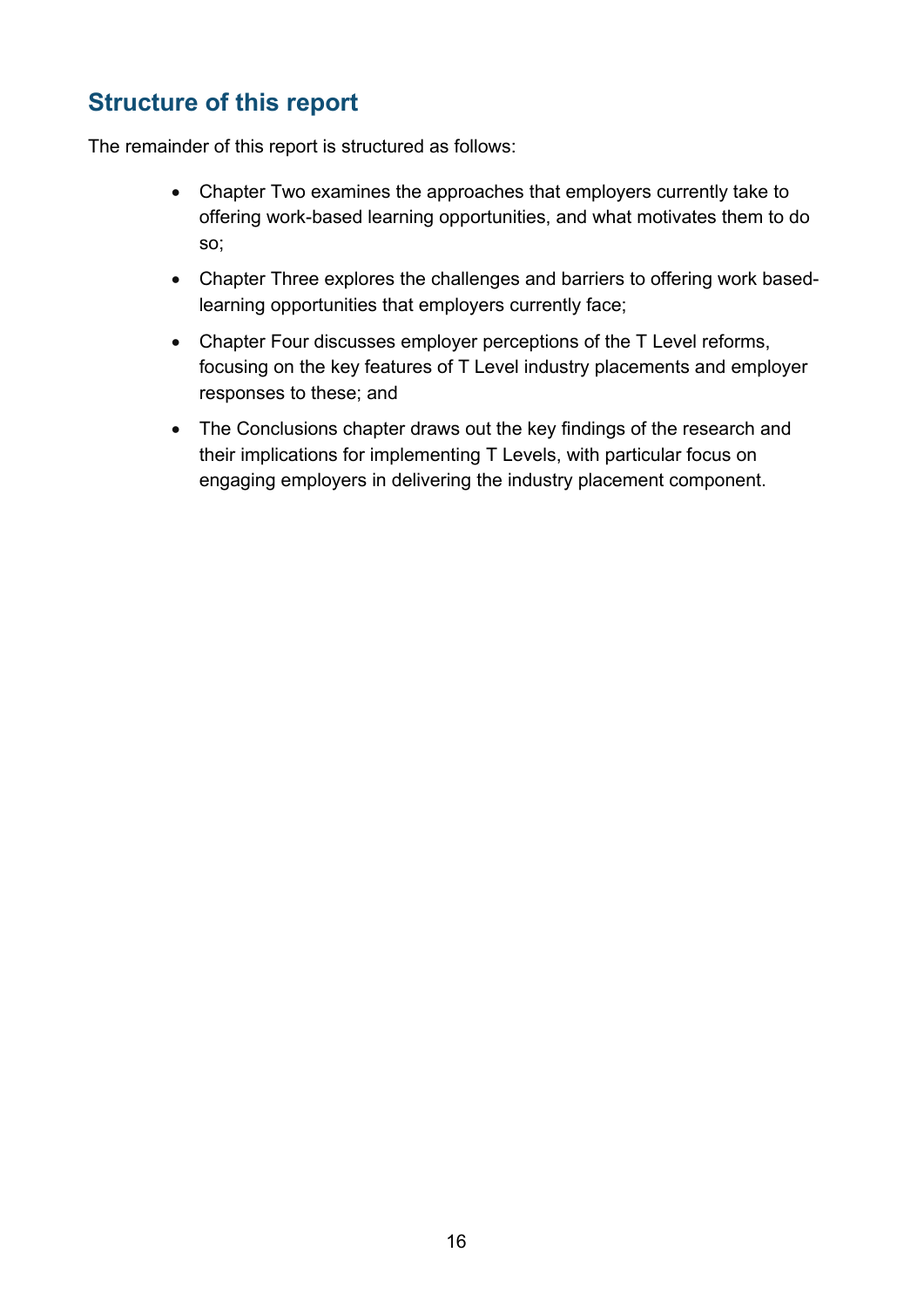# <span id="page-16-0"></span>**Chapter 2: Current approaches to work-based learning opportunities**

# <span id="page-16-1"></span>**Introduction**

 $\overline{a}$ 

This chapter examines employers' current work-based learning offer: whether they offer any at all; the types of opportunities on offer and their key characteristics; as well as motivations for offering different forms of work-based learning opportunities.

# <span id="page-16-2"></span>**Work-based learning opportunities currently being offered**

Three types of work-based learning opportunities for young people were explored during the interview: work experience, work placements, and apprenticeships. In our sample, around two-thirds of the employers interviewed were offering at least one of these types, with work placements being the most common. According to the Employer Perspectives Survey (EPS) 2016, among the general population of employers in England around two-fifths of employers (39%) were offering work placements or apprenticeships.<sup>[7](#page-16-3)</sup> Compared to the EPS data, the interview profile in the current research exhibits higher levels of engagement, as over half of the employers (74 of 120 interviews) were currently offering work-based learning opportunities. This potential bias should be borne in mind when interpreting the research findings.

Different types of work-based learning opportunity involve varying levels of employer engagement, spanning: the amount of advance planning required for the placement; how much active management of the placement is needed (for example, providing training); and commitment to employing the trainee. They range from: ad hoc, informal work experience where the employer was in effect hosting an opportunity for someone to 'shadow' a role for a short period of time; to the necessarily much more formalised approach to apprenticeships, where the duration and content are set out in national standards, and where the placement involves more formalised training.

In the interview, employers were asked to describe the types of work-based learning opportunities that they currently offer. To help distinguish between the different types, employers were provided with a short definition:

> • Work experience - defined as lasting around one to two weeks with a focus on developing employability skills;

<span id="page-16-3"></span><sup>7</sup> Nine per cent of employers in England were offering *both* work placements (defined here as placements for people at school, placements for people at Further Education or sixth form college, or placements for people at university) and apprenticeships, 20% were offering work placements *only,* and 10% were offering apprenticeships *only*. [Employer Perspectives Survey (2016), Department for Education.]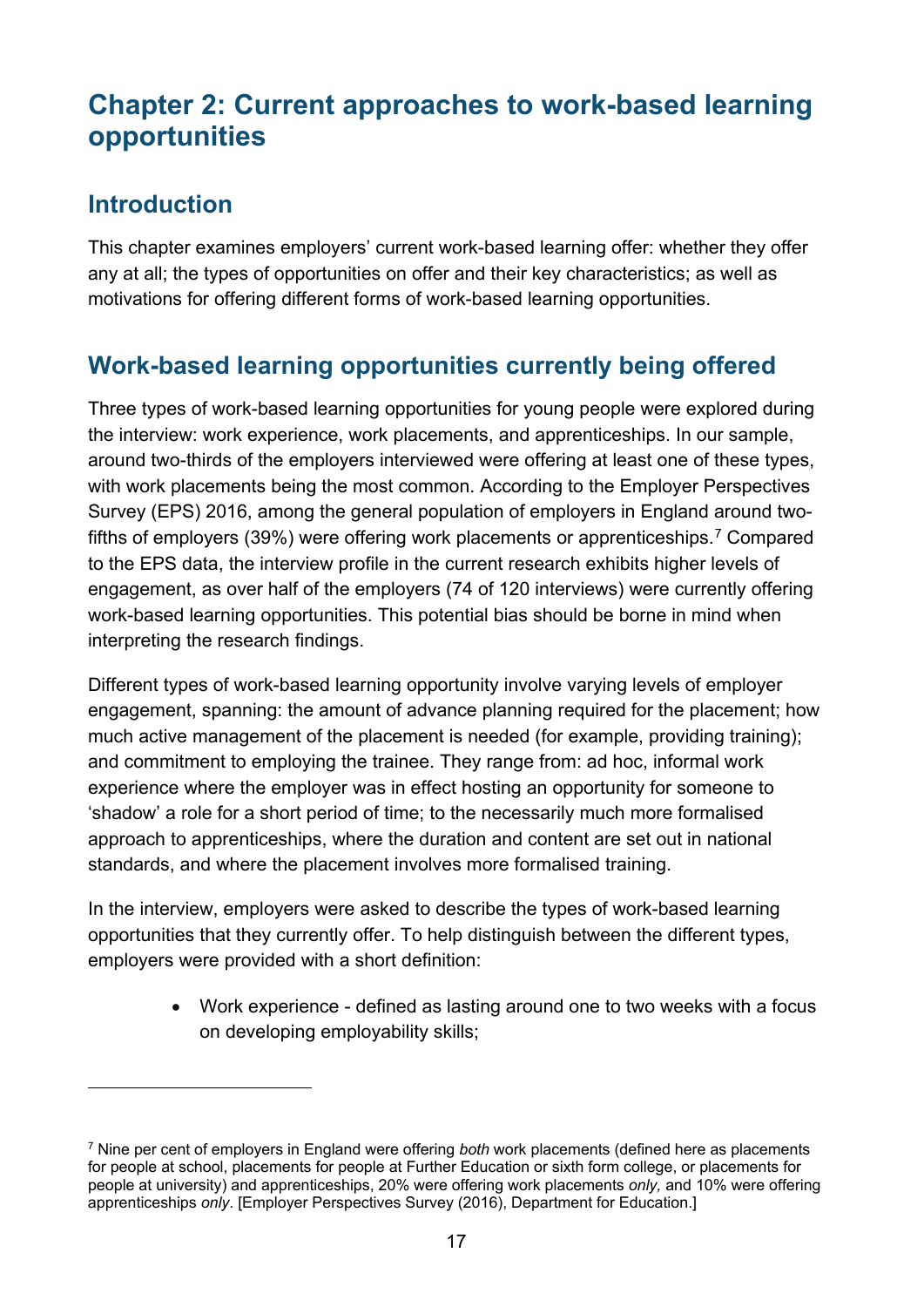- Work placements defined as lasting longer than two weeks in duration with a focus on developing occupational skills; and
- Apprenticeships defined as those which follow a formal framework and lead to a nationally recognised qualification. This definition, also helped to ensure that employers were just talking about these specific types of workbased learning opportunities. All quotes from employers in this chapter will be referring to offering one of the above.

# <span id="page-17-0"></span>**Work experience**

Employers tended to offer work experience to school or college students aged under 18. This type of opportunity largely came about through direct, informal or ad hoc enquiries from students or educational institutions. Alternatively, some employers offer them, again on an ad hoc basis, to family members or friends of current staff. In this sense, employers are generally reactive to offering opportunities of this kind – responding to requests rather than actively seeking work experience students.

*"Usually an individual approaches us, so we get a letter or email from them asking about work experience when they're in Year 11."*

#### **Construction, Currently offering, London**

*"The school calls and says they have 1, 2 or 3 students and we are asked if we have space."*

#### **Digital, Currently offering, South East**

The main purpose of work experience opportunities is to help students obtain some experience of work for their CV or to help inform their career choices. Tasks typically involve shadowing existing employees and carrying out relatively low key (and low risk) tasks.

*"They're usually doing a bit of sweeping and tidying up. Some help with washing hair but most are too inexperienced − it's harder to wash hair than it looks. If you get a client with a £100 bill and she's soaked, make-up off, it's not easy to explain."*

#### **Hair and Beauty, Currently offering, South West**

Employers did not view work experience as a recruitment tool. Motivations for offering work-based learning opportunities are covered later in this chapter, but it is worth noting that the motivations for offering work experience tend towards altruistic reasons, such as wanting to support the local community – a sense of wanting to 'give something back' to young people and local schools.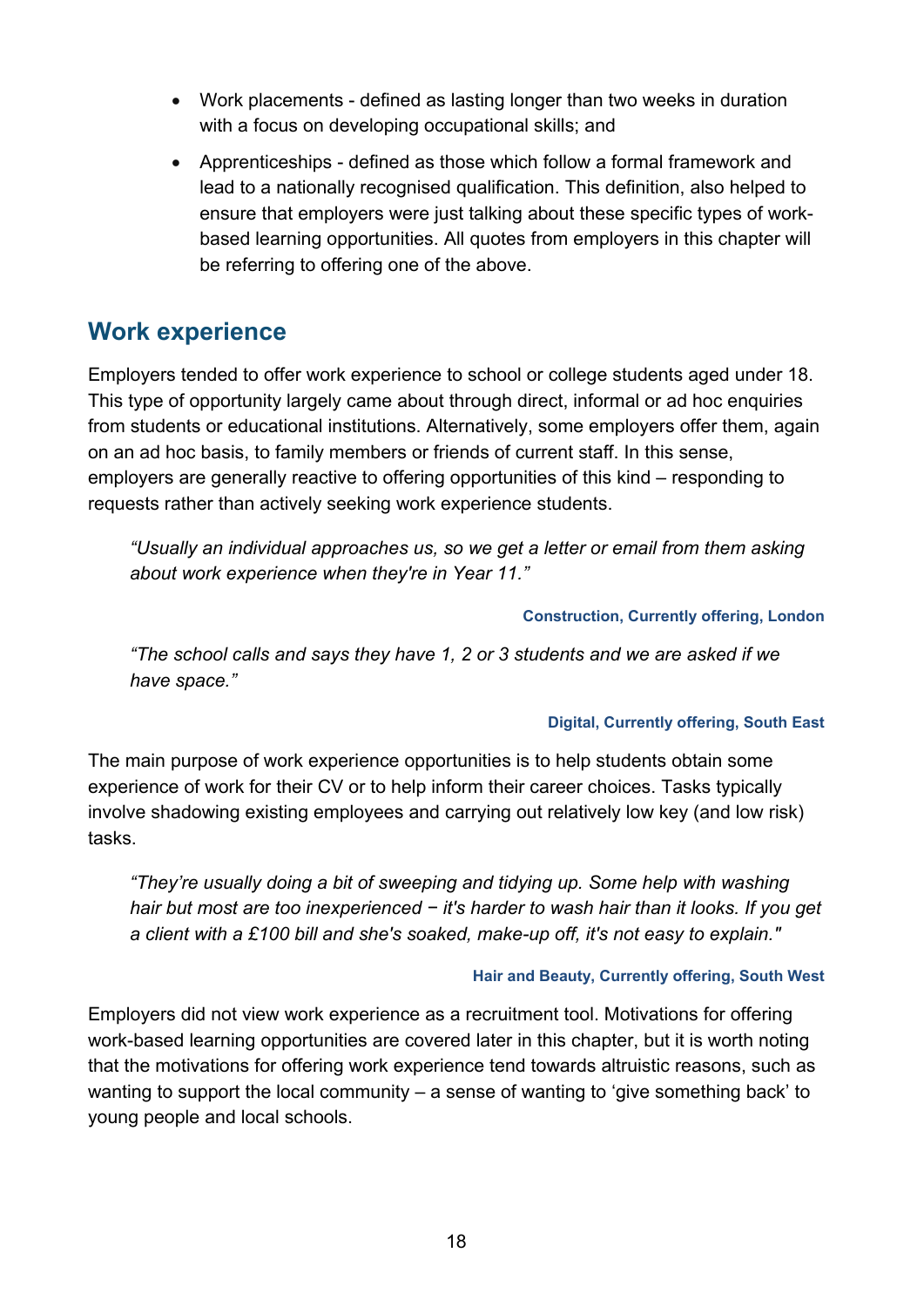*"It is almost like we are doing something on behalf of the community if you like – us putting something back into the community and doesn't particularly connect us to a wider business strategy."*

#### **Agriculture, Environment and Animal Care, Currently offering, East of England**

Among the employers interviewed, offering work experience was most common in the Creative and Design route, followed by Education and Childcare, Hair and Beauty, and Engineering and Manufacturing. It was least common in the Digital and Construction routes.

# <span id="page-18-0"></span>**Work placements**

Work placements vary in length, but tend to be longer in duration than work experience, typically lasting two to four weeks, but several months in some cases, especially for Further and Higher Education students. Relative to work experience students, the people undertaking work placements tend to be older – around 18 for those in Further Education and 18-24 for those in Higher Education or recent graduates.

Similar to work experience arrangements, work placements tend to be arranged through ad hoc enquiries from students or educational institutions. In this sense, at least when placements are first offered, employers tend to be quite reactive to offering such opportunities. Once an employer has experience of offering work placements, there is usually then a format or recruitment channel in place the next time an opportunity arises and employees may see the benefit of having regular placement students in the workplace.

*"It's a, sort of, first come, first served − we don't contact the colleges. Some days we don't have any placements students with us, but I won't go out and ring the colleges and say we want them, but if they ring us and we can have them we'll say 'yes, and if we're full, then we'll just say 'no'."*

#### **Education and Childcare, Currently offering, North East**

*"You go to departments and talk about placement students and the response is, 'oh, we can't possibly manage that, we're all too busy,' but by the end of the first week with the student they say, 'actually, it was really good having them here.' They end up looking at things a bit differently as a result of having the student here and because, on the whole, they are really engaged young people, who do actually bring something by way of enthusiasm and willingness."*

#### **Creative and Design, Currently offering, East Midlands**

A small number of employers mentioned that they were approached by a Local Enterprise Partnership (LEP) or Chamber of Commerce to take post-16 work placements. All of this group were already providing some form of work-based learning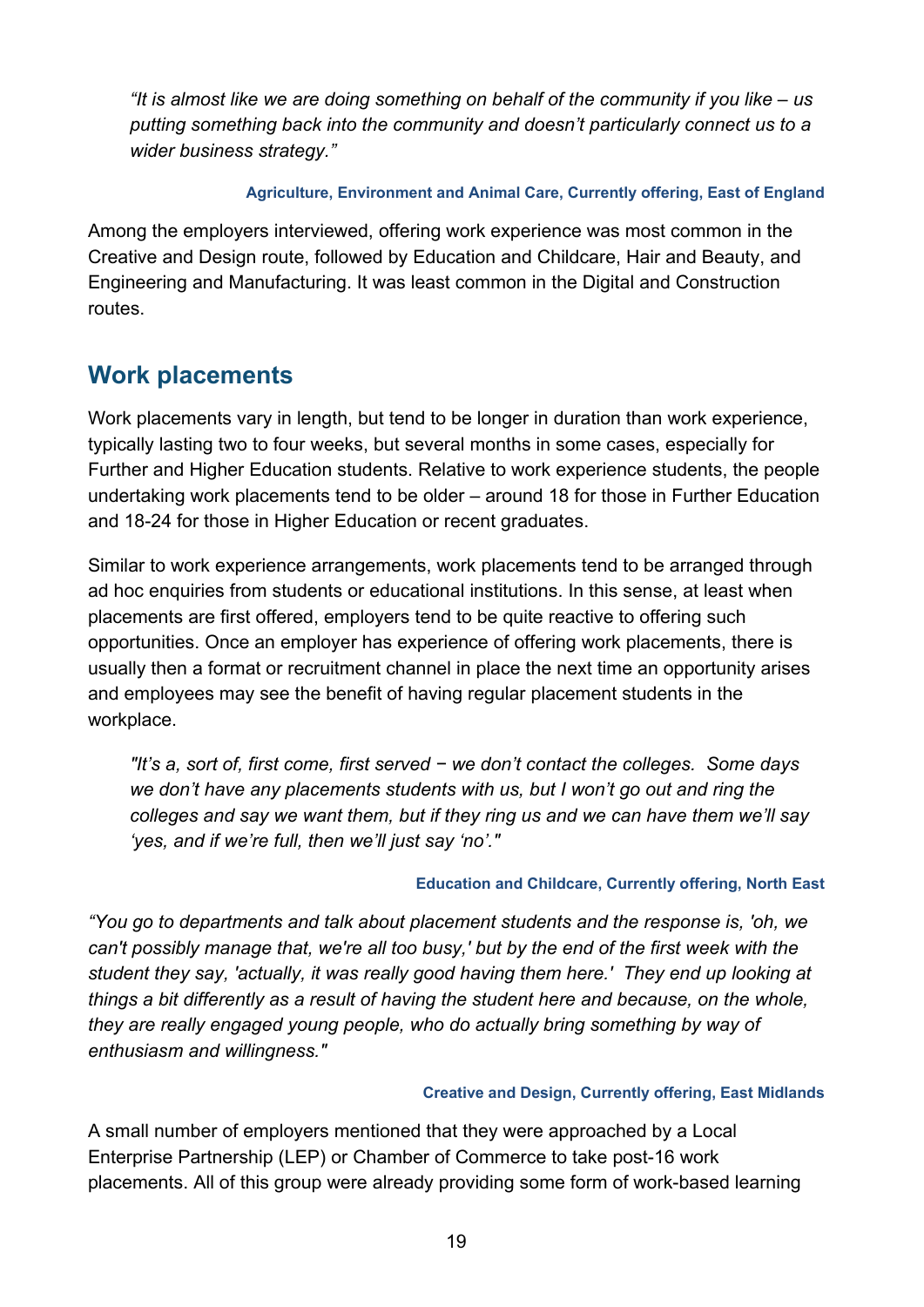opportunity to other students. One employer reported that, despite a LEP approaching them 'all the time' to provide such opportunities, they had to decline, either because of a lack of interest from the proposed student or a lack of resource at the establishment.

Compared with the (lack of) selection criteria attached to recruiting work experience students, employers tend to be more selective in who they take on to a work placement in terms of wanting to take on individuals with an interest in the specific field of work to help ensure the student will be interested and motivated during the course of their placement. The way this is done varies, with most requiring some form of written letter or completed form from the student, outlining: why they want to do the placement; a meeting or form of interview with the employer; or an agreement that the school or college vets the students beforehand. This process aims to ensure that the placement student has sufficient interest and motivation in undertaking the placement in order to make sure that both the student and employer get something meaningful out of it.

*"Placement students have higher supervision requirements [than work experience] and we have less layers of management than we used to have. Therefore, they have to have something meaningful to do, and are not just shadowing people and following them around. The key factor is that they have a genuine interest in that area of the business."*

#### **Digital, Currently offering, London**

*"We select people, who actually want to do the work. We used to be more relaxed, but this year we're being more focussed. We want those who want to be doing some kind of media or digital content, coding etc. They are not getting paid, but it takes resource with staff time."*

#### **Creative and Design, Currently offering, South West**

Moreover, the nature of work placements tends to be more formal and structured than work experience. It might comprise planned rotations around different departments, areas of the business, or through the sorts of tasks which are set aside for placements students to do. This more structured approach aims to achieve some form of output or benefit to the employer, as well as offering the student some meaningful experience so that they can sustain their motivation throughout.

*"We don't take someone on just to make cups of tea and do a bit of filing. There has to be a bit more to it."*

#### **Health and Science, Currently offering, West Midlands**

*"We insist on a planning document being completed, which sets out the responsibilities and activities that will be involved in the placement. It gives the student some reassurance that a plan is in place for them."*

**Digital, Currently offering, London**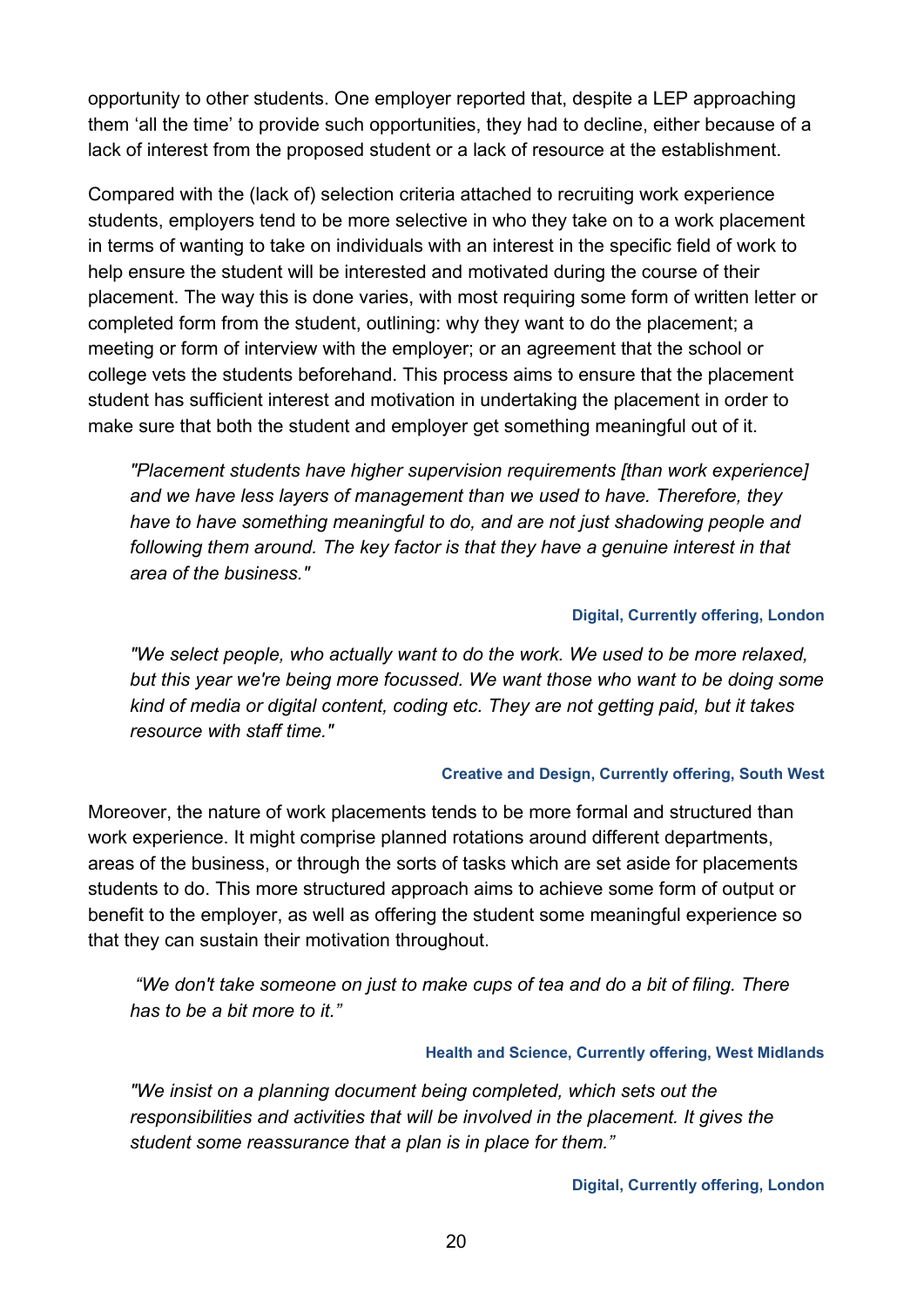The outcomes of such placements varied. Generally, work placements are used more as a recruitment tool than work experience, acting as a form of trial period, or with placement students applying for a job at the employer once they had completed their studies.

*"We see the value both to us as a business in terms of potentially identifying suitable candidates if they excel, but also we see the value for those individuals in relation to them assessing what their chosen career might be. Sometimes, it makes them realise that it is not what they want to do, yet it still gives those individuals the exposure to a realistic work environment."*

#### **Education and Childcare, Currently offering, Yorkshire and Humberside**

Among the employers interviewed, work placements are commonly offered in the Education and Childcare, Health and Science, and Creative and Design routes. They were least common among employers in the Construction route, which supports data reported in the Employer Perspectives Survey (2016), where only a fifth of employers in the construction sector (22%) offered work placements, compared with an average of two-fifths (38%) across all employers in England.

# <span id="page-20-0"></span>**Apprenticeships**

 $\overline{a}$ 

Apprenticeships can take 1-5 years to complete depending on the level, with employers in this research reporting that their apprenticeships typically last around two years. In England, the age profile for apprenticeship starts is 25% 16 to 18-year olds, 29% 19 to 24-year olds and 47% aged over 25.<sup>[8](#page-20-1)</sup> In this research, employers mainly employed apprentices aged between 18 and 25.[9](#page-20-2)

An apprenticeship is a job with training, and as such, recruitment is more formal process than for work experience and work placement students, with employers establishing formal links with colleges and other learning providers, coupled with the use of advertisements and formal interviewing processes.

*"We might get eight that apply and come in for interview. We will do a first round of interviews and if there are two that look alright, quite often we will take the two and then invite three or four back for a second interview. We make a decision based on their qualifications and the way they come across – the way they talk to you, answer questions and their general demeanour."*

**Business and Administration, Currently offering, East Midlands** 

<span id="page-20-1"></span><sup>8</sup> DfE (2018) Apprenticeship Starts: provisional data 2016/17

<span id="page-20-2"></span><sup>&</sup>lt;sup>9</sup> This aligns the Employer Perspectives Survey (2016), where around nine-in-ten (93%) employers offering apprenticeships in England offered them to individuals under 25 years of age (47% offered them exclusively to young people), compared with just under half (48%) offering apprenticeships to individuals aged 25+ (only 2% offering them exclusively to those aged 25+).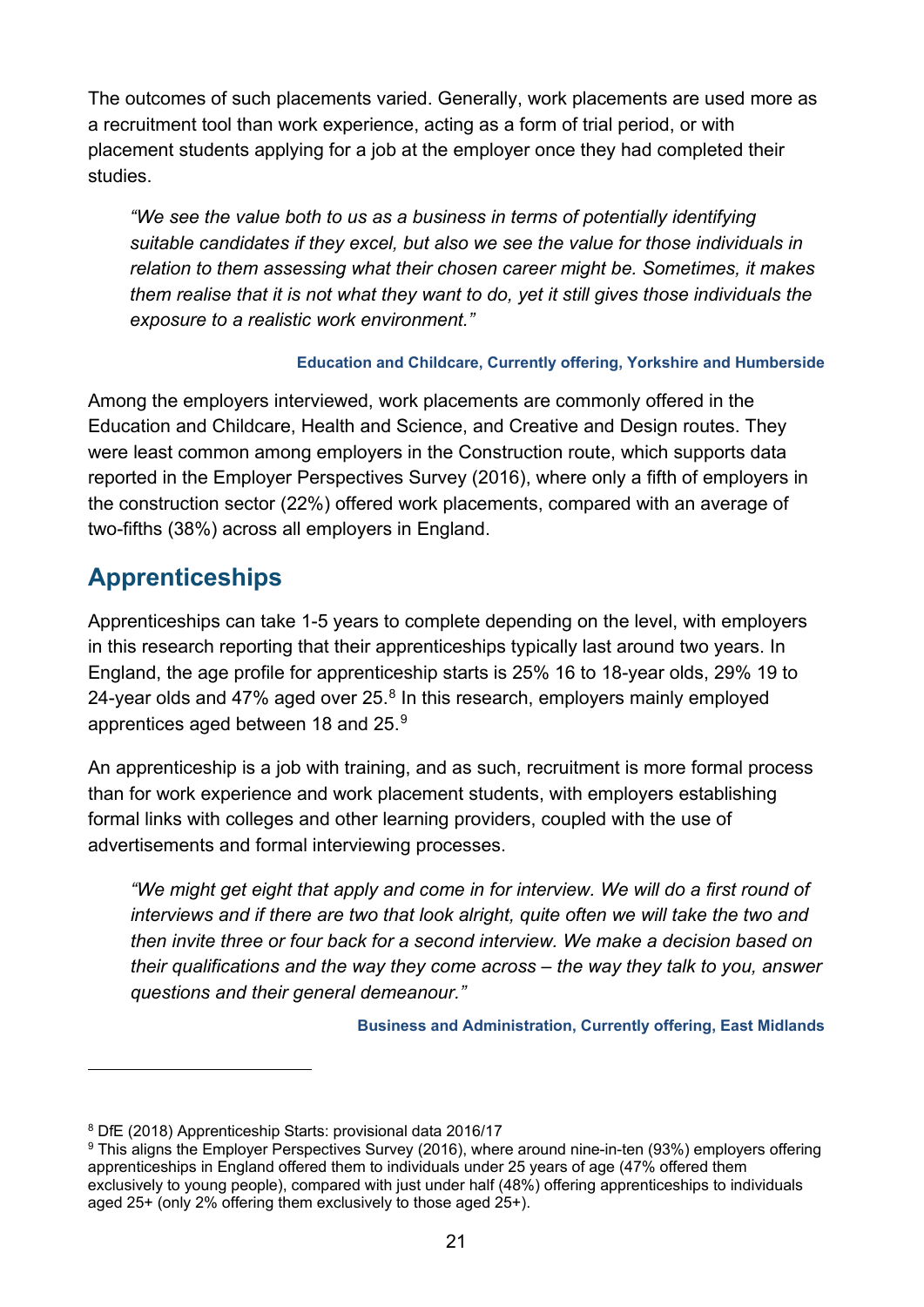*"We screen their CVs to see if they are anticipated to get their grades and will then have a telephone interview, during which we will ask them basic things, before bringing them in for a face-to-face interview and an on-the-job experience where we will pair them with what we call a master technician for a couple of hours and just see how engaged they are."*

#### **Engineering and Manufacturing, Currently offering, South West**

The increased emphasis on screening candidates for apprenticeships – relative to the screening applied to the recruitment of work experience and work placement students – likely reflects the financial outlay, associated with recruiting an apprentice, and duration of the apprenticeship with associated investment in staff time for mentoring and supervising. To this end, apprenticeships are often used as a recruitment tool by employers in the hope that the individual stays on after completing their apprenticeship.

*"One of the main reasons we support apprenticeships is it does bring new blood into the business."*

#### **Engineering and Manufacturing, Currently offering, East Midlands**

Among the employers interviewed, engagement with apprenticeships was most established in the Construction route, followed by Education and Childcare, Business and Administration, and Health and Science.

By size, large establishments tended to be more likely to offer any and each type of workbased learning opportunity discussed above. The influence of size has previously been reported<sup>[10](#page-21-0)</sup> and likely reflects: the relative resource capabilities of employers of different sizes; the relative chance of employees exploring the possibility of family connections or friends to undertake a work experience or placement; as well as the number of different departments or occupations, which could accommodate a work experience/placement student or apprentice. These link to the capability (i.e. supervisory capacity and awareness of potential benefit) and opportunity (i.e. physical opportunities dictated by the working environment and social norms) components of the COM-B behavioural model.

Most of the employers offering work-based learning opportunities were offering more than one type (i.e. work experience opportunities as well as work placements); or work experience/placements alongside apprenticeships. It appears that once the internal norms or processes are established as well as links with local educational institutions, it becomes 'easier' for employers to expand their work-based learning offer.

 $\overline{a}$ 

<span id="page-21-0"></span><sup>&</sup>lt;sup>10</sup> DfE (2016), Employer Perspectives Survey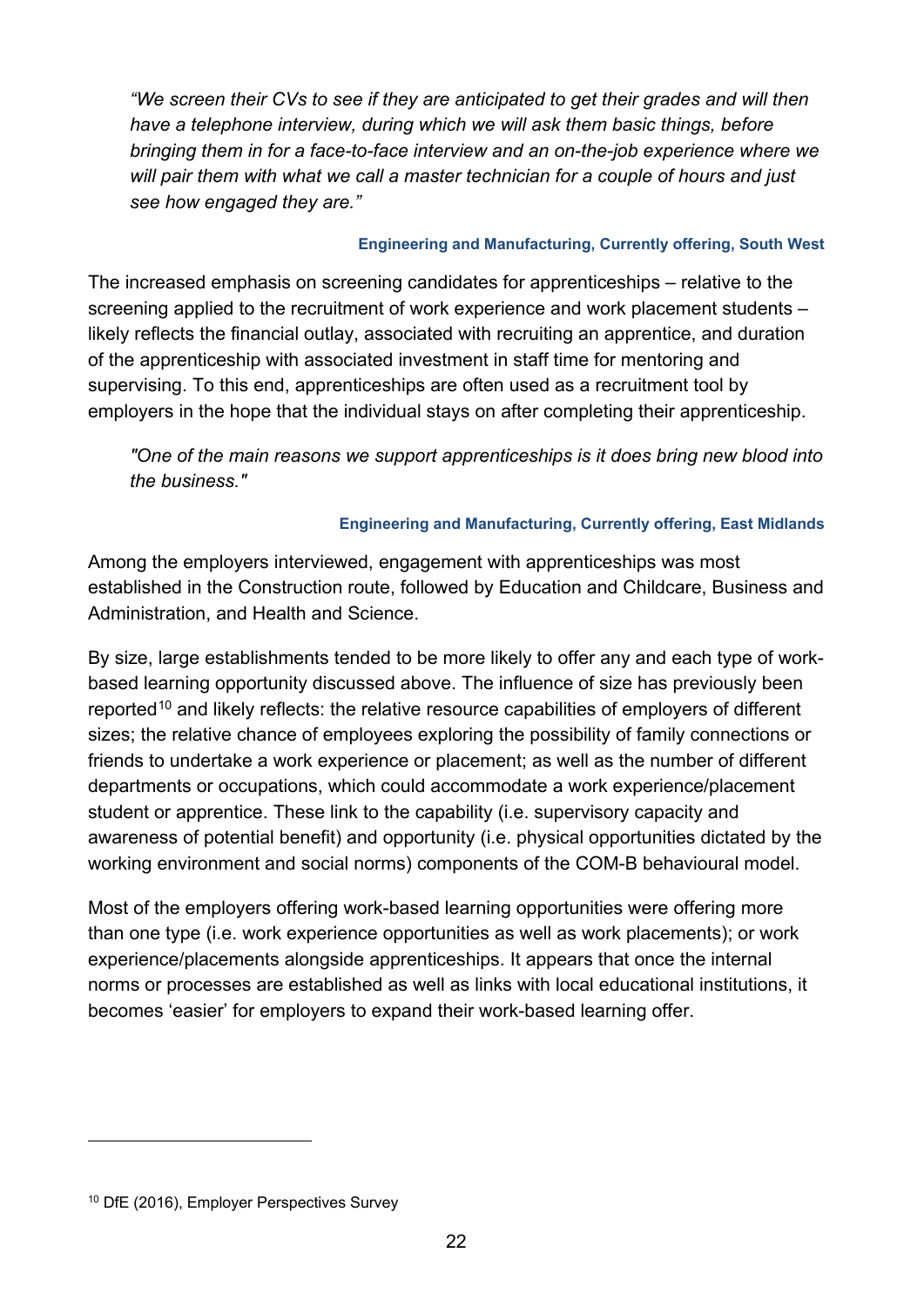# <span id="page-22-0"></span>**Motivations for offering work-based learning opportunities**

Understanding what drives existing behaviour will likely provide insight into the factors which will influence future behaviour. To help understand potential motivations for employer engagement with T Level placements, it is therefore useful to understand the motivations behind what employers currently provide.

The types of reasons provided by employers largely fell into two main groupings: company benefit and altruism. Most employers cited reasons related to both, although company benefit was usually the primary reason with the greatest influence on actual behaviour. Further to company benefit and altruism, there were some personal motivations, such as key decision makers in the business having benefitted from undertaking a placement or apprenticeship in their early career and wanting to extend such opportunities to others. These motivations are discussed in turn below.

#### <span id="page-22-1"></span>**Company benefit**

Factors associated with the 'company benefit' rationale are diverse but their common theme is that the employer seeks to extract some value from offering such opportunities. Motivations pertaining to company benefit were most evident among employers offering apprenticeships and work placements, rather than work experience.

Some such reasons are strategic. For instance, a common 'company benefit' motivation was using work-based learning opportunities to help strengthen recruitment pipelines. This reflects employers looking to use work-based learning opportunities – particularly apprenticeships, but also, to some extent, work placements – as a way to bring someone in and train them up to become a valued member of staff or using a placement as a form of trial period.

*"We view it as a good way to recruit in the next generation because most of us started off young in the trade. It's a good way to capture somebody early."*

#### **Catering and Hospitality, Currently offering, East Midlands**

*"Apprenticeships and internships are something that we look at a bit more strategically [compared with work experience], as they are more closely aligned to core business development aims. If we're going to put the energy into it, it has to somehow be transactional in terms of knowledge or capacity building."*

#### **Creative and Design, Currently offering, North East**

*"Apprentices are a really good way for organisations to grow. If you're taking on an experienced member of staff and paying a full-time wage, you need to grow customers and accrue business to sustain them in the long term. Whereas, an apprentice is on a lower wage and they can provide a valuable role and help grow the business. By the time they are at the end of their apprenticeship, you hope to*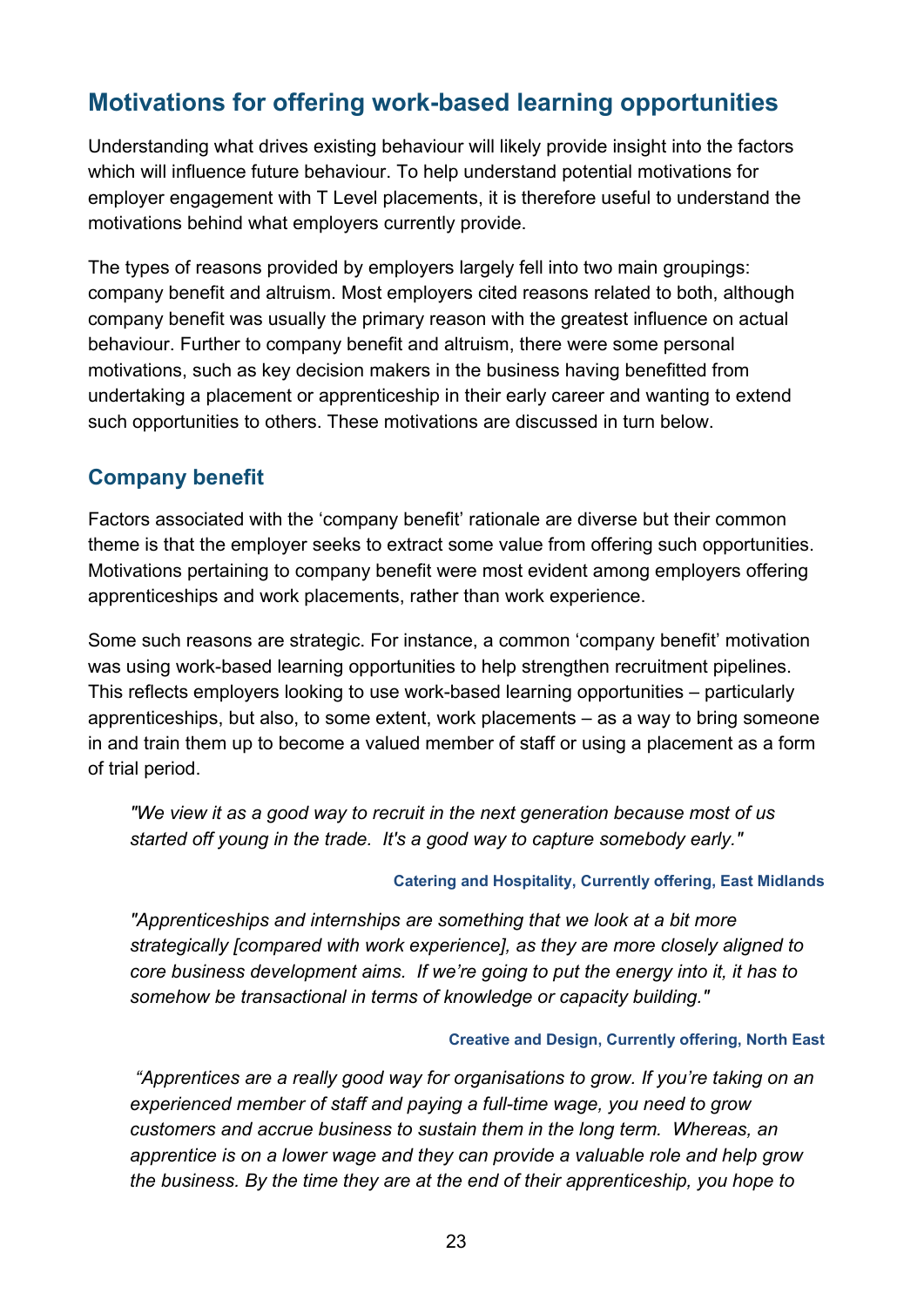*have grown sufficiently to be able to keep them and you will need them as they are doing something that has a value. It's a good way to discover talented people."*

#### **Digital, Currently offering, South East**

Similarly, another benefit for offering such opportunities is to raise the profile of the company and/or industry among potential recruits, which helps to address current or future skills gaps. Consideration to attracting the next generation of workers and ensuring a future pipeline of talent, was most evident among employers in the Creative and Design, Childcare and Education, Agriculture, Environment and Animal Care, and Health and Science routes. This tended to reflect concerns about the necessity of attracting skilled workers in the future, where there is perceived to be a current or anticipated shortfall of skilled labour, interested in the line of work.

*"We're, kind of, on a mission to promote the fact that businesses can design and manufacture in the UK.* [A steady supply of] *trained labour is now coming to an end, so we're having to actually train people ourselves. We're on a mission to tell people that textiles is alive and well, that there's a very wide range of rewarding careers that you can have in sewing and garments within fashion."*

#### **Creative and Design, Currently offering, East Midlands**

*"We need more carers, we need more people who understand the nature of care."*

#### **Health and Science, Currently offering, South East**

There were other company benefits to offering work-based learning opportunities, which are more opportunistic than strategic. For instance, for some employers, work placements were serving the function to help decrease workloads of existing staff during busy periods (such as seasonal work) and help fill temporary gaps in staffing, whilst being inexpensive relative to hiring agency workers.

*"The students help us out when we need temporary staff to get us over a project period and it tends to be that they will come back every year and sometimes they come back to us for a job after university."*

#### **Legal, Accounting and Finance, Currently offering, North West**

However, some employers mentioned that it depends on the quality of the individual doing the placement as to whether they help to reduce workloads, as the need for supervision may place additional demands on existing staff.

*"It depends on the individual. You sometimes get very good students, who are very useful and helpful. Other times, you get people that need a lot of help, which then actually causes problems."*

**Education and Childcare, Currently offering, East Midlands**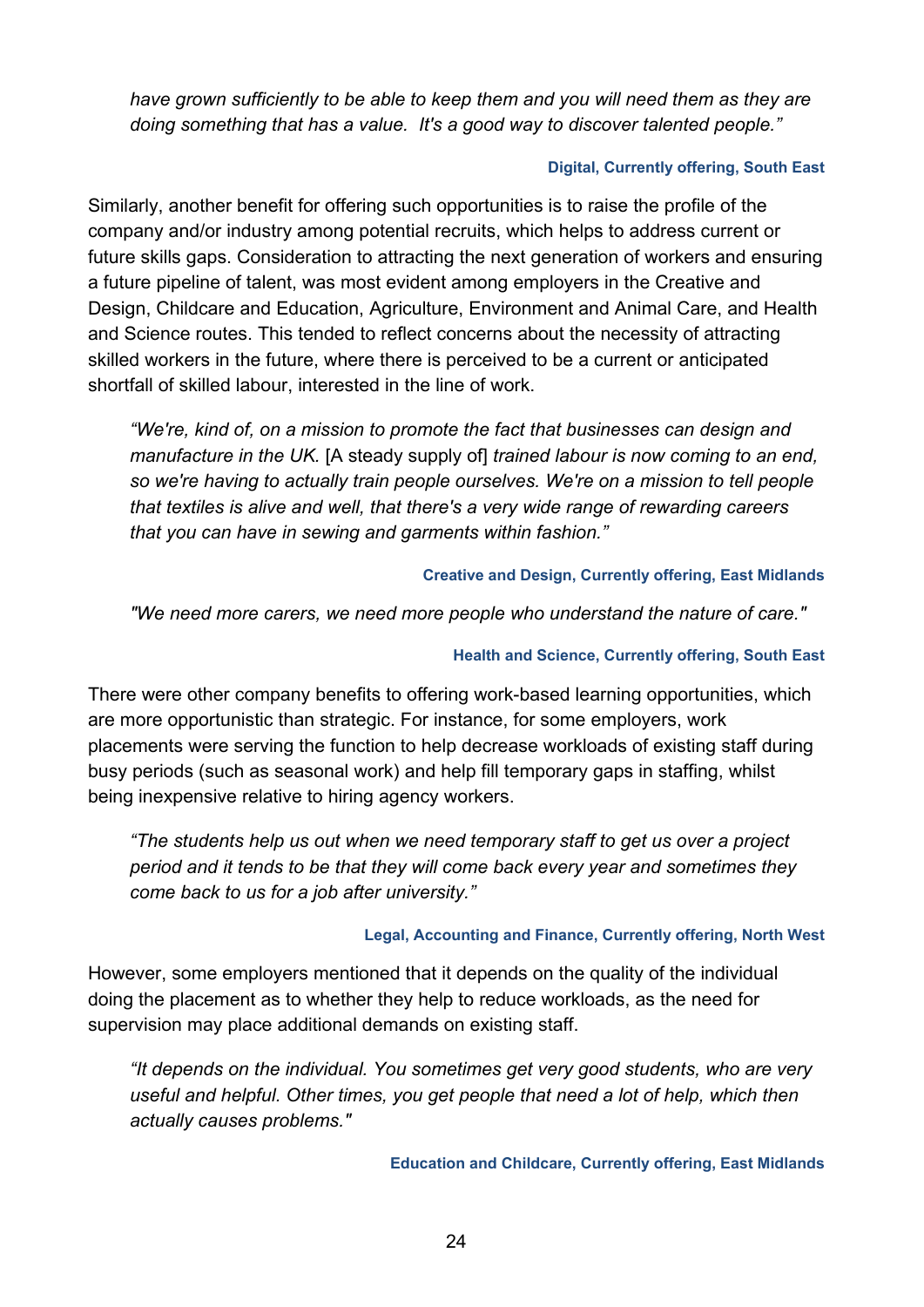Whilst less common, some clients ask if one of their family members can gain some work experience. When employers can accommodate such requests, this benefits the company as their relationship with certain clients improves.

Employers offering work-based learning opportunities were also able to extract company benefit by using the opportunity of having an apprentice or work placement/experience student to develop the coaching and mentoring skills of existing employees.

*"Thinking about my own team, there are some mid-career and looking for line management experience which is something that a lot of them have talked about in their appraisals. Being able to support a creative apprentice is something which helps us provide those opportunities."*

**Creative and Design, Currently offering, North East**

### <span id="page-24-0"></span>**Altruistic reasons**

Whilst reasons pertaining to company benefit were usually the primary motivation for offering work-based learning opportunities (especially apprenticeships and work placements), there was nevertheless a strong altruistic component contributing to the motivations behind offering such opportunities. An altruistic element to offering work placements has previously been reported in the Employer Perspectives Survey (2016), where two-thirds (68%) of employers in England, offering work placements, cited at least one altruistic reason for offering them.

In the current research, the most common altruistic motivation was a desire to give young people work experience to help them get on the career ladder or help inform their career choices. This motivation was common across various employers, irrespective of establishment size or route. As highlighted in the quotes below, there was a sense of it feeling like 'the right thing to do'.

*"If nobody gives a fifteen-year-old a chance, then how can they ever get the experience to move on, so the school philosophy is basically giving them a chance and doing what we can."*

#### **Education and Childcare, Currently offering, East Midlands**

*"As part of its value set, the company definitely has something about supporting and nurturing and trying to help people. We have opportunities for young people, and we feel, as an organisation, it's our responsibility to offer young people every opportunity that they can have."*

#### **Creative and Design, Currently offering, North East**

*"It's easier for people, who have well educated parents, to be motivated to get good jobs, to get the openings... Whereas, the general public can't do that so they're already at a disadvantage and we want to help open the playing fields."*

**Health and Science, Currently offering, North West**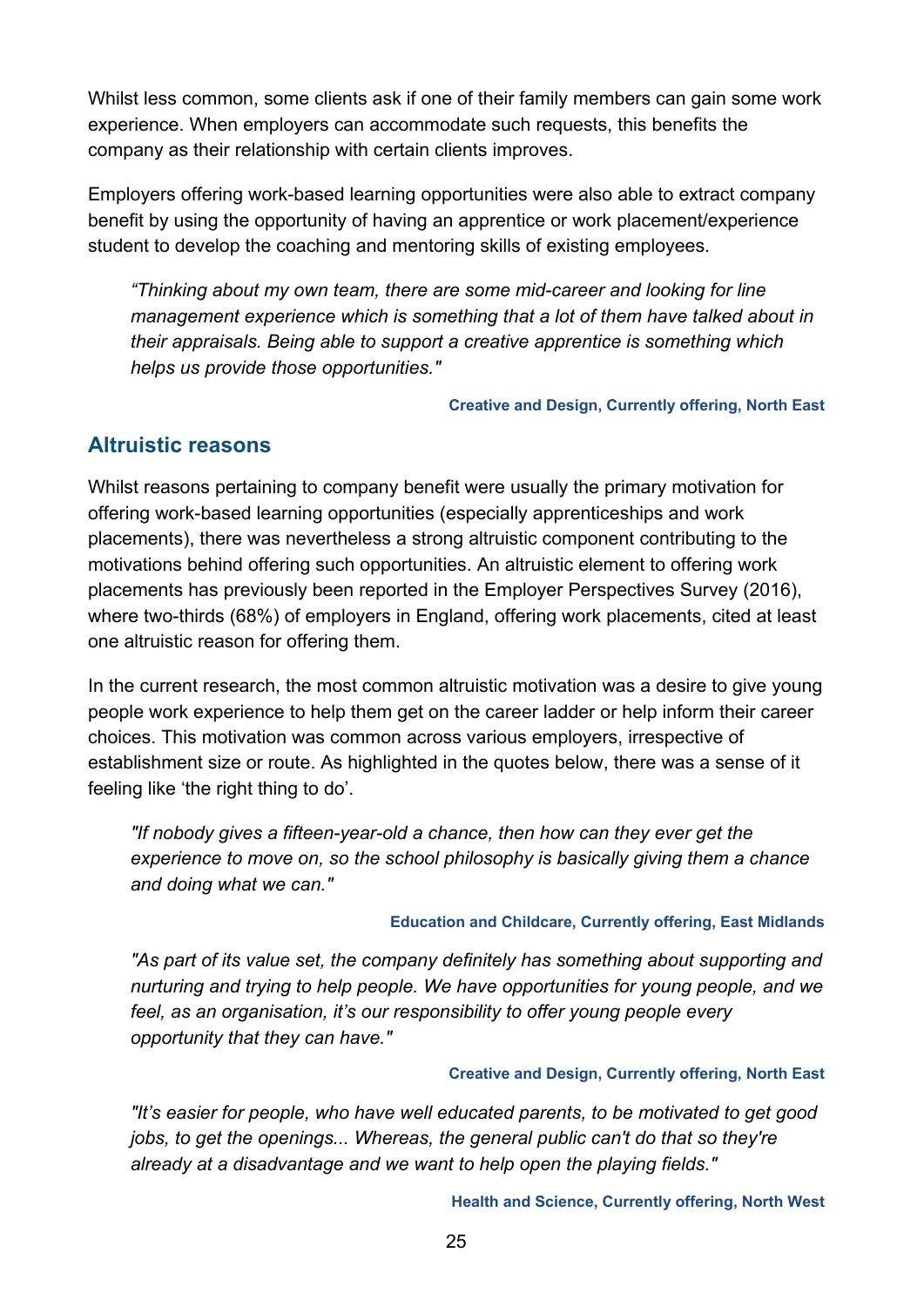Linked to this, another common altruistic motivation among employers was the desire to support the local community by offering work-based learning opportunities, with a sense of 'doing their bit' for the community and young people being part of the ethos of their organisation. An example from the current research is a large establishment in a rural area which felt they have an obligation to provide work placements when asked by local schools, as they are the largest employer in that area; if they did not offer them, then it is unlikely the student could find other viable alternatives.

*"We want to put something back into the local region to try and get new architects and get school children, who are interested in design and architecture, to come into our business."*

#### **Creative and Design, Currently offering, North West**

*"The Director is a local and likes to support the local community."*

#### **Construction, Currently offering, London**

Underpinning the reasons outlined above, particularly for larger establishments, was a Corporate Social Responsibility (CSR) policy, which employers also mentioned as a motivating factor behind engaging with work-based learning opportunities. The influence of a CSR policy in offering work-based learning opportunities was particularly common among employers in the Health and Science, Business and Administration, and Construction routes. This may reflect the nature of businesses in Health and Science, where many are providing a public service, as well as the relative size of businesses in this and the Business and Administration route. For employers in the Construction route, it may also reflect demands placed on them to offer apprenticeships as part of fulfilling contracts, particularly publicly commissioned construction projects.

#### <span id="page-25-0"></span>**Personal reasons**

Alongside company benefit and altruism, for some employers, a key motivating factor stemmed from their own personal experiences or the experiences of family members. Where senior personnel had benefitted from undertaking a work placement or apprenticeship early in their career, they felt a desire to extend such opportunities to others.

*"When I was their age, I didn't know what I wanted to do and my work experience was in a nursery and I loved it. I want others to have a similar experience."*

#### **Education and Childcare, Currently offering, South East**

Similarly, some considered their own families and the expectation that one day their children might be seeking an opportunity to undertake work experience, declaring it would be hypocritical, therefore, not to currently offer such opportunities to others.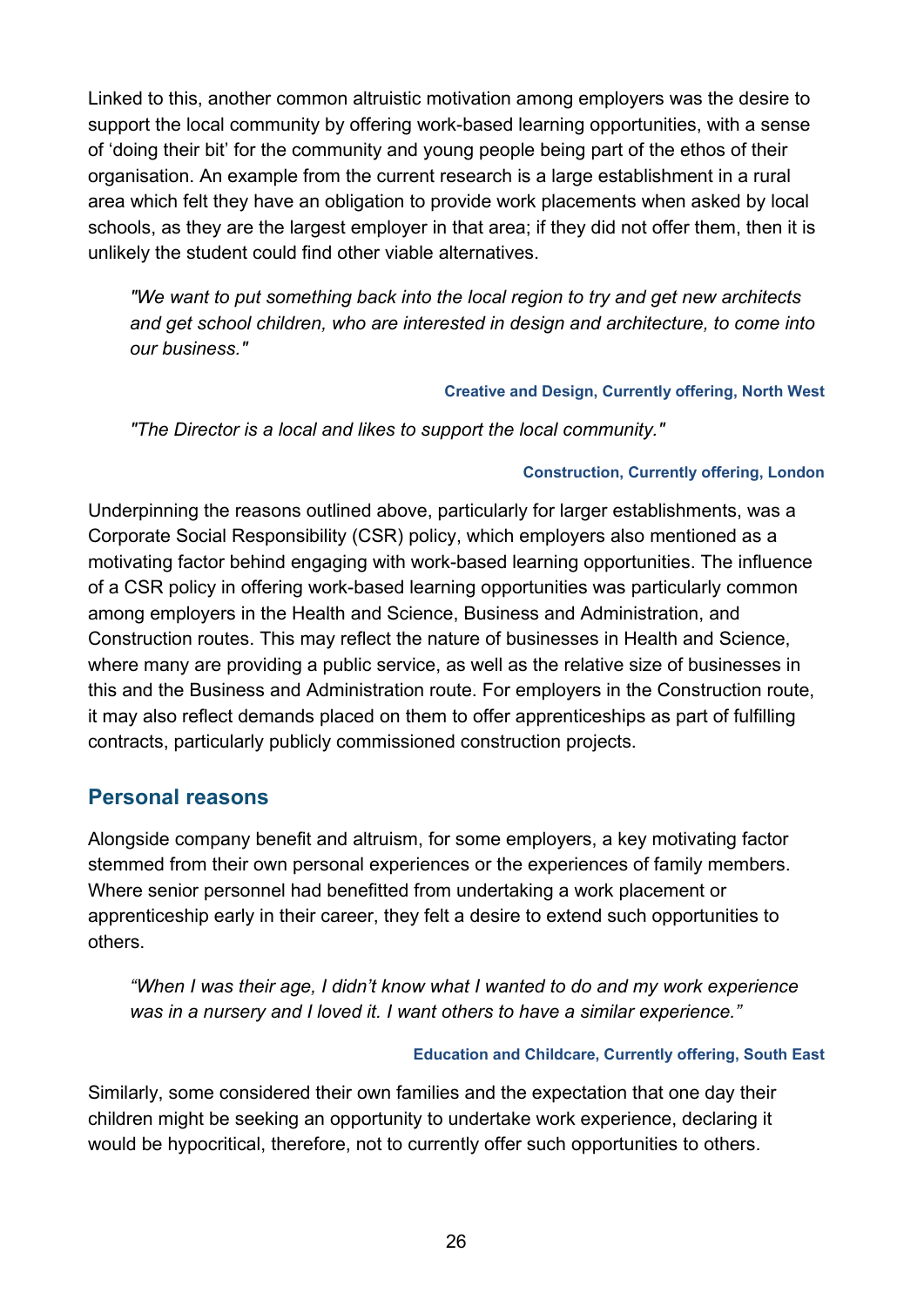*"It's nice to be asked, I'm happy to help. I hope that somebody would do the same for my children."*

#### **Catering and Hospitality, Currently offering, West Midlands**

Motivations for offering work-based learning opportunities did not differ greatly by size; both small and large establishments cite a mix of company benefits and altruistic reasons for offering work-based learning opportunities. However, in weighing up the apparent primary reason(s) for offering such opportunities, small establishments were more likely to cite company benefit. This perhaps reflects a relative lack of resource and capacity to spare for the administrative and mentoring/supervisory tasks, associated with offering work-based learning opportunities. Thus, a clear company benefit to offering them is needed.

Motivations for offering work-based learning opportunities differed according to the specific type of opportunity. For instance, motivations for offering work experience tended to lean towards altruistic motivations (i.e. part of CSR policy, or a sense of wanting to give young people an opportunity), as employers tend not to expect much output from the individual(s) undertaking the work experience. In contrast, motivations for offering apprenticeships focus more on eliciting company benefits. Apprenticeships are mainly seen as a way to bring new (young) talent into the business.

Motivations for offering work placements tend to sit somewhere between the two. If the placement is of a longer duration than a couple of weeks (with an associated requirement for supervision and training resource), there tends to be greater emphasis on wanting to see company benefits. Nevertheless, altruistic reasons still form a strong component of the motivations behind offering work placements.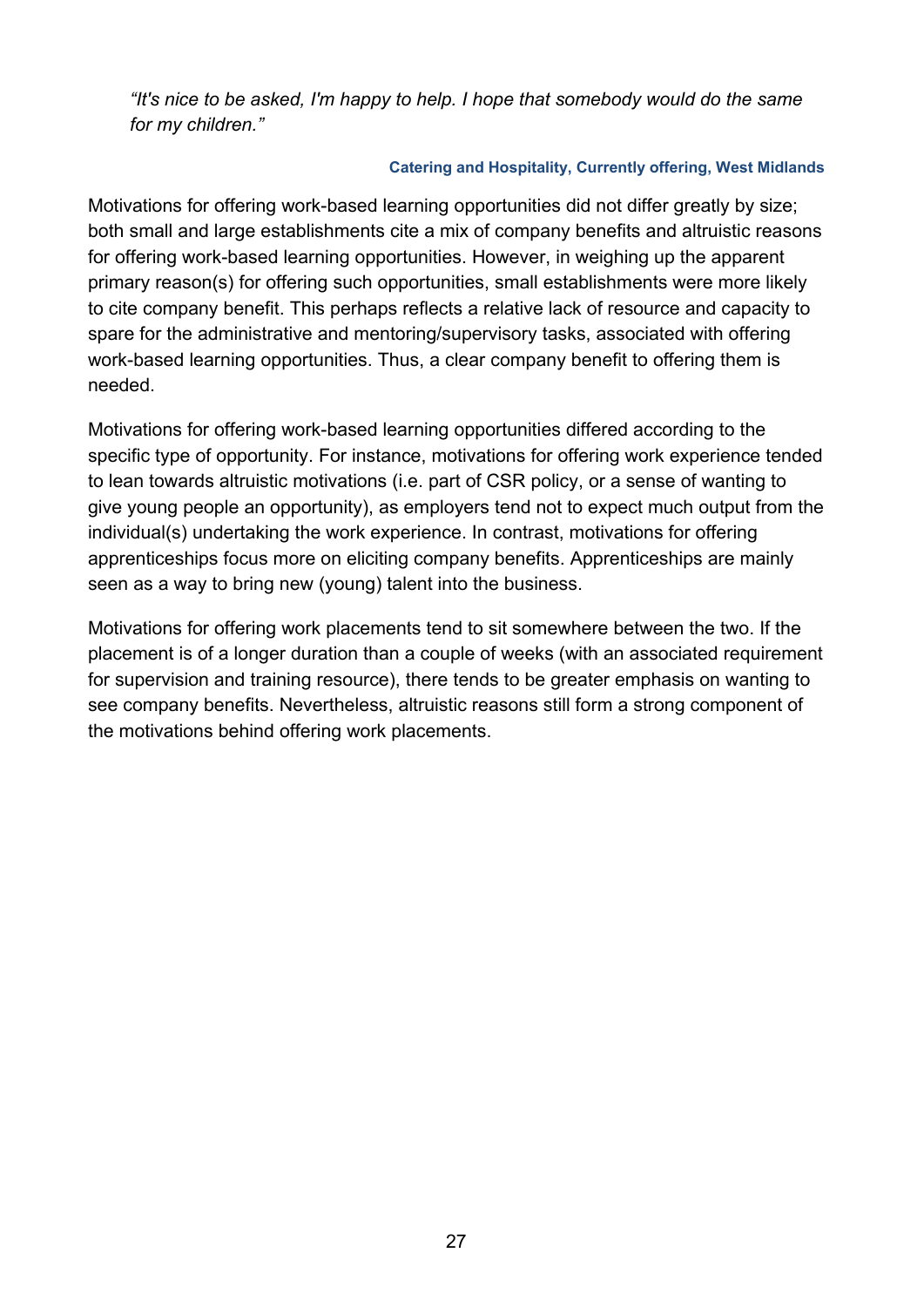# <span id="page-27-0"></span>**Chapter 3: Challenges to offering work-based learning opportunities**

# <span id="page-27-1"></span>**Introduction**

This chapter addresses the challenges and barriers to offering work based-learning opportunities that employers currently face. At this point in the discussion, employers were not referring to specific barriers to T Level placements, but general barriers to offering any work-based learning opportunity. This is followed by a discussion of the potential solutions to barriers, as suggested by employers. The chapter concludes with a discussion on the extent to which the barriers can be overcome by the proposed solutions and what else may be done to address them.

# <span id="page-27-2"></span>**Barriers and challenges**

This section begins with a discussion of the barriers that prevent employers who are currently offering work-based learning opportunities from offering *more* and moves on to barriers that prevent employers from offering *any* work-based learning opportunities currently. The barriers and challenges in each section are ordered by prevalence, as illustrated in Figure 3.1.

#### **Figure 3.1 Key barriers and challenges to work-based learning**

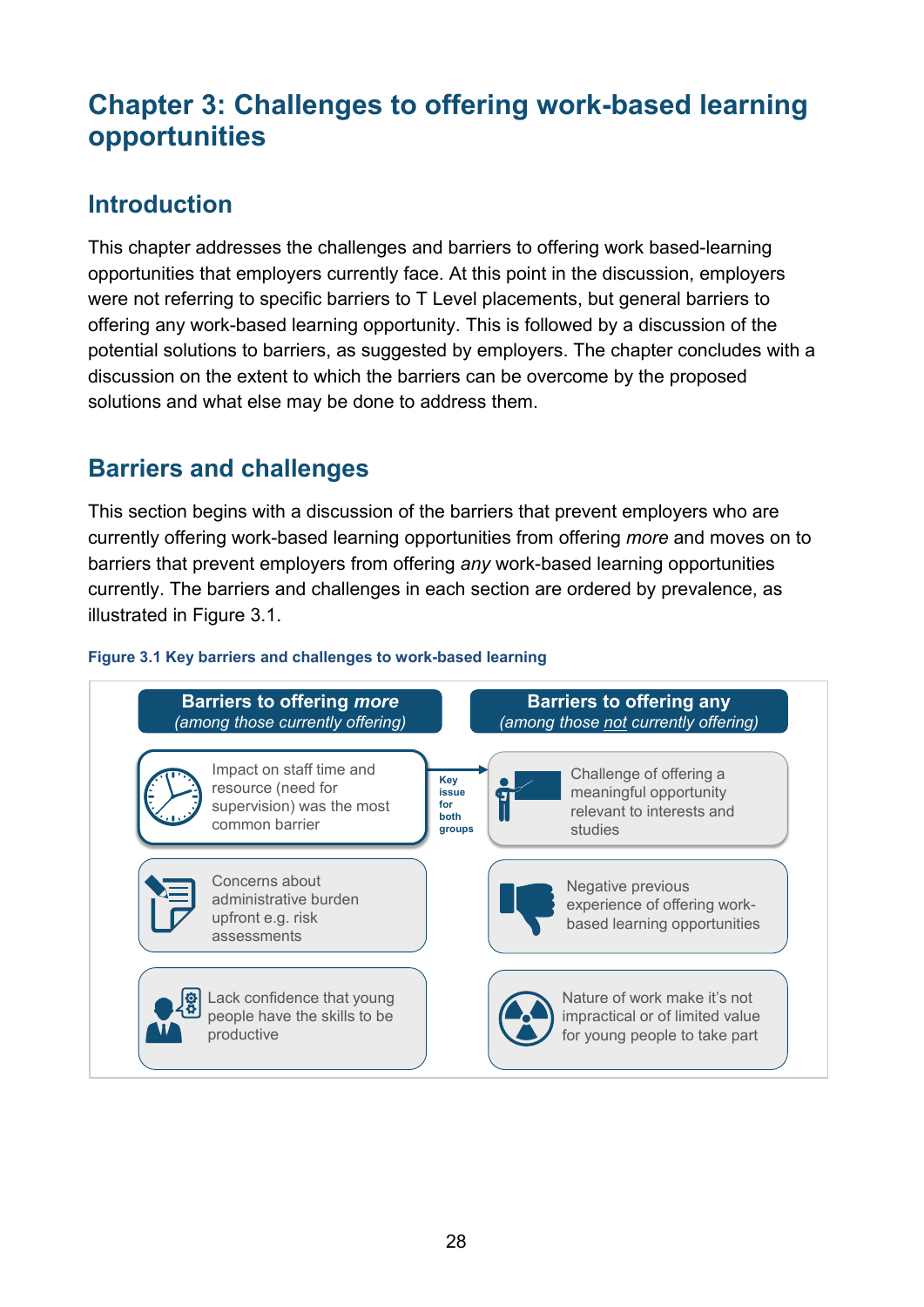### <span id="page-28-0"></span>**Impact on staff time and resource**

The impact of training and supervising a work-based learner on staff time and resource was by far the main reported barrier to both offering *any* and offering *more* opportunities, as reported by many employers of all establishment sizes. The main concern for both groups of employers was that the time to train and supervise learners had a detrimental impact on their staffs' productivity.

For those currently offering work-based learning opportunities, this barrier was often expressed as reaching a saturation point, where taking on more learners would require a level of staff time, above that which they could reasonably spare.

*"There aren't enough people that have the time to devote to mentoring. When it's busy, it can be stressful for those that have to get their work out but then also have to supervise someone who's not up to speed. You have to spend the time with somebody otherwise it's not fair to have embarked on the programme."*

#### **Creative and Design, Currently offering, East Midlands**

For employers not currently offering any such opportunities, there was a reluctance to divert resources away from employees' usual work, to train and supervise a young learner. Whilst this barrier was stressed strongly across all employers, regardless of establishment size, it was common for small establishments to talk about this in the context of busy staff workloads and resourcing issues.

*"It really does begin and end with resources… It's not the financial cost, but the fact staff would have to be removed from their daily roles to look after the student… Unfortunately, we don't have the capacity from a time point-of-view, or a staff pointof-view, just to be able to give that very beneficial experience."*

#### **Engineering and Manufacturing, Not currently offering, South East**

The impact on time and resource is linked to the capability element of the COM-B behavioural model; the ability to offer (more) placements is precluded by employers' lack of perceived capacity to spare more staff time to train and supervise work-based learners.

It is important to note that the employers, currently offering work-based learning, tend to be larger and more likely to be within Health and Science and Education and Childcare routes. These large establishments reported a lack of time amongst senior and highly skilled staff, such as managers and line managers, as a barrier to offering more workbased learning opportunities. Employers that were not currently offering tended to be small establishments. It was more common for this group to talk about how it was their own time that would have to be spent training and supervising, as they often fulfilled various roles across the business.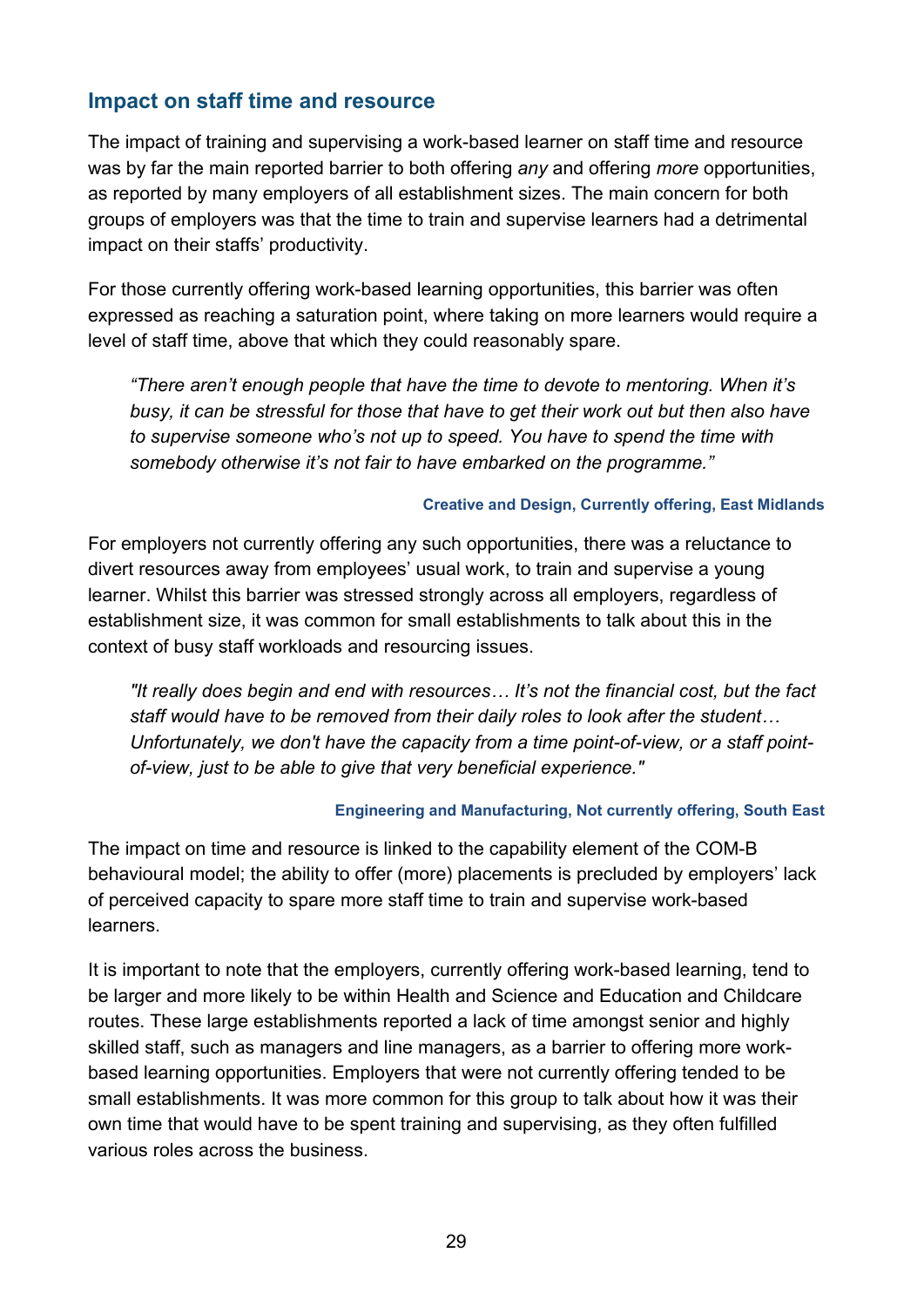An additional industry effect was reported by employers in the Engineering and Manufacturing and Creative and Design routes. Employers in these routes often carried out jobs that required a high level of technical skill in order to perform core tasks, or were potentially dangerous for inexperienced learners to perform. This meant a need for more intensive supervision, which limited their capacity to provide additional opportunities.

*"When you're doing a fundamentally dangerous job... the supervision burden is massive and the risk burden is massive, and I don't see any way around that."*

#### **Engineering and Manufacturing, Currently offering, East Midlands**

*"The biggest one as far as apprenticeships for frontline staff are concerned… is the*  fact that the person has to be shadowed and mentored throughout their entire *apprenticeship which essentially doubles cost."*

#### **Health and Science, Currently offering, West Midlands**

While most employers talked about the impact of training and supervision in broad terms of time lost, a minority did make direct reference to the financial implications. Almost all were concerned with the financial loss incurred due to employees giving up their working time, resulting in lost productivity and therefore lost revenue. Even where it was not explicitly stated, it is likely that when employers mention lost staff time, they are also (subconsciously) considering the subsequent financial implications.

*"If I'm taking someone who does not have much experience, either me or my staff has to spend some time … means they are not doing their work so it's a loss of funds at some point."*

#### **Digital, Not currently offering, London**

*"There are financial barriers due to the potential loss of productivity - they have to release games every 2-3 weeks and KPIs to meet. Placements could cause a drag on productivity by taking coders/engineers away from the work they should be producing."*

#### **Digital, Not currently offering, London**

Other financial costs were a much less frequent consideration. A few employers mentioned the increased insurance costs of having a young person in the workplace and the increased waged bill from having to pay an extra person. The cost of extra equipment was also mentioned.

#### <span id="page-29-0"></span>**Concerns about the upfront administrative burden**

Specifically, amongst some employers already offering work-based learning, there was an awareness of the administration required to set up a placement and, therefore, the potential burden of offering additional opportunities. This was more commonly expressed by small and medium size establishments. Examples of this administration included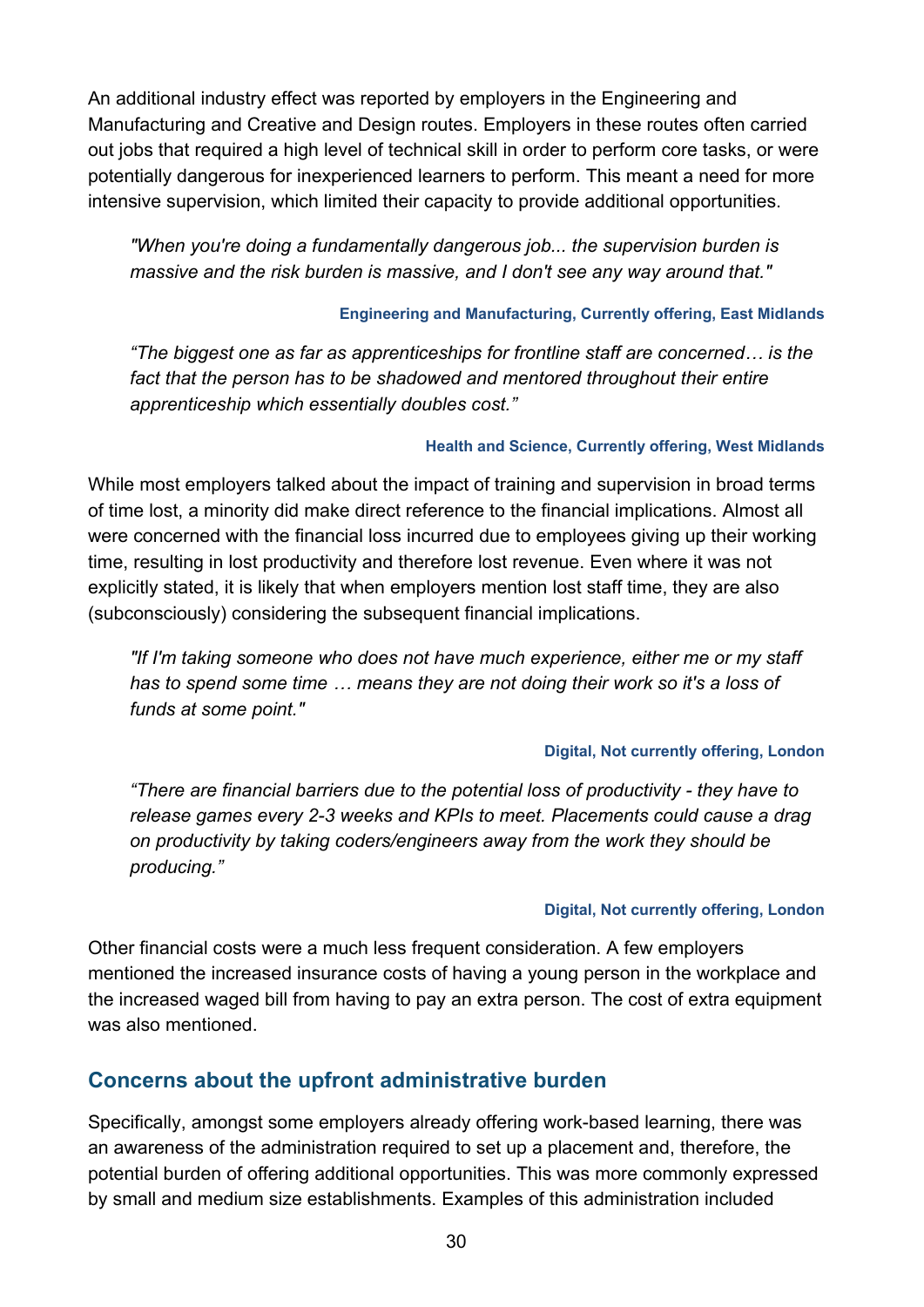mandatory induction training, systems set up, risk assessments and other legal and regulatory requirements (discussed further below). The burden can either be off-putting for the employer or act as a demotivating factor to offering at all.

*"For under 18s, we have to write a separate young person's risk assessment and it makes more work for us."* 

**Business and Administration, Currently offering, East Midlands**

# <span id="page-30-0"></span>**Lack of confidence in the skills / productivity of young people**

A further challenge of offering more placements to young people was a concern that young people would not have the skills to be productive and would be more of a cost than a benefit to the business. This was reported by a small number of employers. Again, for young people to be productive, training and supervision was required and, for larger numbers, the ability to provide this kind of support becomes more difficult and impacts on quality.

*"If it's just one student, you can give him individual attention and you can organise something and discipline isn't an issue, whereas the bigger the group becomes, the harder it becomes to manage and it almost starts to feel more like a lesson, like you're in a college or something. I don't think that works terribly well."*

#### **Creative and Design, Currently offering, East Midlands**

There was an associated concern amongst a few employers based on prior experience that, unless appropriate training was given, mistakes could be made at a cost to the business. For these employers, the potential risks of offering more placements outweighed the perceived company benefits.

*"We cannot afford to have somebody make a mistake with one of our clients and give the excuse they are only with us for two weeks."*

#### **Health and Science, Currently offering, West Midlands**

### <span id="page-30-1"></span>**Challenging to offer meaningful work**

As discussed, the impact of training and supervision was a key issue across both employers currently offering work-based learning and those that are not. Linked to this, some, employers (usually small establishments) that were not currently offering workbased learning opportunities reported that, to be able to offer learners anything beyond menial tasks, it would take a level of training and supervision above what they could / would be willing to offer.

*"A business of this size doesn't lend itself to having* [young people] *because of their*  lack of experience. They have no idea how to file paperwork, do accounts, even the *basic stuff isn't there. And when you're only working 2.5 days a week and half your*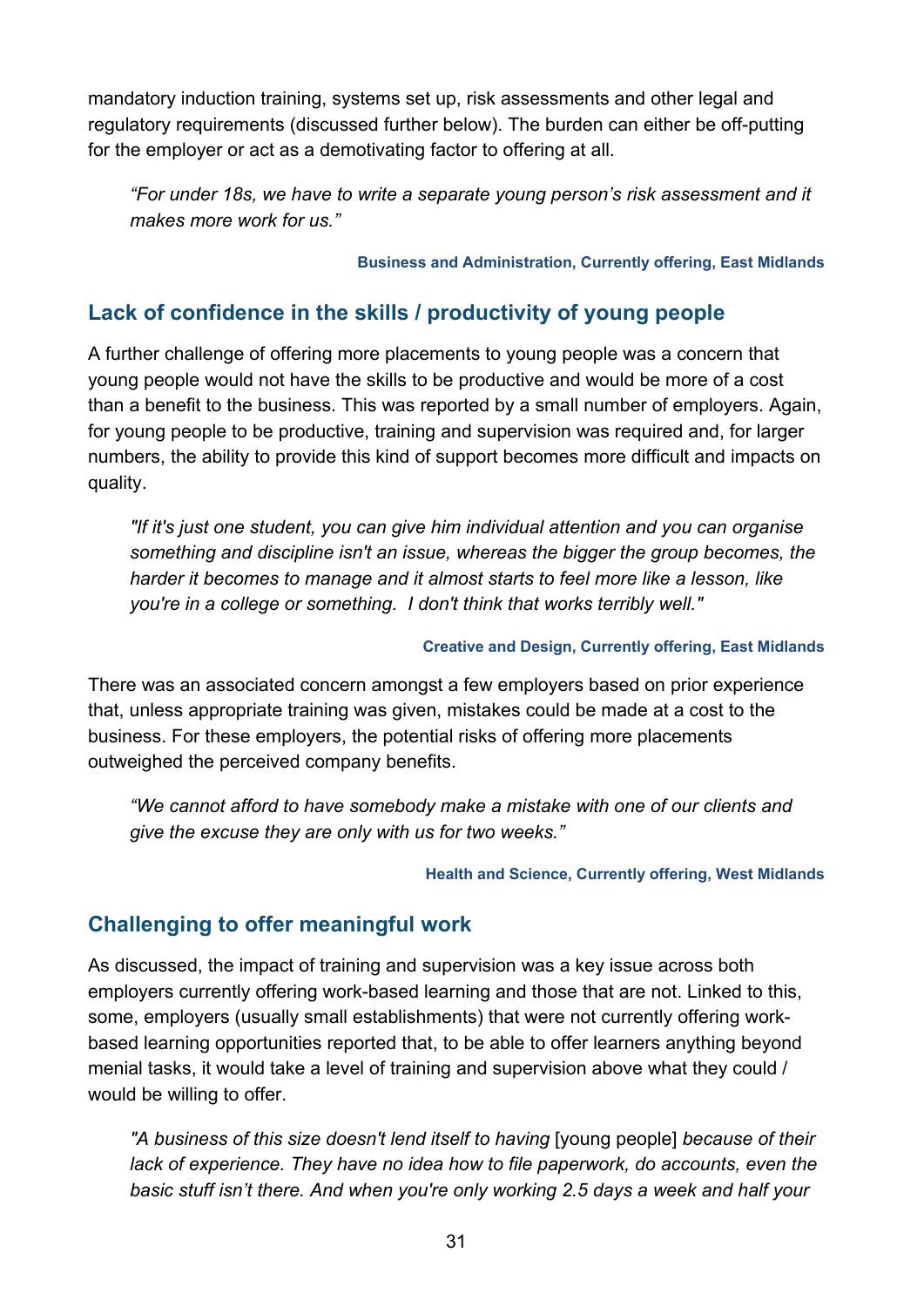*time is taken up showing them the basics rather than showing the job, so to speak, it would become impossible to do your own work."*

#### **Agriculture, Environment and Animal care, Not currently offering, East of England**

Most employers who raised this as a barrier were reluctant to spare staff resource to train young learners to the requisite level. For example, one employer in the Craft and Design pathway mentioned that, in order to do anything useful, they would have to undergo training in how to use a lathe or they'd be at risk of harming themselves.

However, the key point about this group is that there was also a reluctance to give workbased learners basic tasks, with a general acknowledgement that this was of little benefit to the employer or the learner. As such, they would prefer not to offer placements or work experience at all, rather than provide a poor-quality experience for the learner.

*"They have to have something meaningful to do, and are not just shadowing people and following them around."*

#### **Digital, Currently offering, East of England**

A further challenge, mentioned by a few of the employers, was that their working hours limited their ability to offer any useful opportunities. For most of these, whose main business took place in evenings or weekends, there were concerns that the learner could not work outside 'college' hours, meaning either the employer could not offer them work, or the work that they could offer during the daytime was of little use to both the learner and the employer. This was mentioned by employers in the Creative and Design and Catering and Hospitality route.

*"I think that time constraint of, if it's meant to be within school time. I think, then, they are going to miss out a lot, in this particular industry, and also the catering industry."*

**Catering and Hospitality, Not currently offering, East of England**

#### <span id="page-31-0"></span>**Negative previous experience**

For some employers not currently offering, previous experience of hosting work-based learners had given them a negative impression of young people. Negative experiences were a demotivating influence on employers' willingness to take on more work-based learners, either in the future or currently.

Most of these employers had found that work-based learners in the past had a bad attitude towards work, including: laziness, poor time-keeping, constant complaining, a lack of motivation and lacking the skills to carry out basic tasks. In these cases, employers often had difficulties engaging the learner, who would either become a burden to the employer or the placement would be cut short.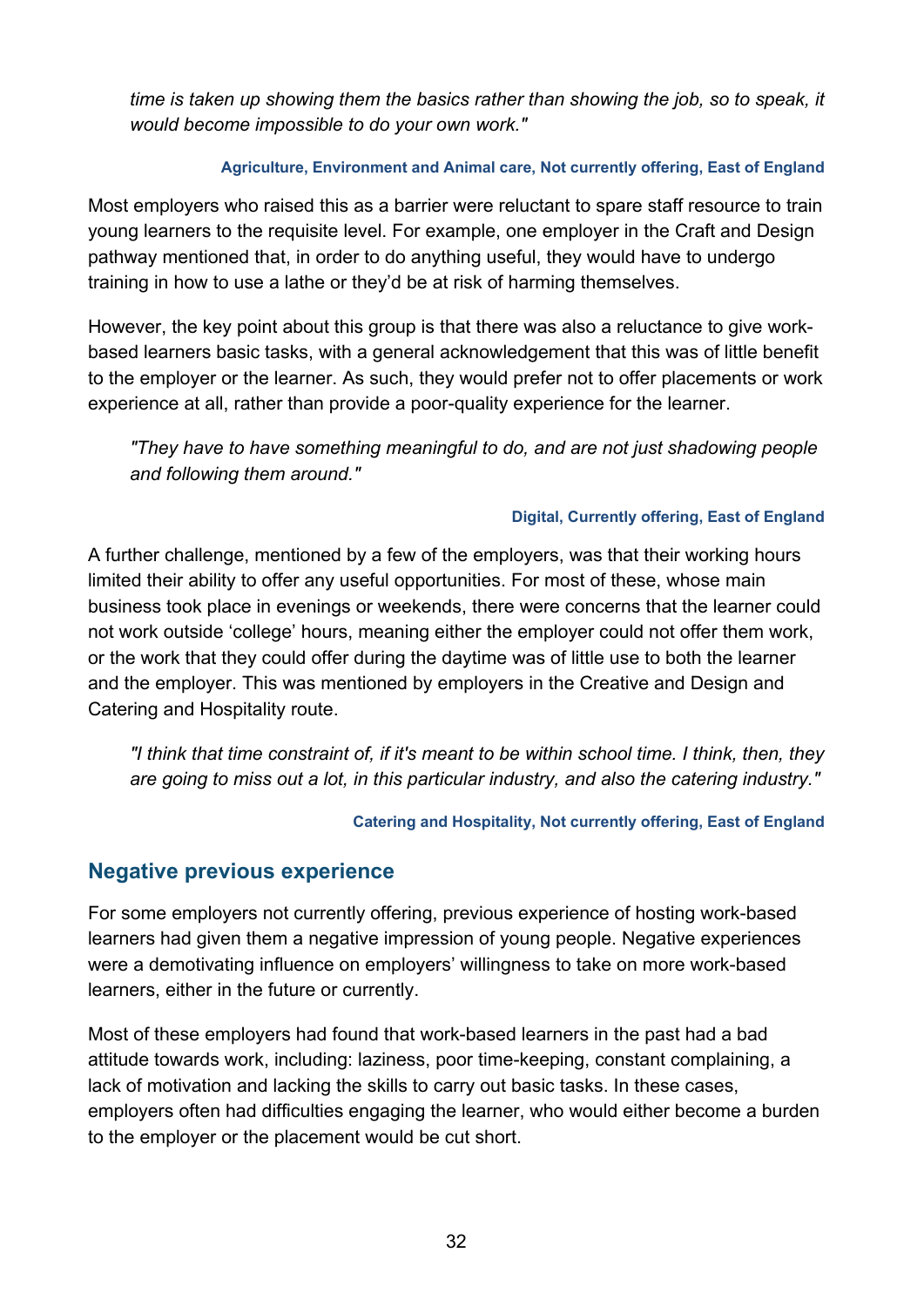Employers, who had negative previous experiences, generally felt that they were receiving learners, who did not want to be there. Some mentioned that there was not enough care from the school or learning provider when matching the learner to an employer. One employer, who currently offers work-based learning opportunities, said that if they were to take on another apprentice in the future, they would no longer use a private learning provider, but rather go through the local authority, who interview the prospective apprentices and give the employer choice about who to take on.

*"We had one apprentice who we ended up dismissing her two months later for gross misconduct. We obviously had a bad experience with it… It was a nightmare from start to finish... It could've just been her, and it probably was, but it became a lot of hard work for me so, we just said 'No more'."*

**Education and Childcare, Currently offering, North East**

### <span id="page-32-0"></span>**Nature of work makes it impractical for young people**

Finally, the nature of some employers' work was not conducive to hosting work-based learners and this acted as a barrier to offering *any* work-based learning opportunities.

This barrier has two main elements to it, the first of which may be easier to address than the second:

- Perceived barriers around the 'appropriateness' of the type of work for young people;
- Legal and regulatory barriers that actively prohibit the presence of young people in the workplace.

This barrier was more prevalent for employers not currently offering work-based learning, although it did also mean that it limited the number of placements that those who were engaged could offer.

#### **Workplace is inappropriate for young people**

For a variety of reasons, some employers reported the type of work or the workplace environment was not appropriate for young people. In some cases, this appeared to relate to a reluctance on the part of the employer to consider how the work could be adapted to make it more suitable. In behavioural terms, this reflects both the employers' capability (whether they can spare the resource to make adaptations) and motivation (whether they think the extra effort is worthwhile) to offer work-based learning opportunities.

Within the Health and Science and Education and Childcare routes in particular, there were a number of perceived challenges to young people's participation including: hospitals and care homes being inappropriate environments because of the things they might see and experience (Health and Science); being in contact with young and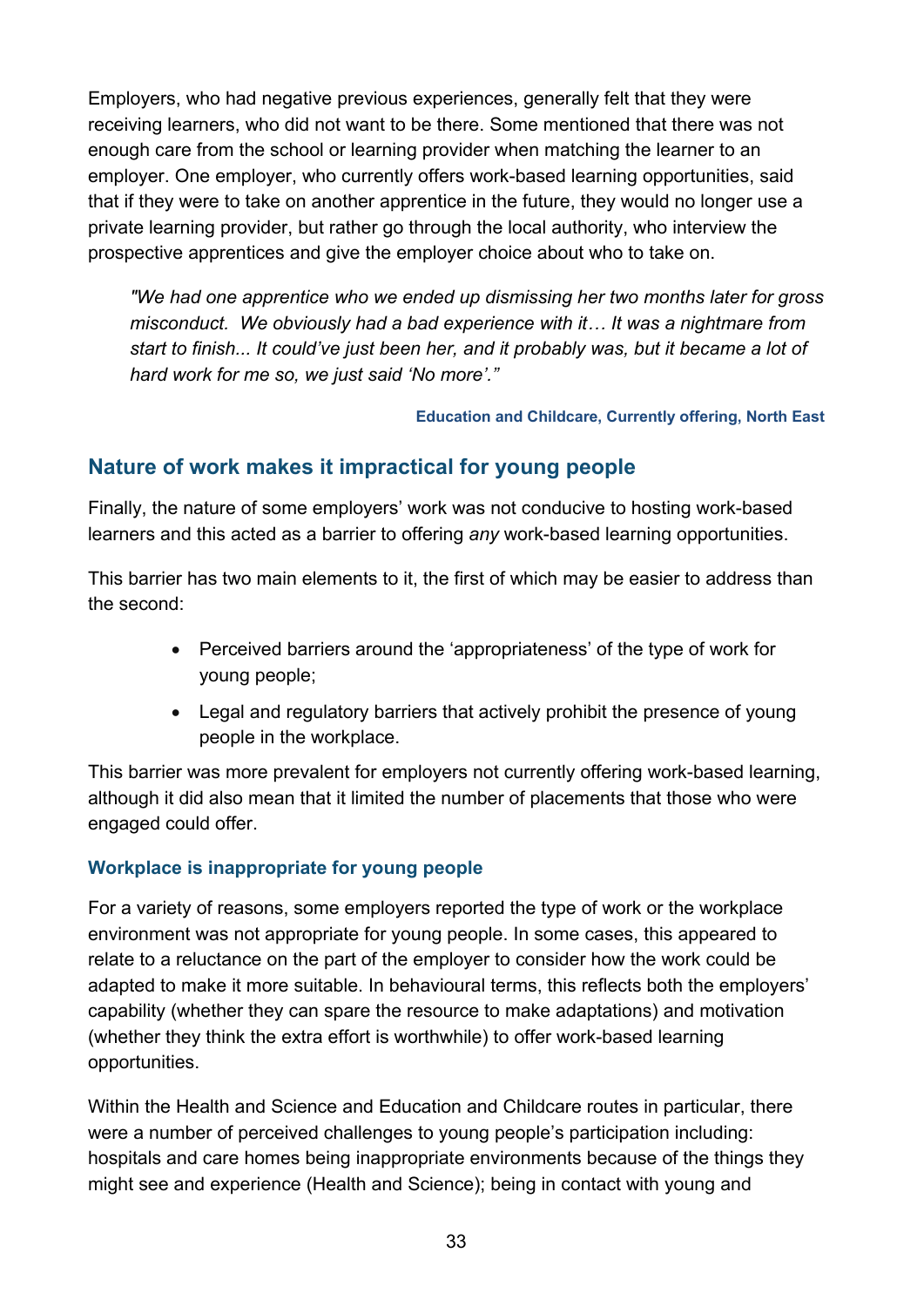vulnerable people where the learner's presence could be disruptive (Health and Science, Education and Childcare); and dealing with sensitive and confidential information (Health and Science, Education and Childcare).

*"A placement could be too disruptive for some clients here, many have autism and need strict routine, a two-week placement doesn't suit this side of the business."*

#### **Health and Science, Currently offering, East Midlands**

*"As we [the company] are dealing with exam papers they [the learner] need to be able to work in an environment where they're not coming into contact with this information."*

#### **Education and Childcare, Currently offering, North East**

Other routes that experienced this barrier (in a slightly different way) were those that required a lot of physical, tiring work, operating machinery or working with animals (i.e. Construction and Agriculture, Environment and Animal Care). Employers felt young people were either incapable of undertaking this work or did not feel comfortable asking them to perform tasks.

*"It's heavy graft and they are out in all weathers from 7am to 5pm. It's a long hard day even if you have the physical build and strength to do the job, let alone for youngsters who can't cope with it."*

#### **Agriculture, Environment and Animal Care, Not currently offering, East of England**

Employers' location and the logistics of accessing sites was also mentioned by a few employers. Most of these employers were based in rural locations which were hard to access via public transport, such as on a farm (Agricultural, Environmental and Animal Care) or a country pub (Catering and Hospitality). Although access to a car and the ability to drive was an obvious solution, there was a general assumption amongst employers that work-based learners would not be able to drive because of their age and would be reliant on public transport or parents.

*"It's difficult to get here if you don't drive. If you lived in the local village, maybe you could get a bus to the start of the drive and walk the rest of the way... In this area, getting to anything that's not on a bus route becomes a big problem if you can't drive."*

#### **Agriculture, Environment and Animal Care, Not currently offering, East of England**

*"They can't get here, literally…there's no buses really and they're reliant on parents, providing the parents don't work."*

**Catering and Hospitality, Currently offering, West Midlands**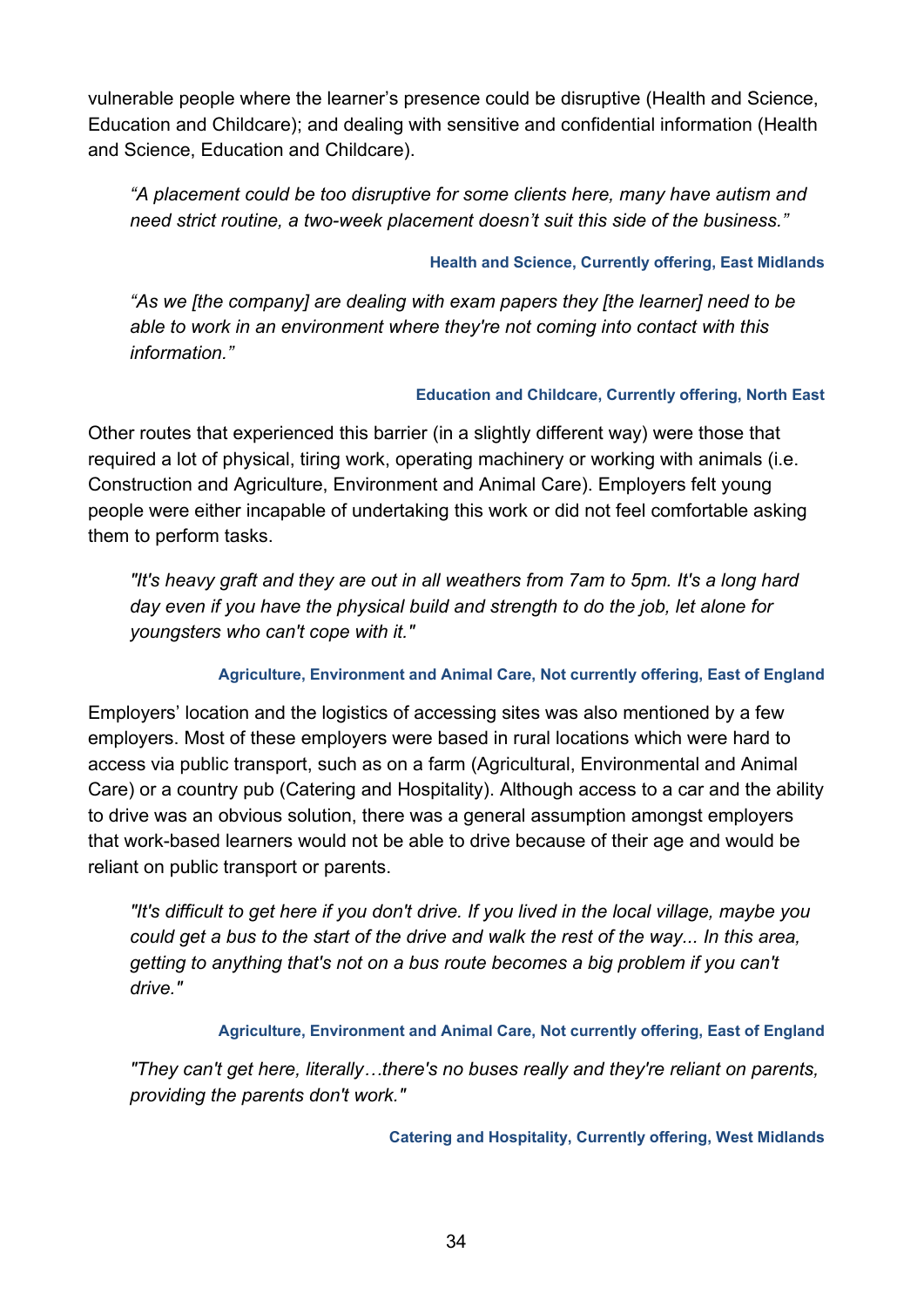#### **Legal and regulatory requirements**

There were also a limited number of examples where legal and regulatory requirements prohibited the extent to which employers could have young people in the workplace. Within the COM-B behavioural model, this barrier relates to employers not having the 'opportunity' to take on young learners; whilst they may have the capability in terms of resource and be willing to do so, their physical working environment makes it infeasible.

In some cases, employers reported age restrictions meant that there were environments and tasks that were prohibited. This was raised by employers in the Construction and Health and Science route, where certain areas of hospitals, such as the X-ray room, or care homes were considered off limits. In some cases, under-18's were not allowed into these environments, whereas in others, training, certificates and/or qualifications were required.

Secondly, there were occupations where legal requirements meant under-18s had to be under constant supervision, which, as discussed previously, was often not possible. This was raised as a barrier by an employer in the Engineering and Manufacturing route.

*"We have a to drive them to [training site] and they have to do a fast track course and that takes someone's time, usually mine, to go down there and get the tests done … [otherwise] they wouldn't get on site [for] six to eight weeks."*

#### **Engineering and Manufacturing, Currently offering, East Midlands**

In addition to age restrictions, some occupations had to adhere to regulations, meaning without certain certificates or qualifications the learner would not be allowed access to the workplace. In the Construction route, for example, a few mentioned the need to have a Construction Skills Certification Scheme (CSCS) certificate, including the time taken to get one, as a barrier. A few in the Engineering and Manufacturing route also noted the need to have specific professional memberships.

*"To do a lot of the work you need to be a member of the Institute of Acoustics or some kind of member and they have got quite high boundaries for really basic positions … you need a degree in acoustics… the professional body is basically creating a blockage to bringing in new people at a low level."*

**Engineering and Manufacturing, Currently offering, South West**

# <span id="page-34-0"></span>**Potential Solutions**

Employers were also asked about how they had overcome barriers to offering workbased learning opportunities currently and, if they had not been overcome, how they envisaged they might be. These solutions fell into three categories: support from learning providers; developing employers' own internal structures; and financial support.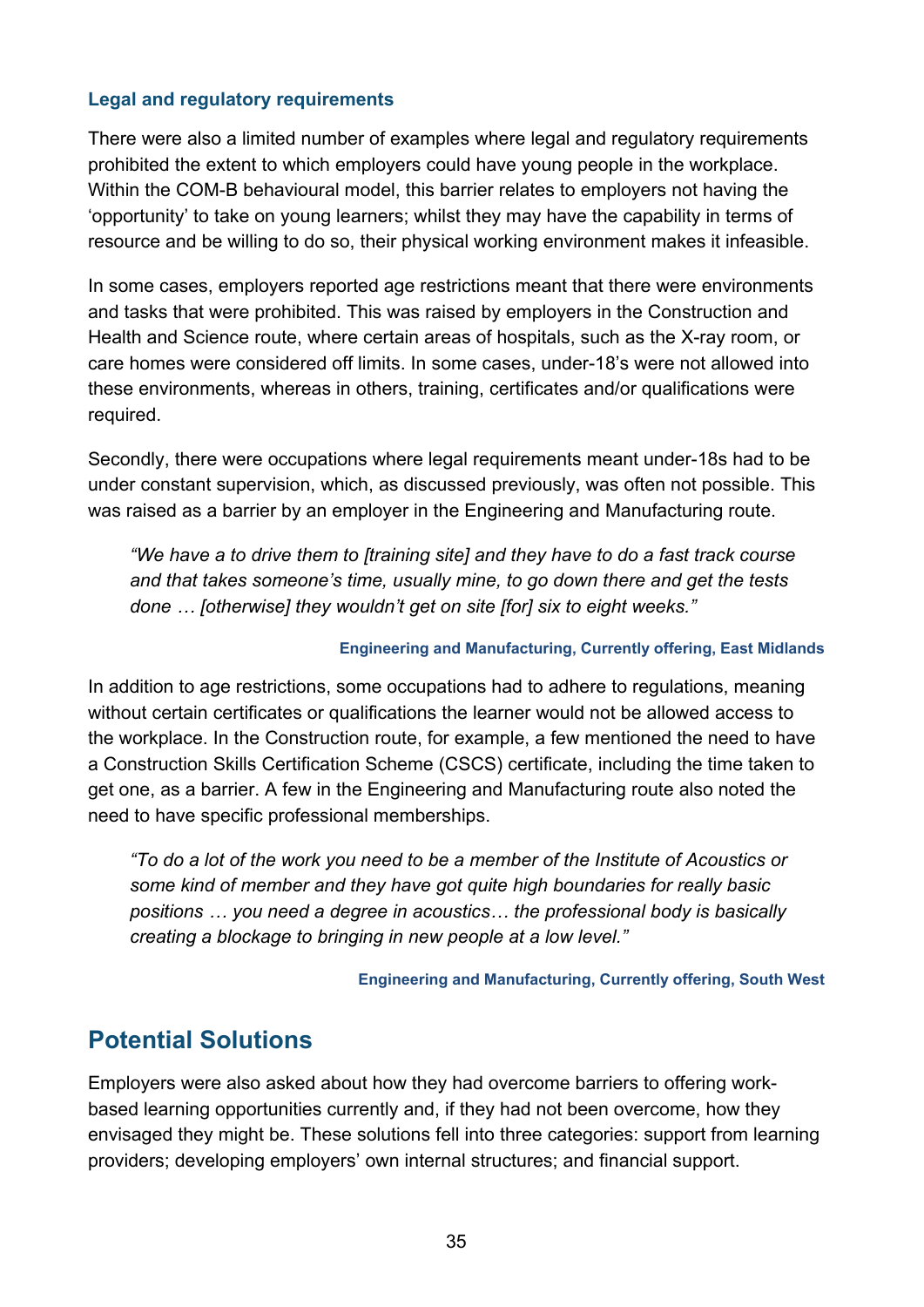This section also discusses the extent to which these potential solutions are able to address the barriers and challenges discussed above. This is illustrated visually in Figure 3.2. Lighter grey ticks indicate that the solution may contribute to overcoming a barrier but would not be expected to fully resolve the issue.

| <b>Barrier</b>                                                           | Learning<br><b>Provider</b><br><b>Support</b> | <b>Employer</b><br><b>Structures</b> | <b>Financial</b><br><b>Support</b> |
|--------------------------------------------------------------------------|-----------------------------------------------|--------------------------------------|------------------------------------|
| Impact on staff time and resource                                        |                                               |                                      |                                    |
| Concerns about the administrative<br>burden upfront                      |                                               |                                      |                                    |
| Lack of confidence that young people<br>have the skills to be productive |                                               |                                      |                                    |
| Challenging to offer meaningful work                                     |                                               |                                      |                                    |
| Negative previous experience of<br>offering work-based learning          |                                               |                                      |                                    |
| Inappropriate type of work / workplace<br>environment                    |                                               |                                      |                                    |
| Prohibitive legislation / regulatory<br>requirements                     |                                               |                                      |                                    |

#### **Figure 3.2: Extent to which solutions can address barriers**

# <span id="page-35-0"></span>**Support from learning providers**

The most common solution suggested by employers was increased support from learning providers. The support envisaged by employers was mainly up-front, before the placement starts, such as helping to ensure the right candidates are placed, ensuring employers have sufficient knowledge, and making sure they are fully prepared and have structured their placement. There was also a desire for close communication during the placement to ensure the arrangement is working for the employer and student.

#### **Structuring the placement**

Devising a meaningful work placement, often with little knowledge of the learner's needs and study focus, was seen as a burden for many employers. Some could not spare the resource required for this task, while others were unsure how they would go about it. Employers wanted more information from learning providers on teaching requirements and what skills the students were interested in learning. This information would help to plan roles and tasks the learner could undertake, the departments they would sit in and how their time would be arranged. Small establishments who were not currently offering placements were the most likely to want this kind of support.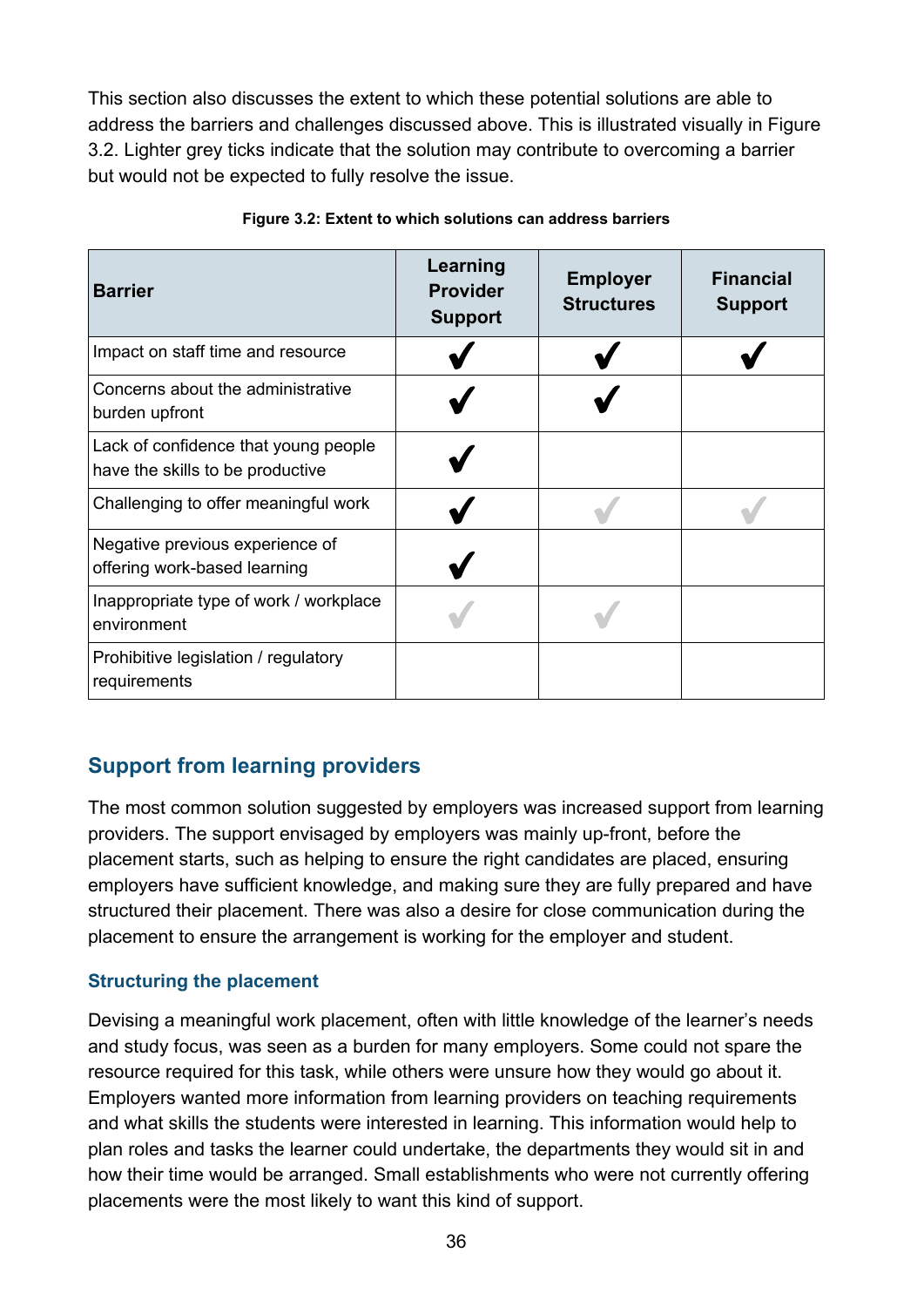Having a more structured placement would address a number of barriers. The impact on employer time and resources would likely be reduced as the learning provider would assist with structuring the placement; and having a clearly planned role for the learner would make it more likely they given meaningful tasks to perform.

#### **Identifying suitable candidates**

There was an appetite for closer collaboration with the learning provider when it came to identifying the right person for the role, largely due to negative previous experiences with poorly matched learners. To support selection, employers also wanted more information about the student, including their discipline and time keeping record. A few employers drew comparisons with the interview process for apprentices, where the learning provider put forward a few candidates and the employer would choose their preferred applicant.

*"The college would need to provide a lot of information about the background of the student, whether they are motivated to work and learn, the qualification they are studying for and their career aspirations."*

#### **Business and Administration, Not currently offering, East Midlands**

A process to better match candidates to employer, as opposed to ad-hoc requests, would help to reassure employers with previous negative experiences, as well as helping the perceived burden of training and supervising unsuitable learners.

*"It's good for them [the learner] to go through an interview process and we need to be sure that we have the right candidate who best fits the organisation."*

#### **Digital, Not currently offering, London**

#### **Preparation**

Ensuring the learner and the employer were adequately prepared for a placement was important. Employers were often keen that they had all the information they needed from the learning provider at the start of the process to ensure the placement went smoothly.

The main things that employers wanted information on were: what costs would be incurred and who should absorb these; disciplinary processes; what equipment the learner would have; and exit plans. The provision of this information would save employers' the time searching for it themselves, reducing the upfront administrative burden and therefore reducing the impact on staff time and resource.

*"It would be nice to know if we're expected to provide all their equipment or whether they come with it. Either way it can be worked out from the start. All you need to know are all the ins and outs from the beginning".*

**Catering and Hospitality, Currently offering, South West**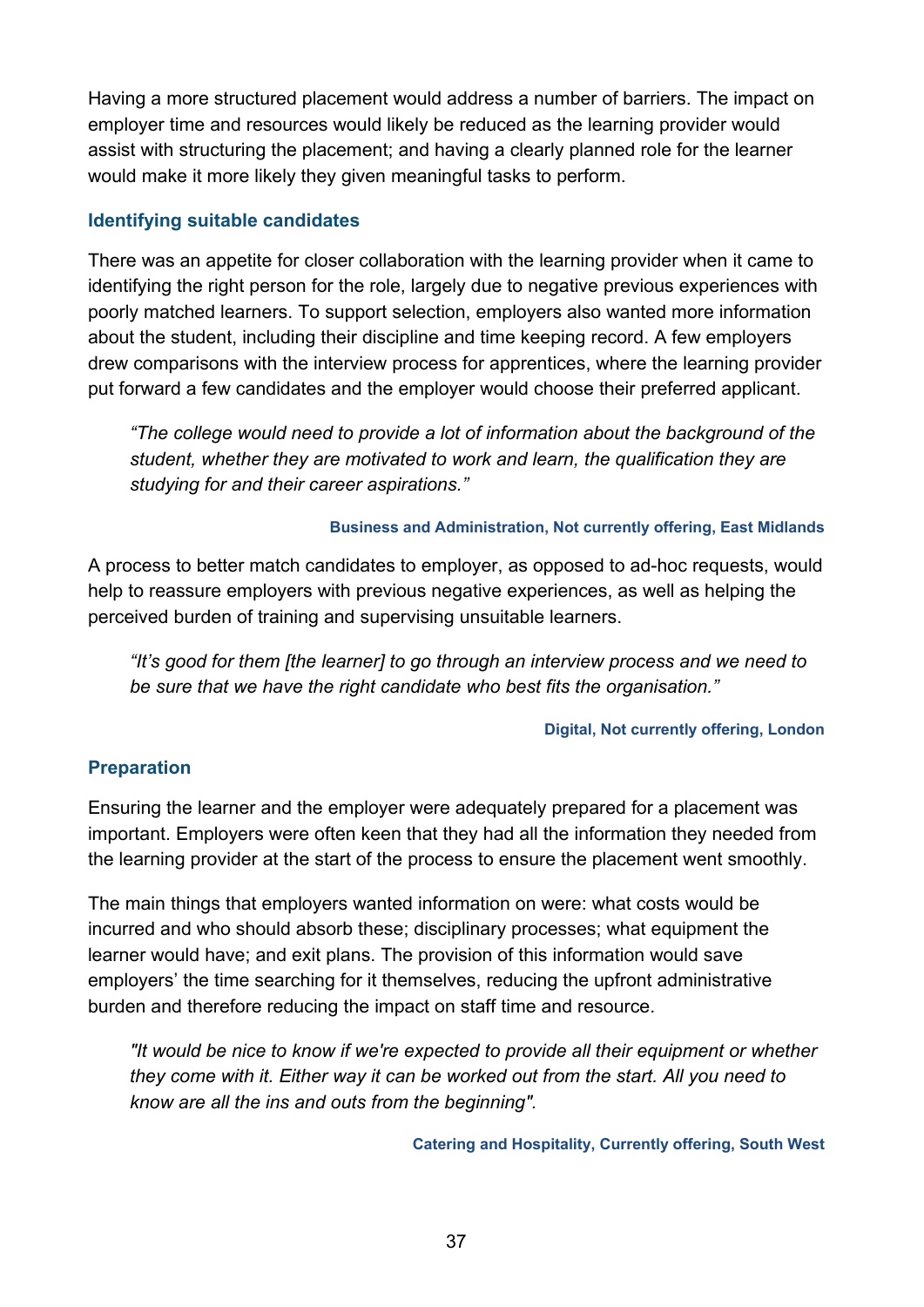It was important for some employers that the learner was equipped with at least the core skills they would need to perform their role at the business; this was mentioned by employers who currently take on apprentices or post-16 work placements. One said they would be keen for the student to already have started a relevant qualification by the time the placement took place. This would mean the time spent training and supervising would be reduced and the student would be able to perform more meaningful tasks than they would with no prior experience.

*"We'd like somebody who's got a little bit of a grounding, maybe somebody who's already started on the programme at the college. Just because we're limited with numbers of people that we have available to be able to mentor and that's the difficulty".*

#### **Engineering and Manufacturing, Currently offering, East Midlands**

Preparing learners for the workplace could minimise the need for training from the employer to enable the learner to perform meaningful and not menial tasks.

#### **Ongoing support**

In terms of ongoing support, a process of monitoring the progress of the learner was considered important in ensuring the objectives of the placement were being met and the experience was proving beneficial.

*"Somebody coming in once a month or two for feedback on placement person - how they are behaving and performing."*

#### **Digital, Not currently offering, London**

#### <span id="page-37-0"></span>**Developing employers' own internal structures**

There was an awareness amongst some employers of the need to develop internal ways to accommodate work-based learners. Some employers, who were already offering opportunities, had overcome capability-related barriers by doing this.

To enable work-based learning opportunities, employers would need to change the way internal resources are managed. This would require careful planning around busy individual and departmental workloads to ease the burden on staff resource, to ensure time was allocated for training and supervision and that the right staff members were available to provide support. Some mentioned timing opportunities to coincide with relevant projects so that there was work at the appropriate level for the learner.

*"We are very careful about which sites we will place students at. If a site is too busy, it can be a hindrance to existing staff to have a student there and the student will not necessarily get a positive experience."*

**Catering and Hospitality, Currently offering, East Midlands**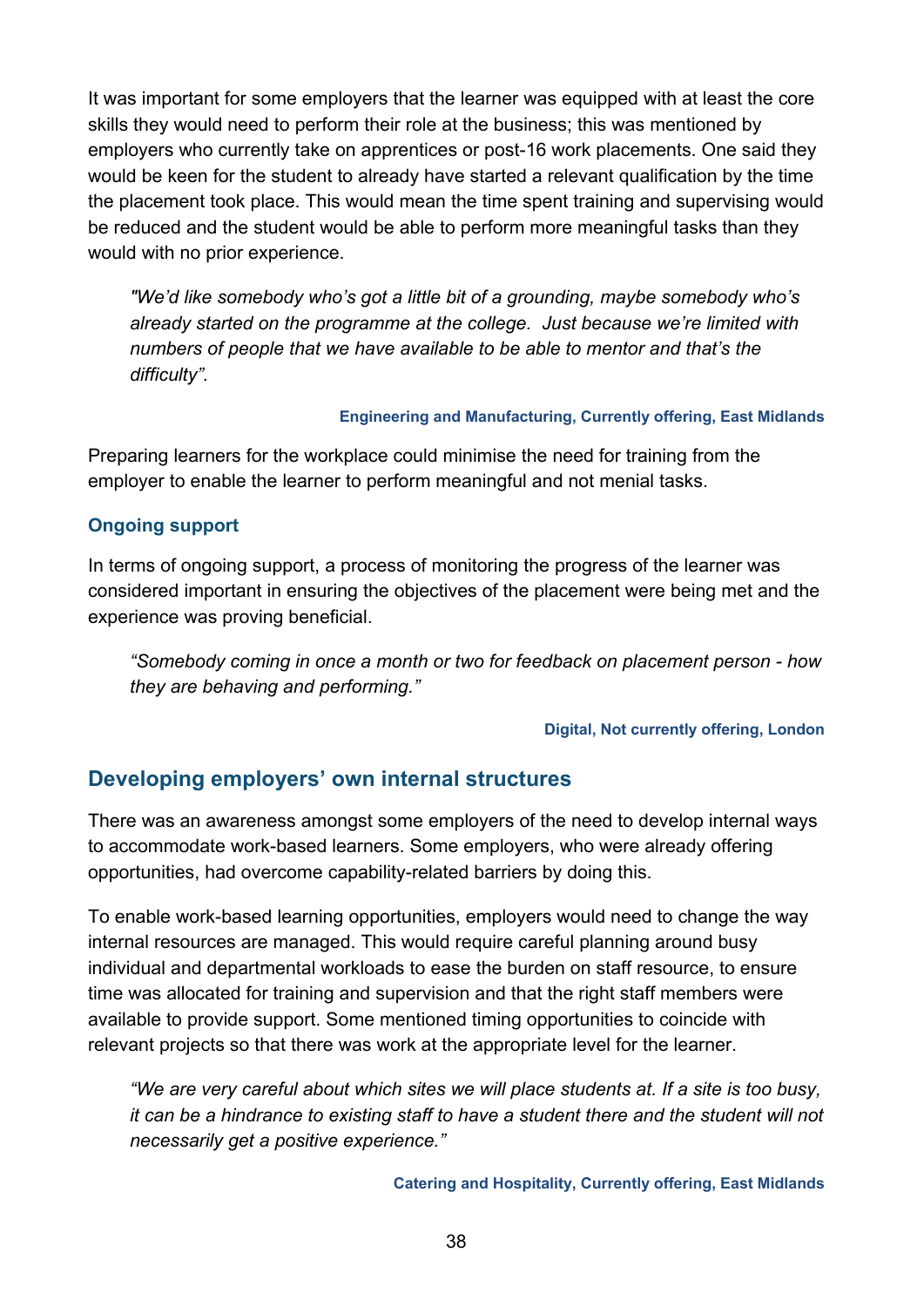*"I think we would have to develop a plan internally to allow for that flexibility of goals and that flexibility of usage of time and that would be a fairly big project, but not an impossible one, it would involve the broader HR team."*

#### **Digital, Not currently offering, London**

For a few employers in the following routes: Engineering and Manufacturing; Legal, Accounting and Finance; and Digital, a prerequisite to offering opportunities was achieving 'buy in' from a higher level.

Providing employers with best practice on how to maximise the company benefit and minimise the burden is likely to help them to reduce the impact of training and supervision. Additionally, having an established process can help to mitigate upfront administrative resource. Interviews suggest that small establishments would benefit the most from this. Additionally, better planning for placements internally can allow for more time to be dedicated to the young learner, as some employers testified.

Employers may need to think creatively about how to address some of their perceived challenges around offering 'meaningful' opportunities and what constitutes an inappropriate environment for a young person. Greater planning could identify suitable roles that require a lower level of training or technical skill, but still provide useful experience for the learner. This is likely to involve a change of mindset and willingness on the part of the employer to dedicate resources to different ways of working, with support from learning providers being critical here.

# <span id="page-38-0"></span>**Financial support**

A small number of employers said that financial support could be a solution to the key barrier of staff time 'lost' through training and supervising learners. The assumption would be that financial support would compensate for costs associated with lower productivity of supervisory staff members, although a couple of small establishments mentioned that this money would be used to acquire additional staff to make up for lost capacity.

Financial support was mentioned both by those currently offering and not currently offering and across small and medium sized establishments. It was most common in the Digital route, although it was also mentioned by a handful of employers in the following routes: Creative and Design, Agriculture, Environment and Animal Care; Health and Science; and Legal, Finance and Accounting.

*"There could be a financial incentive for farms and a sharing of responsibility with the college - having an apprentice on the farm is quite cheap but in terms of productivity compared to a fully trained person, they are nowhere near."*

**Agriculture, Environment and Animal Care, Not currently offering, South East**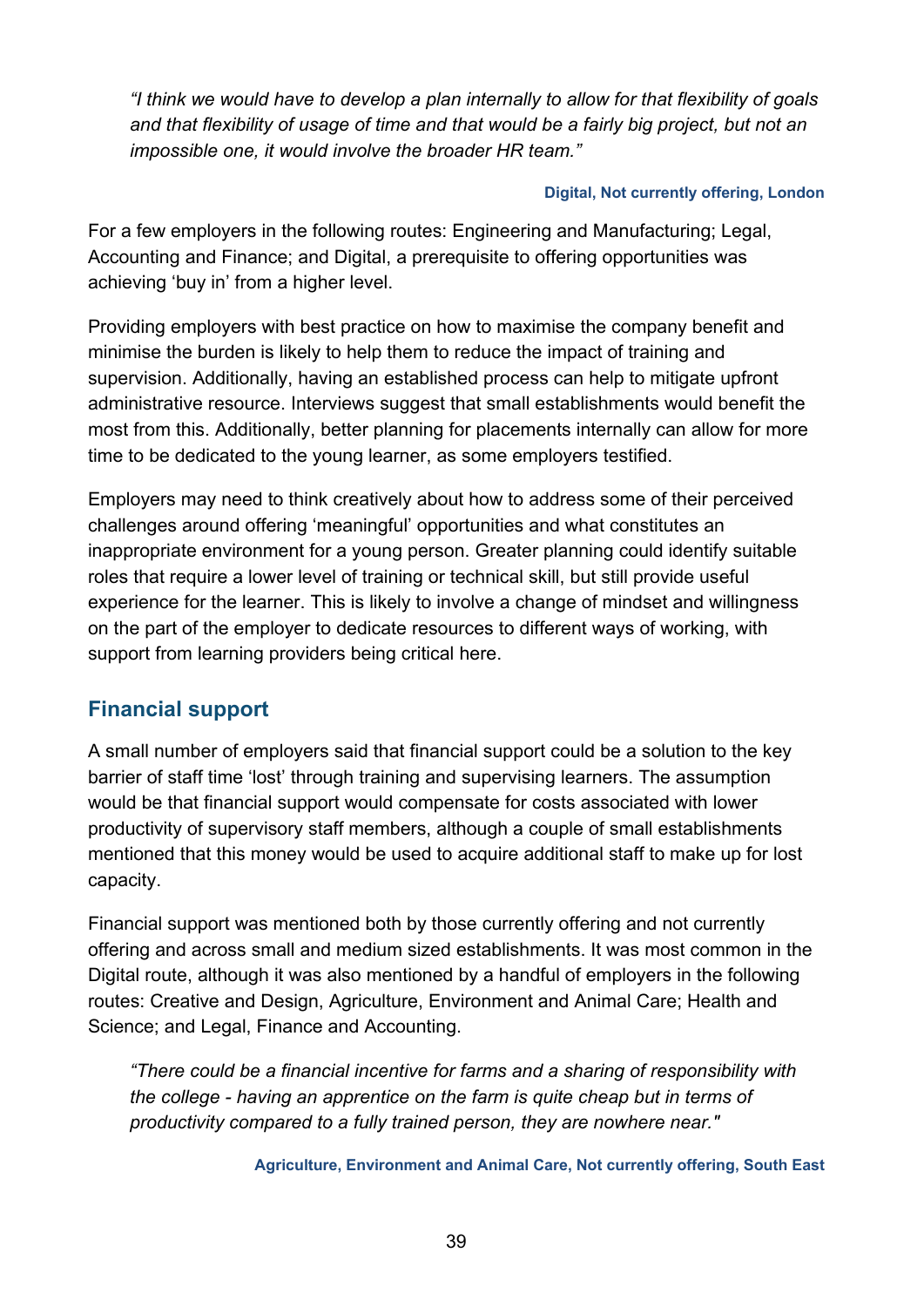Employers, who mentioned this as a solution, felt that this would shift the cost benefit ratio in favour of it being a benefit to offer opportunities. However, one employer mentioned doubts over whether financial support could ever really offset the time they would have to put into the learner, while another said that financial support would not be a solution as it could not replace the personnel.

*"Even if we were given extra money, we haven't got time, and we haven't got the personnel to do the mentoring, the training, the support."*

#### **Hair and Beauty, Not currently offering, West Midlands**

Financial support may incentivise employers to undertake more training with a learner, although, where a lot of training is required, this figure could be substantial.

*"Financial incentives could help offset it but I doubt it would be enough to cover time put into apprentices."*

#### **Digital, Not currently offering, London**

Previous research suggests that financial payments can really only attempt to recognise the additional costs incurred by business, rather than attempt to cover the precise costs. Any financial support for T Level placements may therefore be best pitched as an incentive or acknowledgement of costs, rather than as an attempt to fully meet them.<sup>[11](#page-39-1)</sup>

### <span id="page-39-0"></span>**Unmet challenges**

 $\overline{a}$ 

Interviews provided the least insight into how the challenge presented by legal and regulatory requirements can be overcome, as these barriers were generally seen as being beyond the control of the employer or learning provider. Health and Safety and age-related regulations meant access was denied to learners under a certain age or without certain certificates and qualifications, meaning there was no opportunity to offer placements.

<span id="page-39-1"></span><sup>&</sup>lt;sup>11</sup> DfE (2018) Exploring the funding and support for apprentices with additional support needs [https://assets.publishing.service.gov.uk/government/uploads/system/uploads/attachment\\_data/file/697649/](https://assets.publishing.service.gov.uk/government/uploads/system/uploads/attachment_data/file/697649/Exploring_the_funding_and_support_for_apprentices_with_additional_support_needs.pdf) Exploring the funding and support for apprentices with additional support needs.pdf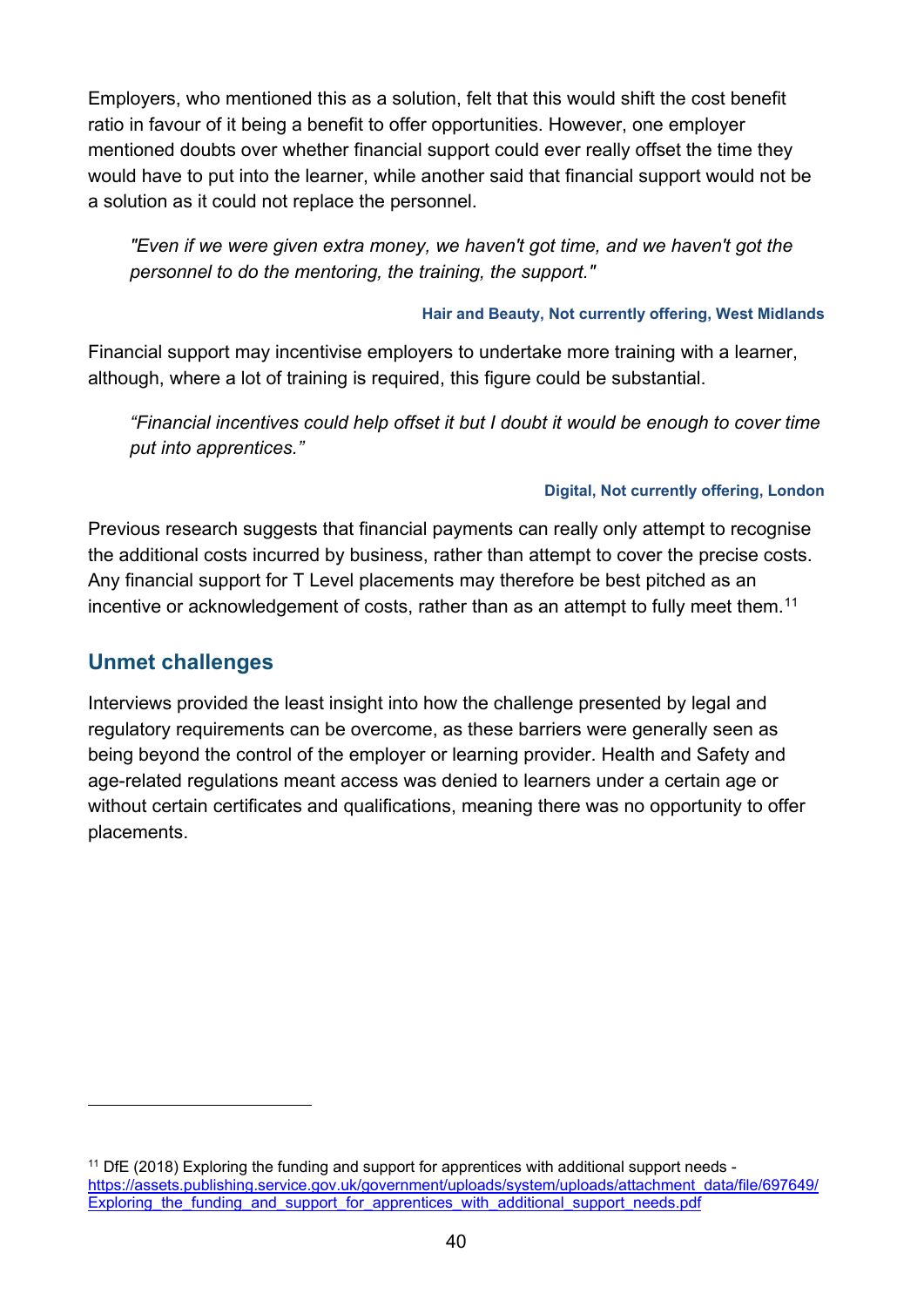# <span id="page-40-0"></span>**Chapter 4: Reactions and perceptions of T Level industry placements**

# <span id="page-40-1"></span>**Introduction**

This section of the report will discuss employer perceptions of the T Level reforms. After existing provision had been explored, employers were provided with information on the key features of T Level industry placements. These features will be considered in turn and employer responses to each will be discussed. We will cover overall impressions, any concerns and any further questions that employers raised. Finally, we cover any pieces of information that employers thought would be key to their decision-making about industry placements, where this was not covered in previous sections.

The key features of T Level industry placements that were provided to employers during the discussion were as follows:

- It will involve a 45-60 day industry placement in an industry directly relevant to the course being studied;
- It will be a mandatory requirement and students will not be able to complete the T Level qualification without having completed an industry placement;
- The students are likely to undertake the placement in the second year of their course, to ensure they have gathered basic skills and knowledge in their subject area;
- Students will also have undergone preparation to ensure they are ready to go on their placement;
- Employers will be able to decide whether or not to pay the learner and how much you would pay them; and
- Employers will have a named contact at the learning provider whom you can contact to discuss any issues or queries.

# <span id="page-40-2"></span>**Length of placement – 45 to 60-day placement**

Overall, employers had a positive first impression of the length of the placement. Fortyfive to sixty days was felt to be a good length of time for the learner and employer. This length of placement would provide enough time for the learner to settle in, get up to speed with tasks and hopefully undertake some 'meaningful' and industry relevant work.

Employers that were positive about the placement duration gave a number of reasons for this response. In the main, their reasoning appeared to relate to the motivations element of the COM-B behavioural model, as their responses tend to focus on the benefits to the learner and business. Firstly, a sense of altruism in that work experience and placements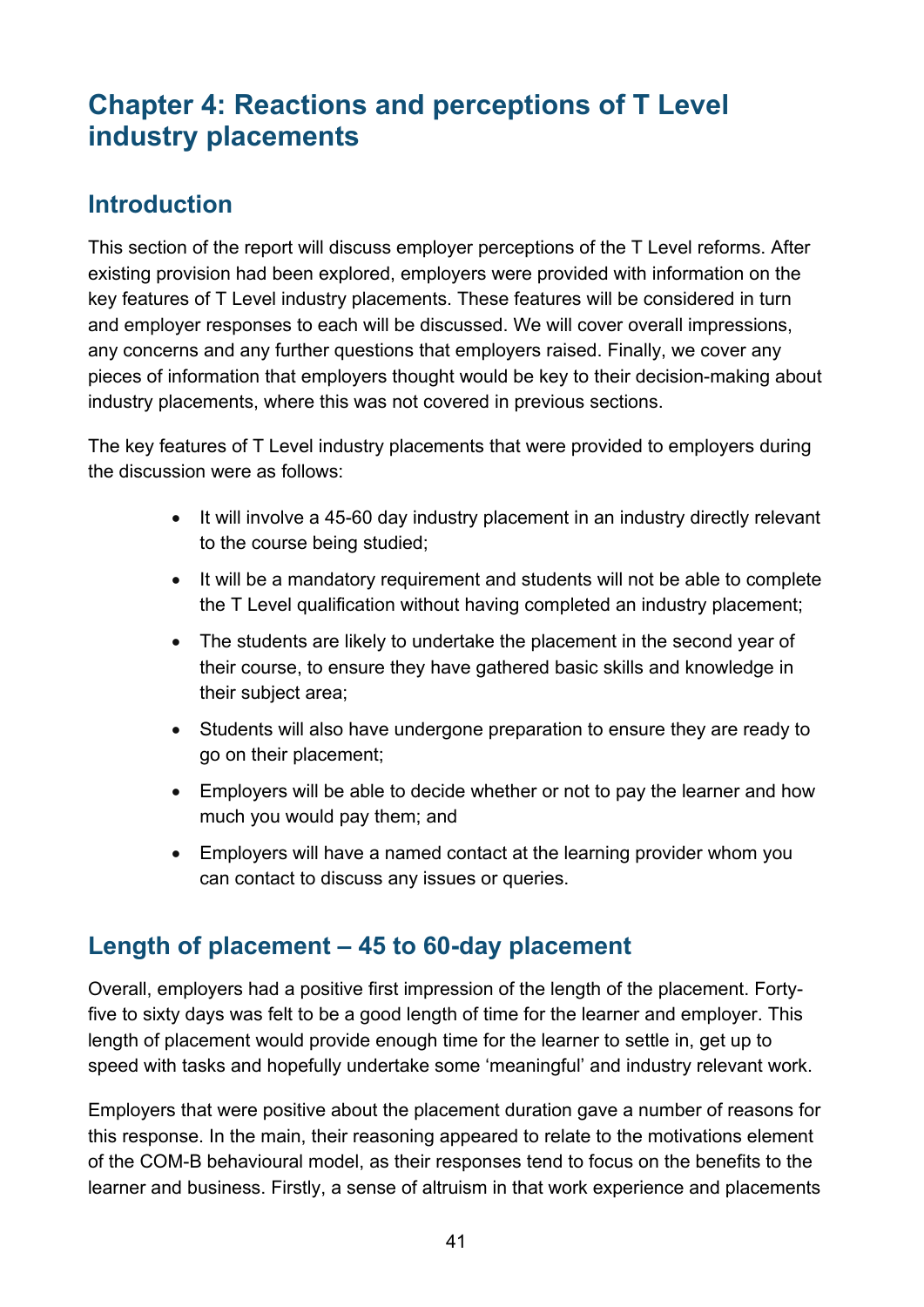were of general benefit to young people, as they provide experience of the 'working world'. The experience that employers are referring to tended to relate to the softer skills that would be gained from this experience. For example, communication skills and appropriate work behaviour.

*"I definitely think there are huge benefits to actually going out and learning some life skills."*

#### **Legal, Accounting and Finance, Not currently offering, East of England**

*"It will give people a good understanding of the working environment and it sounds*  like a good balance of practical and theory work. 45-60 days is about the right length *for that entry level of work."*

#### **Construction, Not currently offering, East of England**

The second motivation cited by employers was that this length of placement gives the learner the chance to develop some valuable 'practical' industry-relevant experience. Employers felt that the period was sufficient to enable not only shadowing of other employees but to undertake training and specific industry-relevant tasks or projects. This type of experience was identified as more 'meaningful' than simply spending time in the workplace.

*"They can do more meaningful tasks; get used to the discipline of coming into work every day; familiarise with their supervisors/ team; have some clear expected outcomes from the placement."*

#### **Digital, Currently offering, East of England**

*"I think it's a good idea - students would get a lot more out of 2 months rather than 2 weeks."*

#### **Digital, Not currently offering, London**

This length of the placement was not only felt to be beneficial to the learner. A longer placement provides scope to reduce the level of supervision (and thereby resource required from staff) later in the placement. Some employers expressed a hope that, a few weeks into the placement, the learner would be able to undertake certain tasks on their own to a reasonable standard and become a 'second pair of hands', rather than a burden to the business.

*"They'll get used to the routines, they'll get used to the children, they'll become more helpful. Within a couple of weeks, they'll be contributing to the school, and then I think they'll learn more."* 

**Education and Childcare, Currently offering, East Midlands**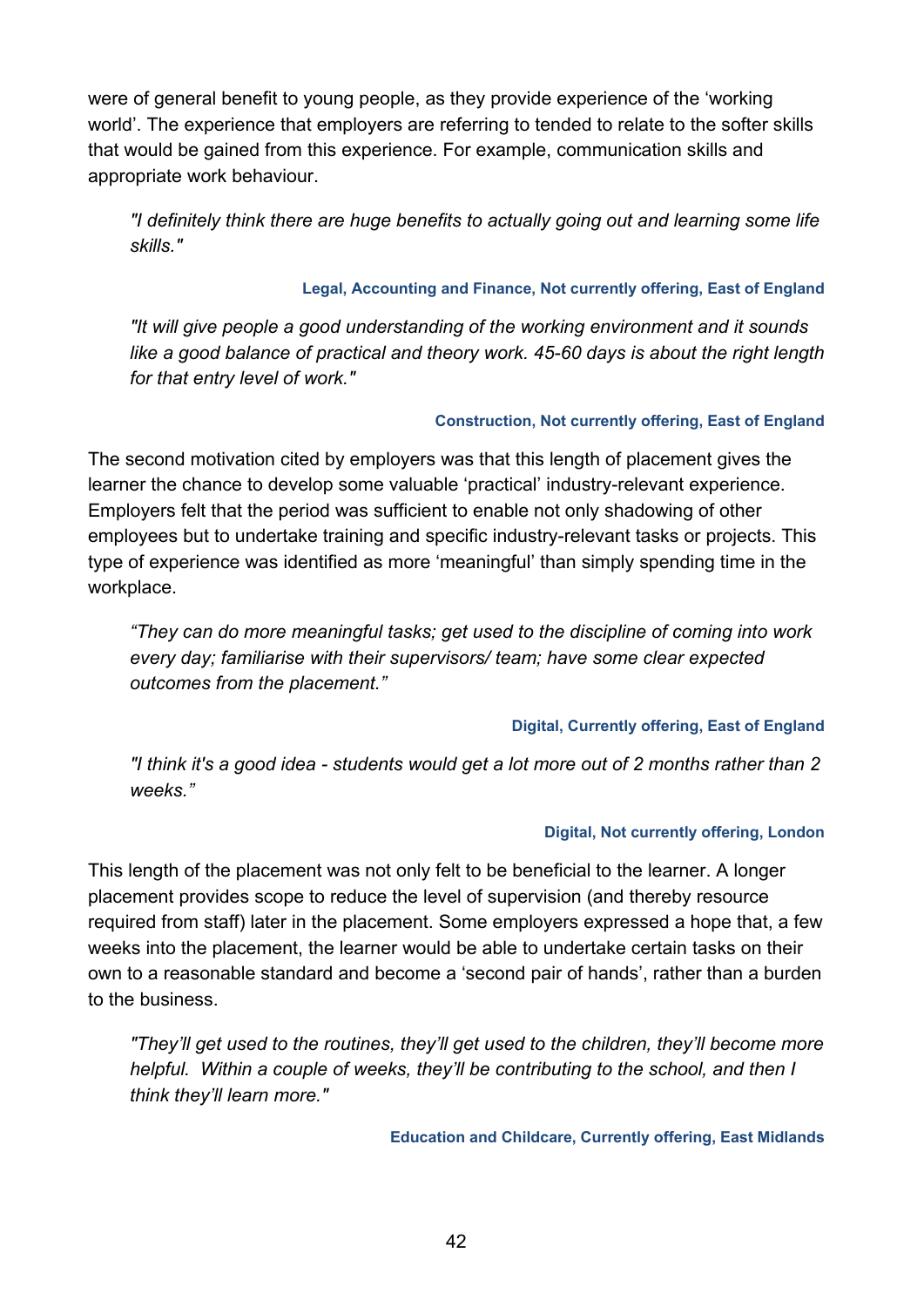### <span id="page-42-0"></span>**Concerns placement duration too short**

Not all employers felt the length of the placement would work for them. There were concerns from a few employers that the placement was, in fact, too short and would not provide enough time for the learner to develop necessary skills to undertake the role effectively.

These employers tended to be from established and traditional apprenticeship routes, such as Engineering and Manufacturing, Construction, and Agriculture and Environment and Animal Care. This group could not see the value of supporting this type of qualification over an apprenticeship. T Level placements may require less from staff in terms of supervision than an apprenticeship, but they believed the longer-term gain would be lower for the business. Similar concerns were expressed by employers in the Legal, Accounting and Finance route. They felt that the role was too complex to be covered in such a short length of time and the supervision time would be a burden with little benefit.

*"45-60 days at that is it? In a year? … in our industry as installation, they are better off learning on the job than from a piece of paper … yes [traditional apprenticeships]. There is a lot of theory in the electrical industry but they are not going to survive on theory alone … we wouldn't be able to send one out as an electrician."*

#### **Engineering and Manufacturing, Currently offering, East Midlands**

*"The timeframe isn't long enough for anyone to learn the job - we'd be looking at least 6 months. It would be too much of a burden to us… someone would have to sit with them all day."*

**Legal, Accounting and Finance, Currently offering, South East**

#### <span id="page-42-1"></span>**Concerns placement duration too long**

Conversely, a few employers were concerned that the placement would be too long and create a burden on the organisation. This concern reiterates the COM-B behavioural capability barrier that was noted earlier in this chapter. Key concerns for this group of employers appeared to relate to the level of supervision that would be required and the availability of necessary tools/software. Financial implications were raised specifically in relation to supervision time and access to tools/software.

*"We would have to have a spare [computer] all the time just ready and we don't want to invest in a computer that is just going to sit there for the rest of the year and for a small organization that is quite a lot of investment … and the overhead for looking after somebody for that length of time that isn't necessarily bringing in fees."*

**Construction, Currently offering, London**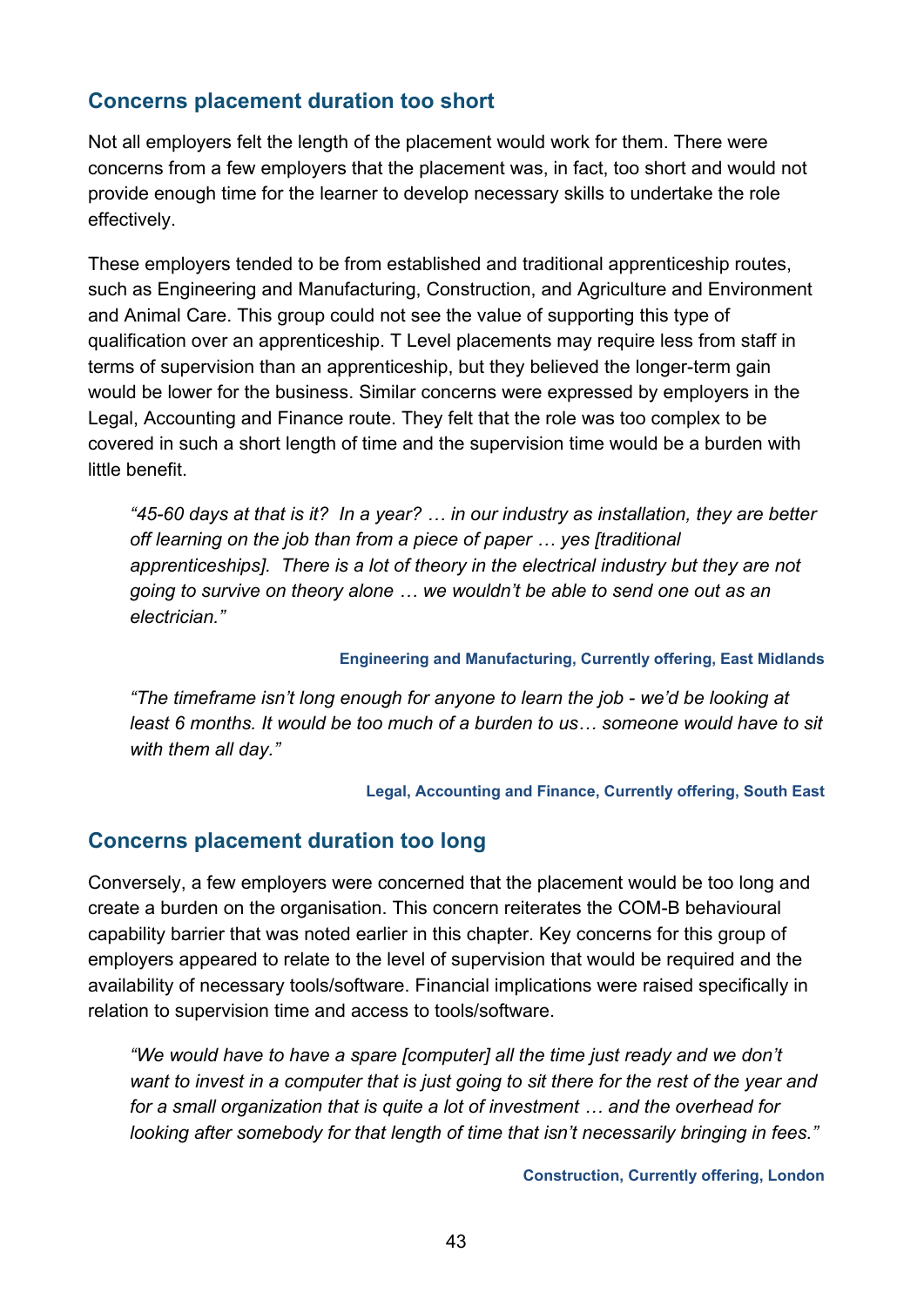A particular concern for some employers in this group was their capacity to provide meaningful work for the learner over such a 'long' period of time. These employers were aware that it would not be beneficial for the learner if they ended up only being able to take part in basic 'admin tasks' or 'tea making'. Employers with these concerns tended to be small establishments and only currently offering short term work experience, around 2 weeks in length.

*"It does seem a large chunk of time as to what you would actually do with that student… You've got to have a task, or a set of tasks for them to do… I would struggle to think, 'Well, where are we going to put them and what are we going to do with them for that length of time?' Obviously, you want to make it related to their studies."*

**Creative and Design, Currently offering, East Midlands**

# <span id="page-43-0"></span>**Mandatory nature of the placement**

Employers were generally positive about the mandatory nature of the placement; they felt it would ensure that all T Level learners gained first-hand experience of the industry that they intended to work in. Employers reiterated that the learner would find it difficult to know whether they were suited to the industry unless they had that experience. Employers felt that an industry placement would either solidify an individual's desire to work in their chosen industry or prove that this may not be the correct career path for them. Either of these outcomes would be useful for the learner, but also for potential future employers.

*"I think it would open their eyes to the profession that they have chosen very quickly. If it doesn't suit them, you'll find out very quickly."*

#### **Catering and Hospitality, Currently offering, East Midlands**

*"Makes sense to be mandatory, having a work placement/experience that's part of the programme is important to validate… what that profession is going to be about."*

#### **Digital, Not currently offering, London**

However, some employers raised concerns about whether a mandatory placement was the right approach. Some employers had concerns around learners being 'forced' on placements and these concerns materialised in two main ways.

Firstly, employers were concerned about the impact of an unwilling mandatory participant on the host organisation. If the learner was not matched appropriately and did not want to be there, the employer would have to dedicate resources to supervision and training without the likelihood of any contribution or benefit in return. These employers tended to have had similarly negative experiences with work experience or placements in the past.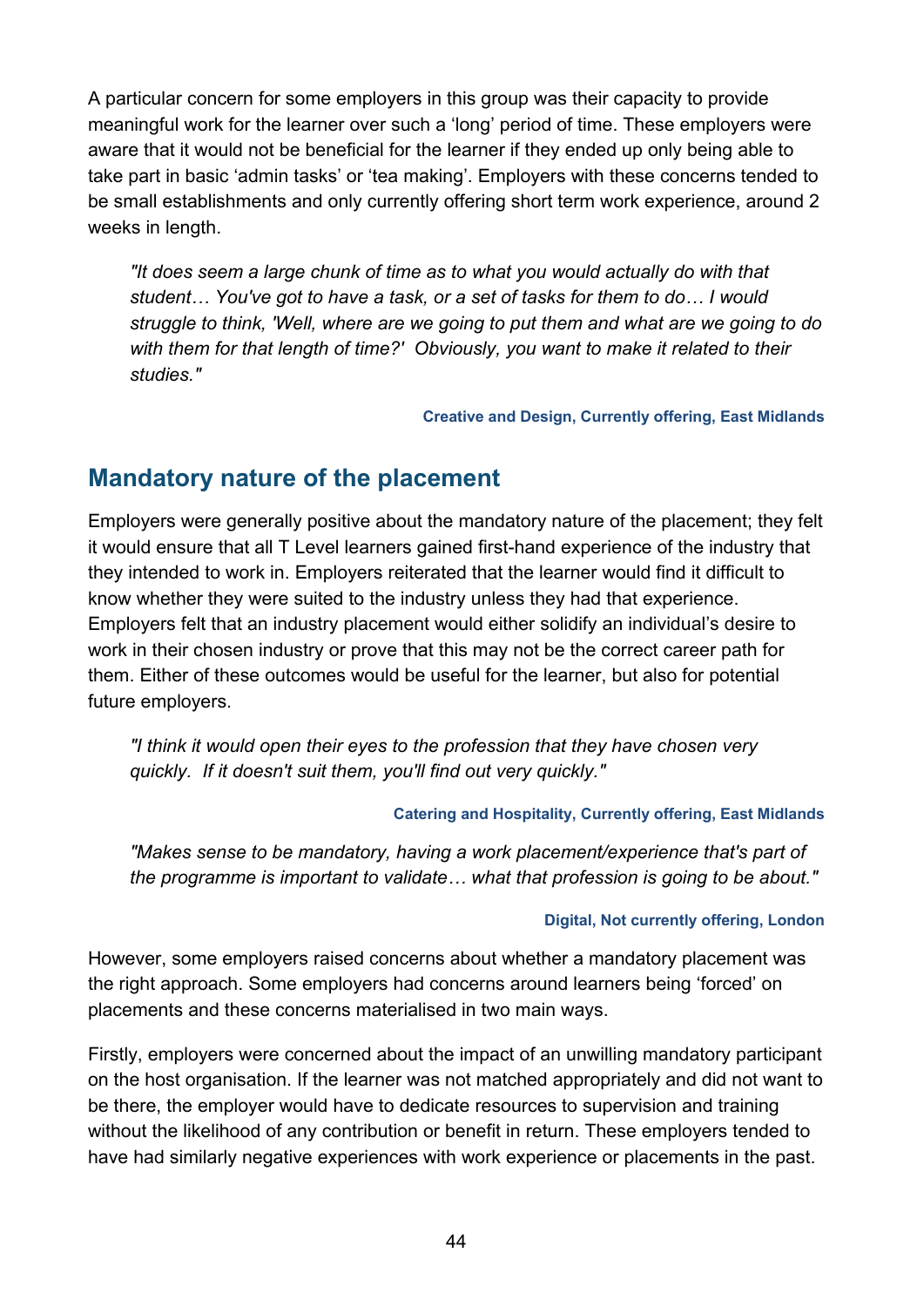Secondly, and less commonly, employers were concerned about the potential negative impact on the young person, again related to the quality of matching and having to attend a placement that was not suitable and / or of interest.

#### **Further questions on mandatory placements**

Employers were keen to understand how the allocation process would work and what level of involvement the learner, employer and learning provider would have in the process. Employers needed to know that the mandatory nature of the placement would not lead to learners being inappropriately placed in organisations, to ensure they obtained the placement to pass their course.

It was also unclear how much responsibility would fall on the learner themselves to find a placement. They noted that in some areas the learner may encounter difficulties in finding a relevant placement, due to the nature of the local economy. Employers, therefore, felt it was important for learners to be supported through this process of finding a placement.

*"I think it could be very difficult for the student to actually find a work placement; it would depend on what area they are in, what industries are around."*

**Engineering and Manufacturing, Not currently offering, South East** 

# <span id="page-44-0"></span>**Placements based in a relevant industry**

Employers were largely reassured to hear that the industry placement would be focused on an industry relevant to the qualification studied. They felt this would make it more likely that the learner was interested and motivated in their placement. They also saw it as beneficial to the host organisation because, as before, this would increase the likelihood that the learner would bring value to the business.

Similar to views expressed on the length and mandatory nature of the placement, employers felt that an industry-relevant placement would provide the learner with genuine, useful industry experience for their CV and a real sense of their potential future career.

However, some employers had concerns around the extent to which it would be possible to closely match learners to the specific nature of their individual business. This group of employers tended to be using specific software or tools within their organisation, which, without prior knowledge of such software, would limit the usefulness of the placement for learner and host. Employers would either have to spend long periods of time training the learner for little outcome or the learner would be given very basic tasks, which would not directly relate to the course they were studying.

*"My worry is it is going to take considerable management … we are unique, the only manufacturer in the world for what we produce and the T Levels will be pretty broad."*

**Business and Administration, Currently offering, South West**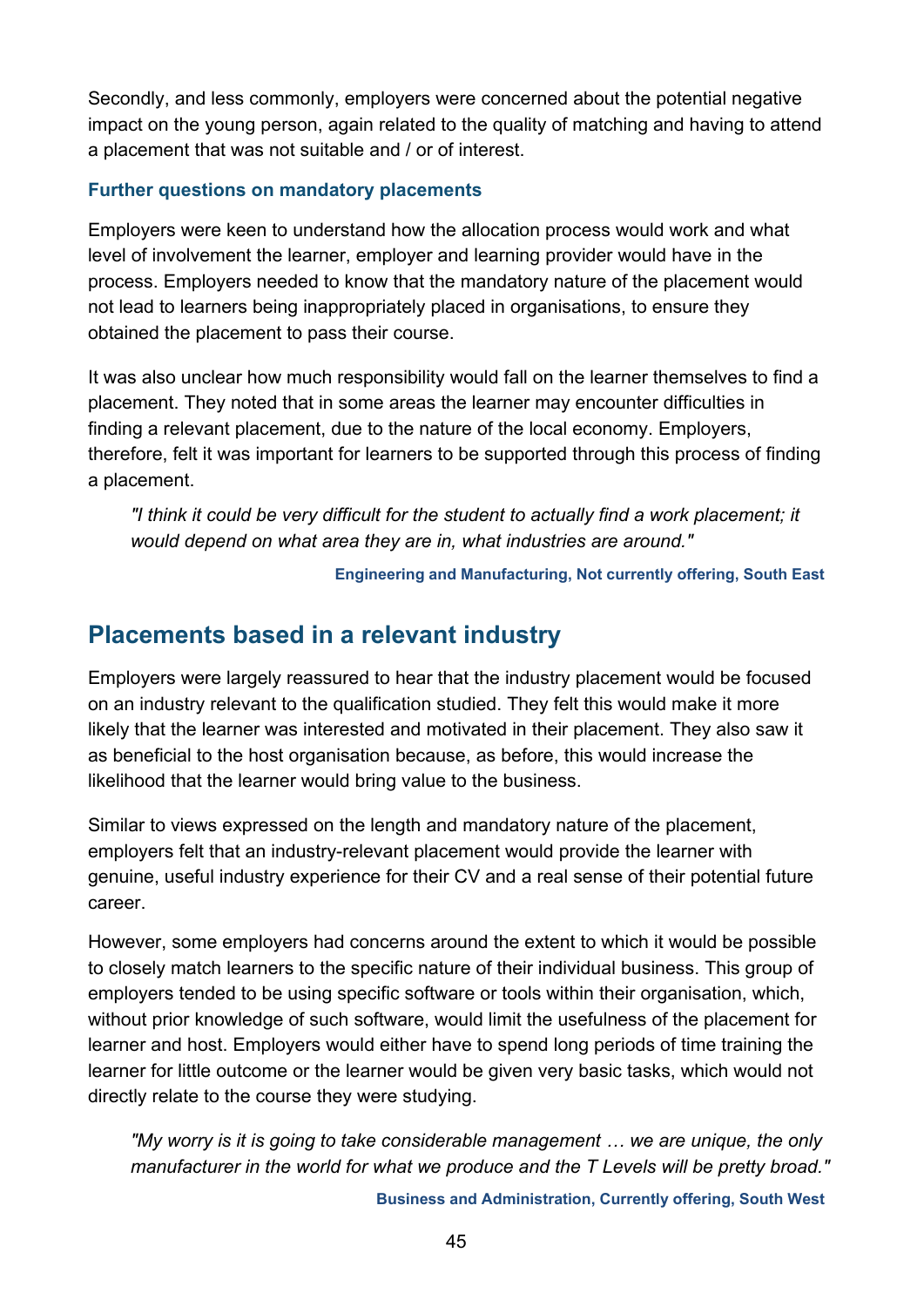Employers with traditional apprenticeship routes, degree level qualification or other longstanding routes into their profession questioned just how 'relevant' the T Levels course content would be to their business. They did not believe that the T Level qualification could fit their needs as well as the current qualification routes that they typically use. They assumed that the T Level qualification would be at a lower level than an apprenticeship and degree qualification.

*"In architecture there are two traditional routes, either a degree or a HNC/ONC at college… T Levels don't seem to go as far as that so I'm not sure of their value compared to those other qualifications."*

#### **Construction, Not currently offering, East of England**

*"I can't see a set of circumstances where we'd be looking to take on somebody who would come to us via that route... the tutors all have their teaching degree and obviously already have gained their vocational qualifications."*

#### **Education and Childcare, Currently offering, North East**

#### **Further questions on industry relevance**

Employers wanted to know more about the content of the relevant course that the learner would be studying, its objectives and how this could be matched to both their industry and their specific business model. They wanted confirmation that the matching process would be fully developed prior to T Level launch to ensure that learners would be appropriately placed within their organisation.

In addition, employers would welcome greater clarity on how the new T Level qualification will fit with other FE and HE qualifications. To understand whether and how the qualification (and providing a placement) might benefit their organisation, they needed to know more details and exactly how it compared to A-Levels, apprenticeships, NVQs and university degrees.

*"Interesting…depends upon what the qualification will be - is it the same as an A Level but with more practical skills?"*

**Legal, Accounting and Finance, Currently offering, South East**

# <span id="page-45-0"></span>**Named contact at the learning provider**

Employers responded positively to the idea of a named contact at the learning provider. This information addressed some previous questions and concerns that they had around the organisation of the placement and mechanisms to address any issues experienced with the learner. A named contact was particularly welcomed by employers with less experience of work experience or placements. These employers had less experience to draw on and, therefore, felt that they would need close contact with the learning provider to ensure they were approaching the placement appropriately. They were also more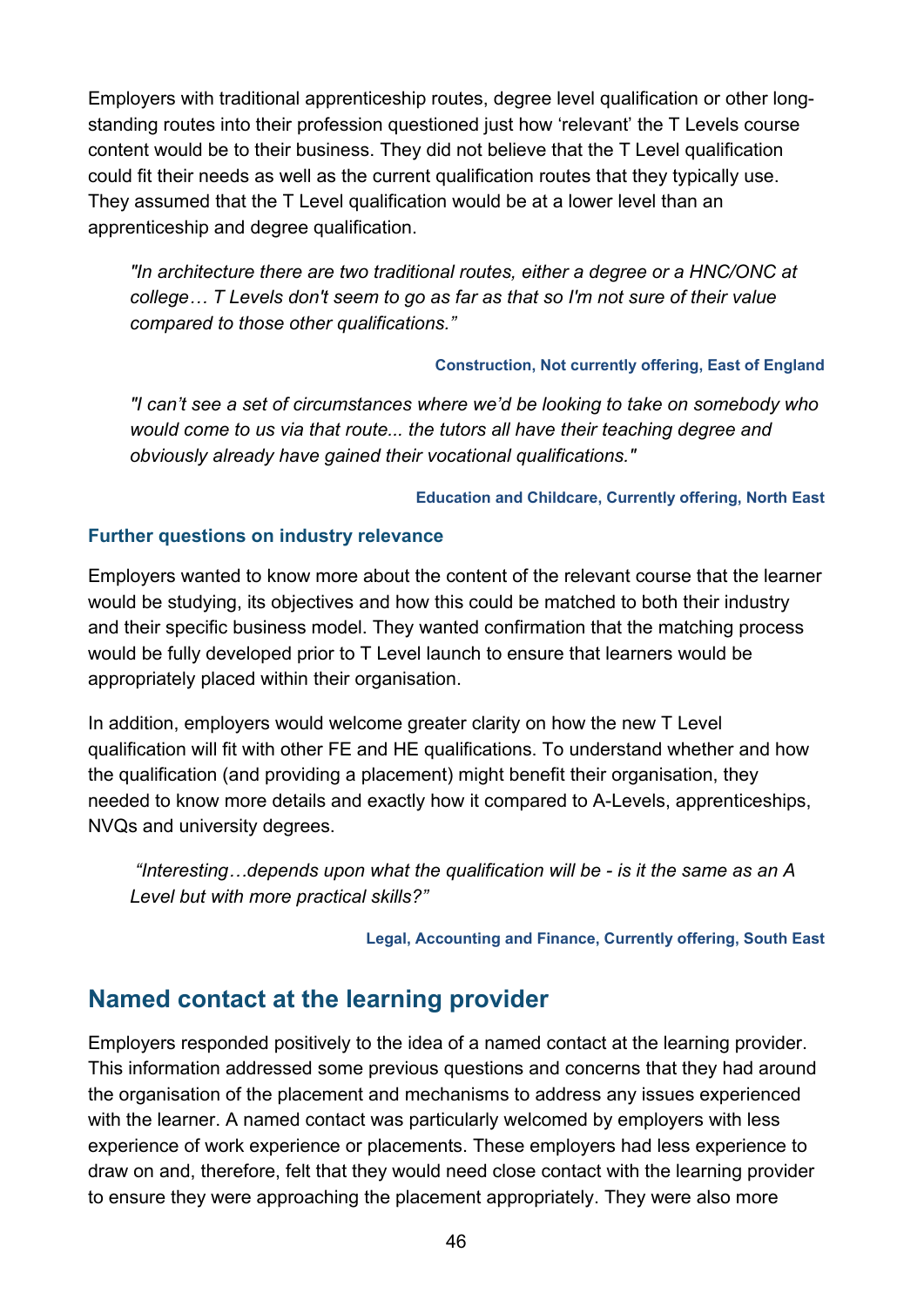hesitant around how they should deal with any issues with the learner and, therefore, having a direct point of contact reassured them that they would have someone to turn to and provide guidance and support, if they should need it.

*"I think the named contact is a good one...knowing who to go to, and finding somebody, especially if it's something fairly urgent that you need clearing up. That's a good thing."*

**Legal, Finance and Accounting, Not currently offering, North East**

*"I think it's good to have a point of contact. It would be good to know who you could go to."*

#### **Creative and Design, Not currently offering, London**

Equally, employers with negative previous experiences of learners felt reassured by the idea of a direct point of contact, so any issues could be discussed and dealt with quickly.

However, a few employers had negative previous experiences of learning providers and were concerned what the process might be to address poor experiences, should this happen with T Levels. They noted that some previous contacts were inefficient or completely absent, which had negatively impacted on the organisation and learner.

There was a desire to understand what recourse there might be if a learning provider was not fulfilling their duties. Given the critical role that learning providers will play in matching, objective setting and supporting the employer, there needs to be a system in place to raise concerns or complaints.

# <span id="page-46-0"></span>**Placements during the second year of the course**

Employers were overwhelmingly pleased to hear that the placement would take place in the second year of the course; it alleviated some of their previous concerns about the level of skills and knowledge the learner would bring to the organisation.

Employers reported that a second-year placement would help to ensure that learners are coming to them with a base level of knowledge of their industry, which they can then put into practice. This information appeared to alleviate some concerns around one of the key capability barriers, outlined by employers earlier in the discussion. Employers felt that a second-year student should not need as much introductory training on tasks, which would help to reduce the burden on supervisory and training time.

*"Knowing they are going to be equipped and it is in their second year they would be more useful to me."*

**Hair and Beauty, Currently offering, South East**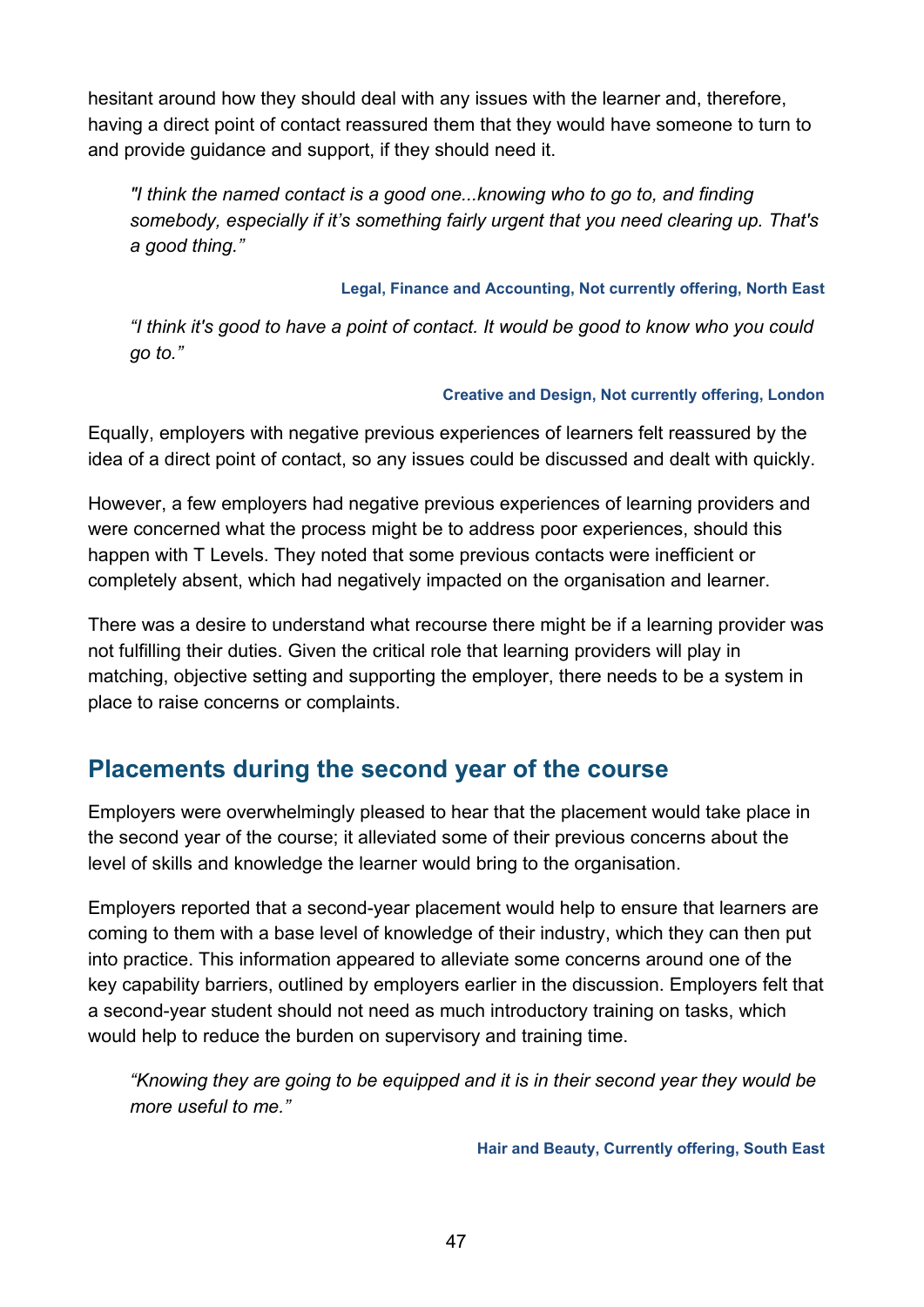*"We'd definitely be open to these placements if they had finished their first year in college and were prepared for work. I like that process, it means they will have the right sort of life skills and will be ready to slot into work here straight away."*

**Construction, Currently offering, London**

#### <span id="page-47-0"></span>**Pre-placement preparation and training**

Employers reacted very positively to the idea that learners would have undertaken some preparation and training before starting the placement. Responses were closely linked to those given on other features, such as the placement taking place in a relevant industry and during the second year of the course. The key positive for employers in this respect is that these features ensure that the learner is better prepared for the placement – maximising value for both parties.

Employers did have further questions around what exactly the training and preparation would involve, and whether it would be soft skills-related or if it would involve some sector-specific training. Most employers considered that, at a minimum, it should focus on soft skills training, such as appropriate communications, work attire, punctuality, and how to generally behave in the workplace.

*"[Work readiness], that's the weakest area, in my view, among youngsters. They'd need to know how to answer the phone professionally etc."*

**Digital, Not currently offering, London**

# <span id="page-47-1"></span>**Payment of wages**

The suggestion that employers could decide whether or not to pay the young person while on placement received a mixed response from employers.

Many employers reported that they would want to pay the learner something, partly due to a sense of it being 'fair' to pay the learner if they are working. These employers tended to feel that it was ethically 'right' to pay the learner for work they had undertaken. Some of these employers also suggested that this would help to show young people that if they work hard they will be rewarded.

*"I think kids needs to be shown, if they work hard and put themselves out, they'd get a reward."* 

#### **Hair and Beauty, Currently offering, East Midlands**

There was also recognition amongst employers that it is a placement of longer duration (compared to previous work experience requirements of 1-2 weeks) and was, therefore, considered to be a long period of time to not pay a learner anything.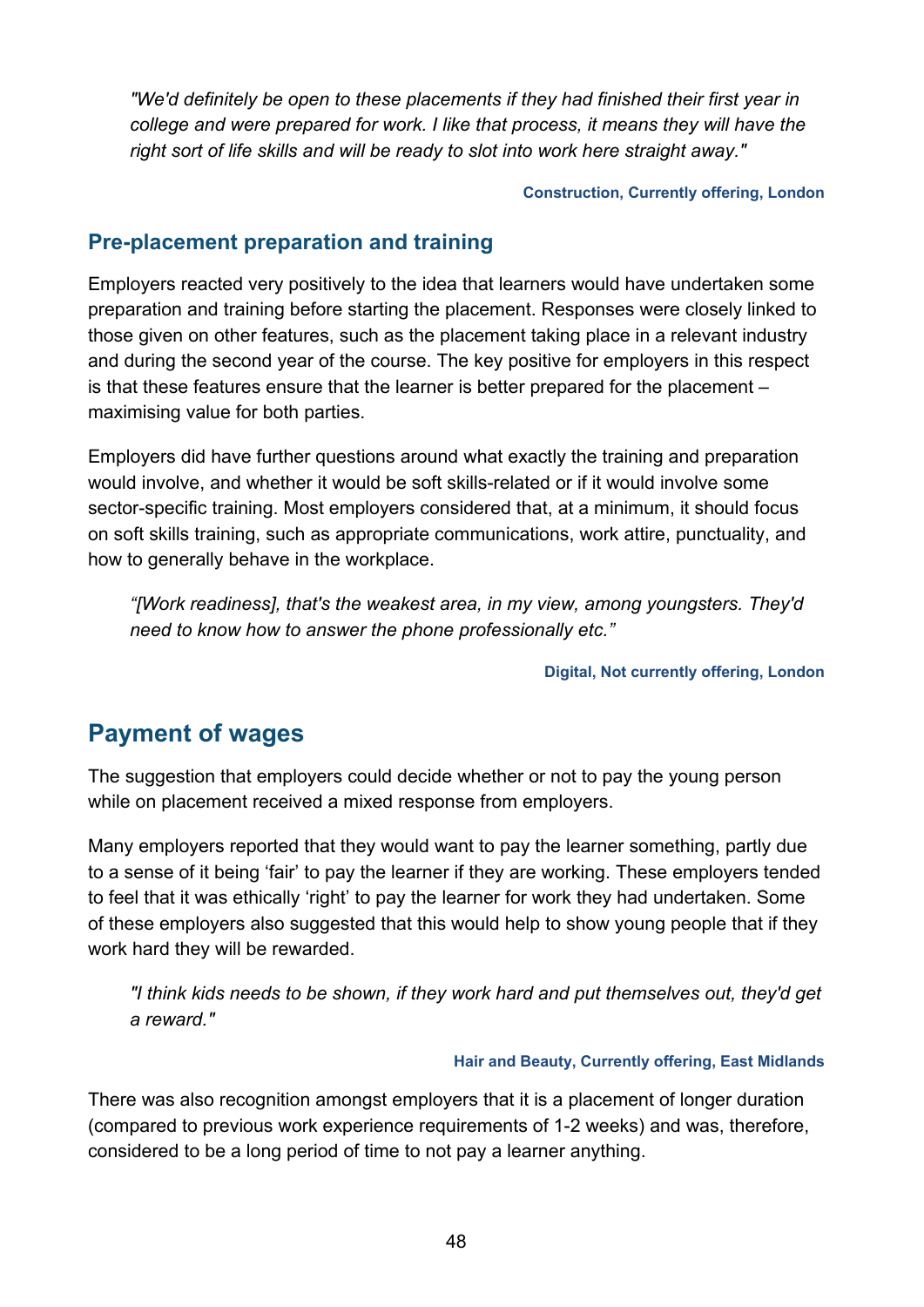Views on how much employers might pay, were mixed and employers struggled to say definitively how much they would offer learners. There were some suggestions from employers that they would pay around the minimum wage or ensure that the pay was in line with what was currently being offered to apprentices and trainees (which tended to be less than the minimum wage).

In addition, some employers were concerned about the implications of not paying the young person, particularly where they had other young people in the business on apprenticeships, or graduate training schemes. They were anxious about how differential treatment might be perceived within the business and by the young people. Employers also raised some concerns around businesses using learners as cheaper labour if they did not have to pay them a wage. They had concerns that these organisations would provide the placement, but the learner would not benefit from the placement, as they would not be provided with 'meaningful' work.

A few employers reacted positively to being able to make the decision or not to pay for themselves, largely where they felt that they either would not want, or could not afford to pay. Employers that were happy not to pay, felt that not paying the learner made financial and business sense, as they did not feel that the learner would be contributing to the business and the opportunity alone to undertake the placement should be enough. These employers once again sited the COM-B capability and resource burden that would fall on the employer.

*"I think it would be wrong to say you have to pay… we don't gain anything from having that person."*

#### **Engineering and Manufacturing, Not currently offering, South West**

Similarly, for some employers in sectors, where vocational placements are already common, paying wages on placement was perceived as out of line with current policy. Vocational students are considered to be in full-time education and, therefore, do not require a wage.

The latter issue around being unable to afford to pay the learner was commonly expressed by small establishments, as some stated that they would struggle to afford to pay learners on placements without any funding support. This would present a COM-B capability barrier for these employers as they would be unable to accommodate the cost of paying a learner.

*"I can't afford to [pay them] because I am only a small employer…"*

#### **Hair and Beauty, Currently offering, South East**

A further group that reported concerns around affordability were organisations that already offered some form of work-based learning opportunity, such as apprenticeships, internships or traineeships. In these cases, there was a possible substitution effect that if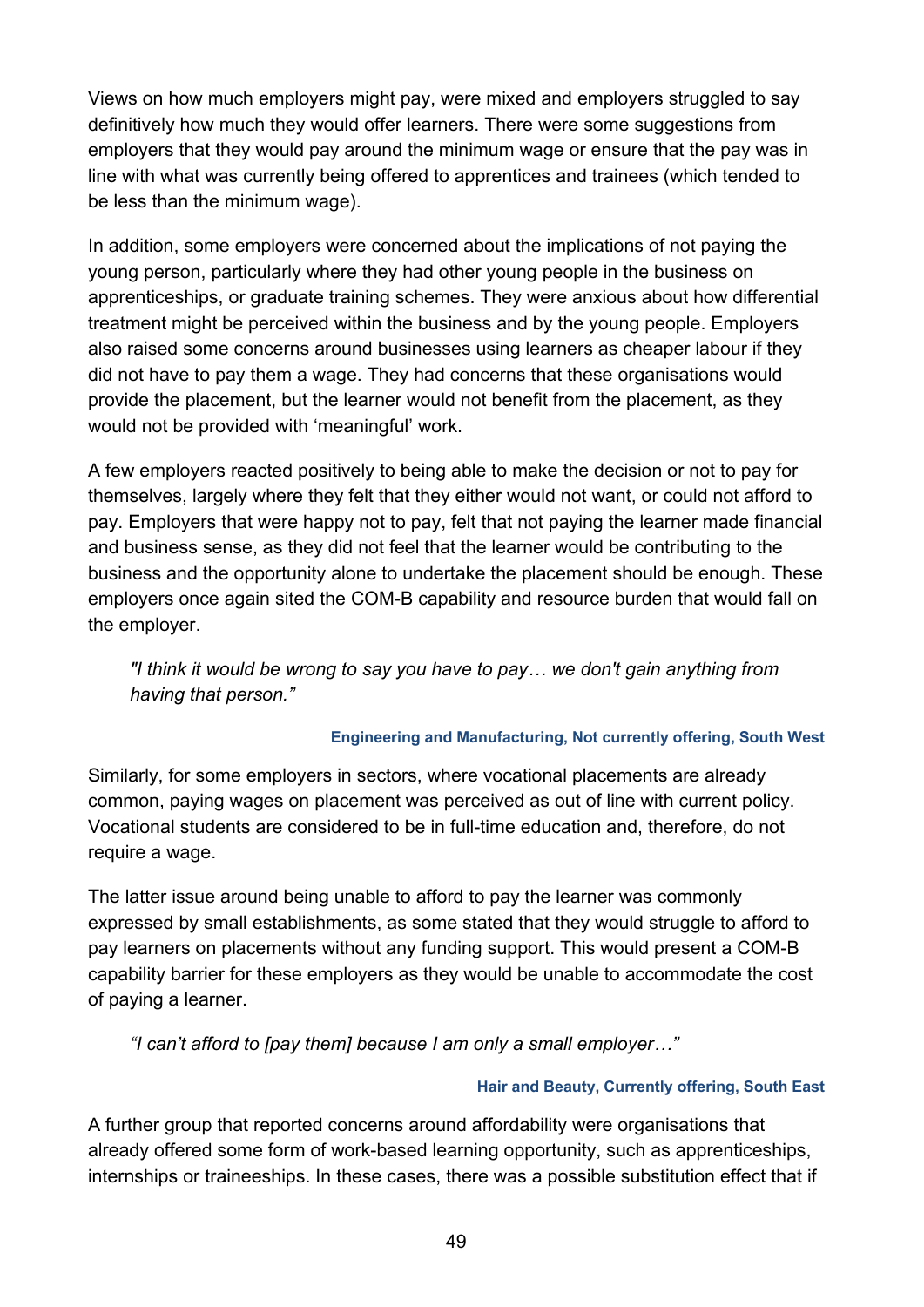they had to take on and pay T Level placements, they would not be able to afford this alongside other work-based learning opportunities. In this scenario, there is inevitably a trade-off for employers in terms of the benefit they would be likely to derive from the different forms of placement available.

*"We do pay interns but if we had to pay more for work placements that might affect our position. The company doesn't always do well year on year. It might affect what we can offer. If the government offered an amount that would mean we could keep going with a programme of placements regardless if we had high performing shows (pantomimes) or not."*

#### **Creative and Design, Not currently offering, London**

Finally, some employers raised a specific concern about the lack of a definite pay policy in terms of potential to create competition for more favourable, paid placements. For employers, this means that those that do not (or cannot) pay will not attract the best quality students. For the learner, there were concerns that disadvantaged pupils may be less able to access placements in their chosen industry if there were insufficient paid placements available to them, which would create a COM-B behavioural model opportunity issue, for the learner. The latter is something that is commonly observed in the internship market in some industries, where demand for placements is high and employers are able to attract high quality candidates unpaid.

# <span id="page-49-0"></span>**Structure of industry placements**

During the interview, it was explained to employers that the structure of the placement would not be set and it could work in a variety of ways. Three examples of how the placement could be structured were provided:

- Example  $1 Block$  (11-12 weeks of 4 days a week);
- Example 2 Day release (23 weeks of 2 days a week); and
- Example 3 Mixed (Full time, 5 days a week, for the first 2 weeks and then 2 days a week for around 18 weeks)

Employers were very pleased to hear that the structure of the placement would not be rigidly set out by the Department and they could shape the structure of the placement to fit their business needs.

Overall, the 'Block' placement was preferred by employers. This model was preferable for several reasons. Employers indicated that this approach to the placement would be mutually beneficial for the learner and business. Having a learner in the business nearly full time would help to ensure that the learner has time to really experience what the role and industry involves. In addition, employers hoped that this would give the learner enough time to pick up key skills, so they could be provided with set tasks to undertake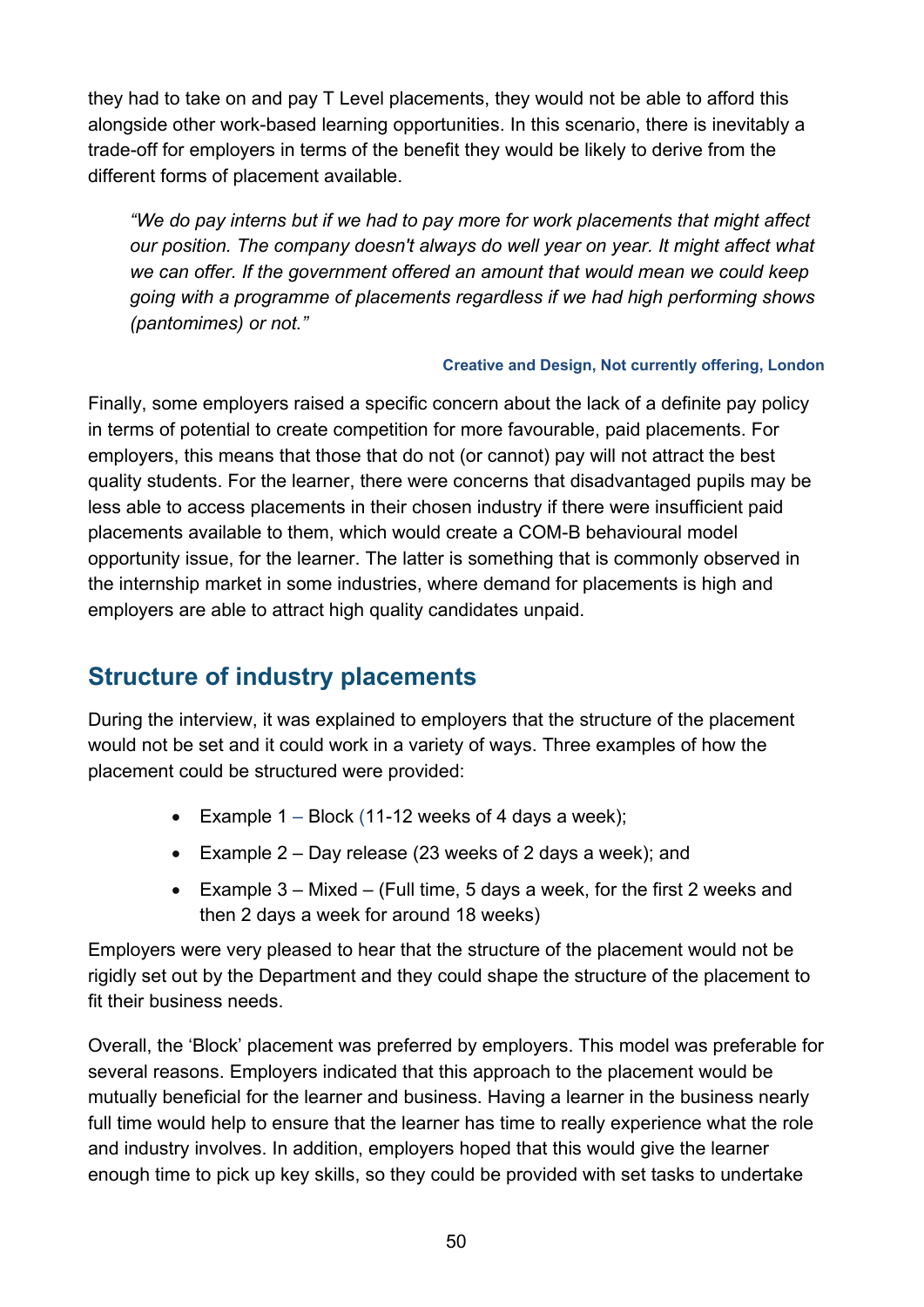on their own. This would address a key COM-B behavioural model capability issue by reducing the supervisory burden on staff later in the placement.

*"My strong preference would be for this to be done on a block basis as it would give them more time and scope to understand the requirements of the role and allow us to give them meaningful tasks to do."*

#### **Digital, Currently offering, East of England**

Employers that were already offering apprenticeships noted that this approach would be in line with current approaches to apprenticeships, which they already know fit well within their business. Similarly, organisations that use rotas noted that this model would be the easiest to build into their current approach to work scheduling – as they would be able to slot this time in more easily and consistently than if the number of days over the different weeks were to change over the placement.

*"That would work with us. That fits in with our 20 per cent off the job for apprenticeships. People would be pretty familiar with that model."*

#### **Education and Childcare, Currently offering, North East**

However, some employers felt that a 'Block' placement would be too intensive for the learner and/or the business. Concerns were again raised about the level of staff supervision and time that would be needed to support and monitor the learner if they were to be in the organisation 4 days a week.

*"I think the most difficult one would be the full-time block… because it means that whoever's mentoring that person, their time is fully occupied, and they can't really focus on anything for a few days."*

#### **Craft and Design, Currently offering, North East**

In these cases, the employers suggested that the 'Day release' or 'Mixed' approach would be more appropriate for them. These employers tended to be in small establishments and lacked the capacity to transfer elements of workloads to other members of staff and were, therefore, very concerned about the level of work that would need to be covered if a member of staff was having to manage a learner nearly full-time. The 'Day release' and 'Mixed' models would provide the business with more time to cover the core business functions when the learner was not on their placement each week.

*"If I and my secretaries are seeing to the needs of the work placement person, we are not doing work and that means there will be backlog and we can't do backlogs. I* would need some days where the person is not here so that I can clear that *backlog."*

**Legal, Finance and Accounting, Not currently offering, Yorkshire and Humberside**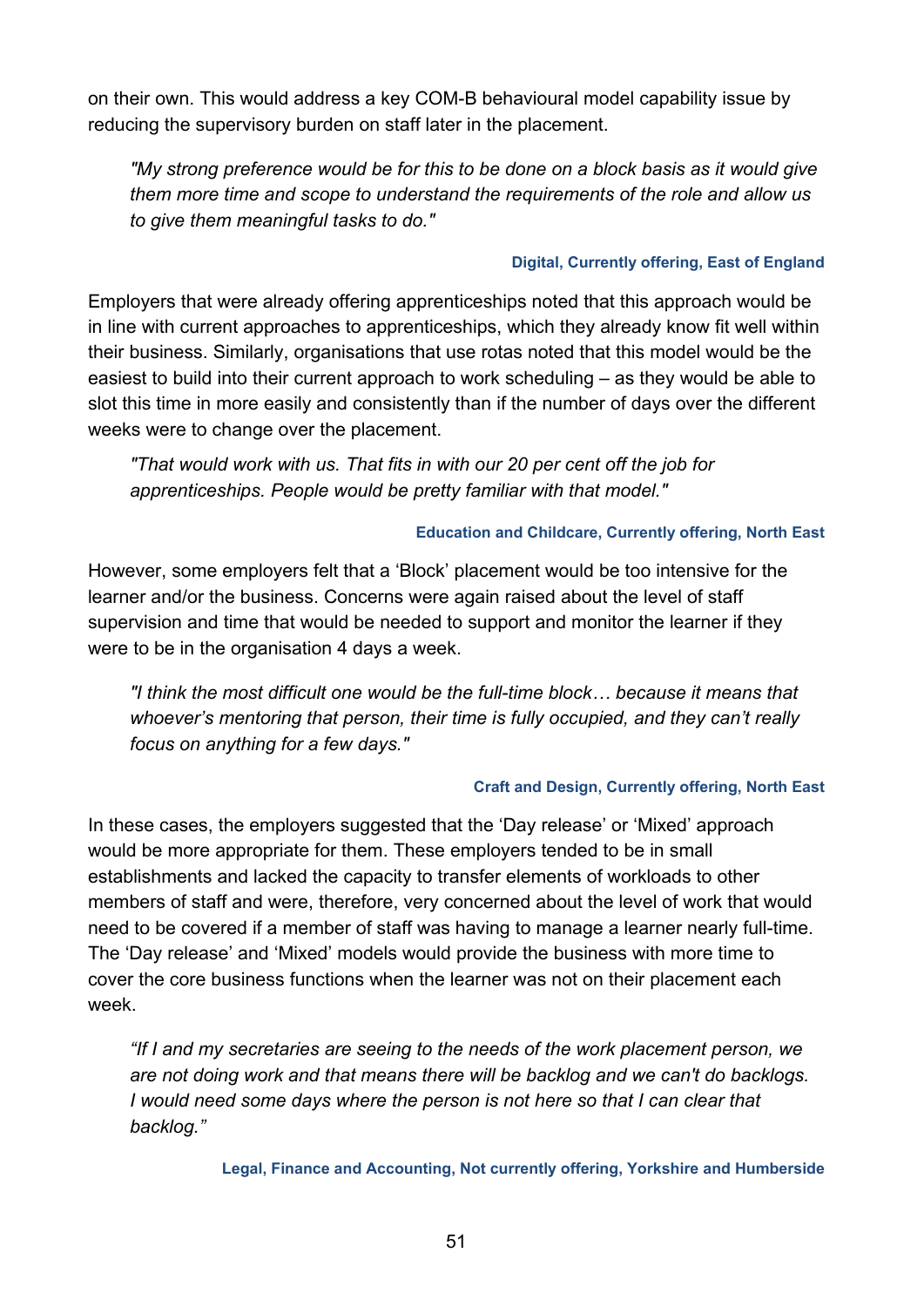It was also suggested by these employers that the 'Day release' and 'Mixed' approaches may allow for more integrated learning between the T Levels course and industry placement, as the learner would be at college for 3 days a week and undertaking the placement for the remaining 2 days per week. The business could then enquire each week about what the learner had been studying and attempt to integrate tasks, which reflect how that subject is approached within a work setting.

*"If they are at college, we can ask them, 'What did you learn in the last couple of days?'...we can show them how that works in reality."*

#### **Construction, Currently offering, London**

#### **Further questions on the structure of the placement**

Employers would like further information on the structure and timing of the placement in relation to the academic week or year. For example, whether the placement would need to be confined to 9am-5pm Monday to Friday. As discussed in chapter 3, it was felt by some employers that such restrictions would limit the extent to which the learner would get a 'real' experience of what the role might entail. This was evident in routes that typically involved working evenings or weekends: Catering and Hospitality; Health and Science; Creative and Design; and Hair and Beauty.

*"I think that time constraint, if it's meant to be within school time, I think then they are going to miss out a lot, in this particular industry."*

#### **Catering and Hospitality, Not currently offering, East Midlands**

Similarly, employers with more seasonal work, such as the Engineering and Manufacturing and Agriculture, Environment and Animal Care routes, needed to know at what point in the year the placements would be scheduled– as they would have more capacity to do so at certain points of the year, such as in the spring and summer time.

*"With our industry, it would depend on what time of year it was. So, if we were quiet, they perhaps wouldn't get an awful lot of benefit from it."*

**Engineering and Manufacturing, Currently offering, East Midlands**

# <span id="page-51-0"></span>**Additional information requested by employers**

During discussion about these key features of a T Level placement, employers raised some other specific information that they would need to have to enable them to make a decision about their willingness and capability to offer such a placement.

### <span id="page-51-1"></span>**Legislation and health and safety requirements**

Employers in routes that require specific pre-placement checks or preparation raised queries around where the responsibility and cost would lie. This was particularly relevant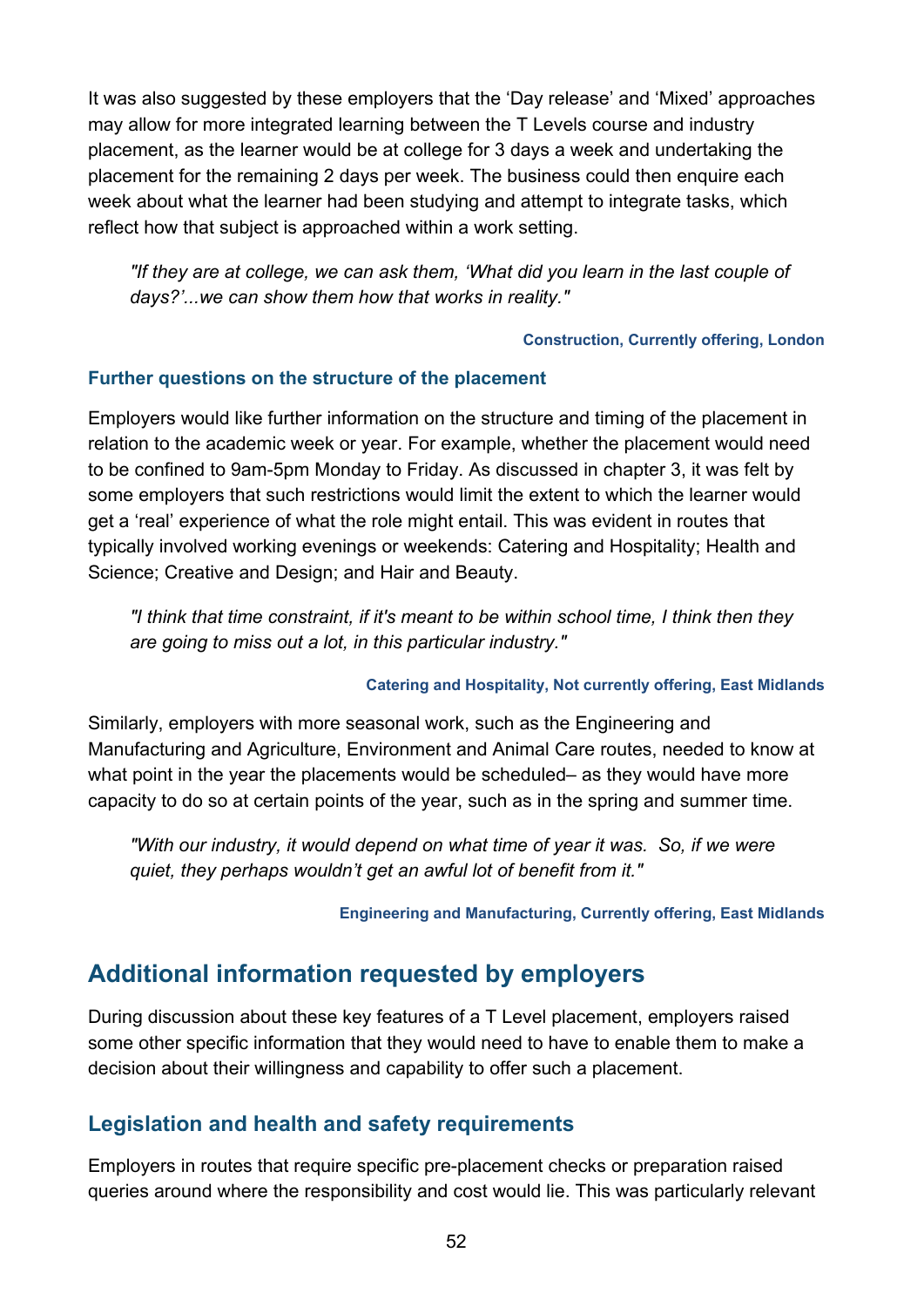to Health and Science, Education and Childcare routes where DBS checks would be required to interact with vulnerable patients and clients. Confidentiality agreements were also a consideration for the Legal, Accounting and Finance Route.

Other examples of pre-placement legal requirements included: a specific requirement in some Health and Science settings for inoculations such as flu and viral vaccinations; and routes which involved either physical working environments or exposure to hazardous materials / chemicals such as Construction, Health and Beauty required risk assessments to be completed in advance of placement.

*"As long as they are inoculated and have health and safety training, then yeah [we could offer them] …I think if they are doing work that is for the course the costs [of inoculations] should be covered by the course."*

#### **Health and Science, Not currently engaged, East Midlands**

Employers noted that learning providers tended to manage these requirements with students doing existing vocational qualifications. They also emphasised that these requirements would need to be considered well in advance. In particular, DBS checks which take time to be approved. Employers would need to receive proof that required checks and preparation had taken place before the student could arrive on site.

Some employers felt that legislation and health and safety requirements may prevent them entirely from offering opportunities in their core business functions. For example, in both the Construction and Engineering and Manufacturing routes, there were concerns raised around hosting industry placements by under-18s, as individuals of that age would not legally be allowed on sites and they would be unable to use certain equipment. This issue was also raised in the Health and Science route, as a few employers noted that under-18s would not be allowed to interact with vulnerable customers on their own. A few employers in the Legal, Finance and Accounting route cited issues, placing learners in certain departments due to confidentiality requirements. However, these employers suggested that they may be able to offer placements in alternative routes, within other business functions such as administration or HR, that would not entail these risks.

### <span id="page-52-0"></span>**Location and public transport**

An issue most commonly raised by businesses in rural locations was the difficulty of students reaching placements if they did not have access to a car and had to use public transport. For some, it would be unrealistic for the learner to use public transport on a regular basis to reach the site.

*"With the apprentice that we had, the main issue that we had was cost of travelling coupled with the timetabling of the buses etc.…they weren't really conducive to being here on time or getting home at reasonable time."*

**Education and Childcare, Currently offering, West Midlands**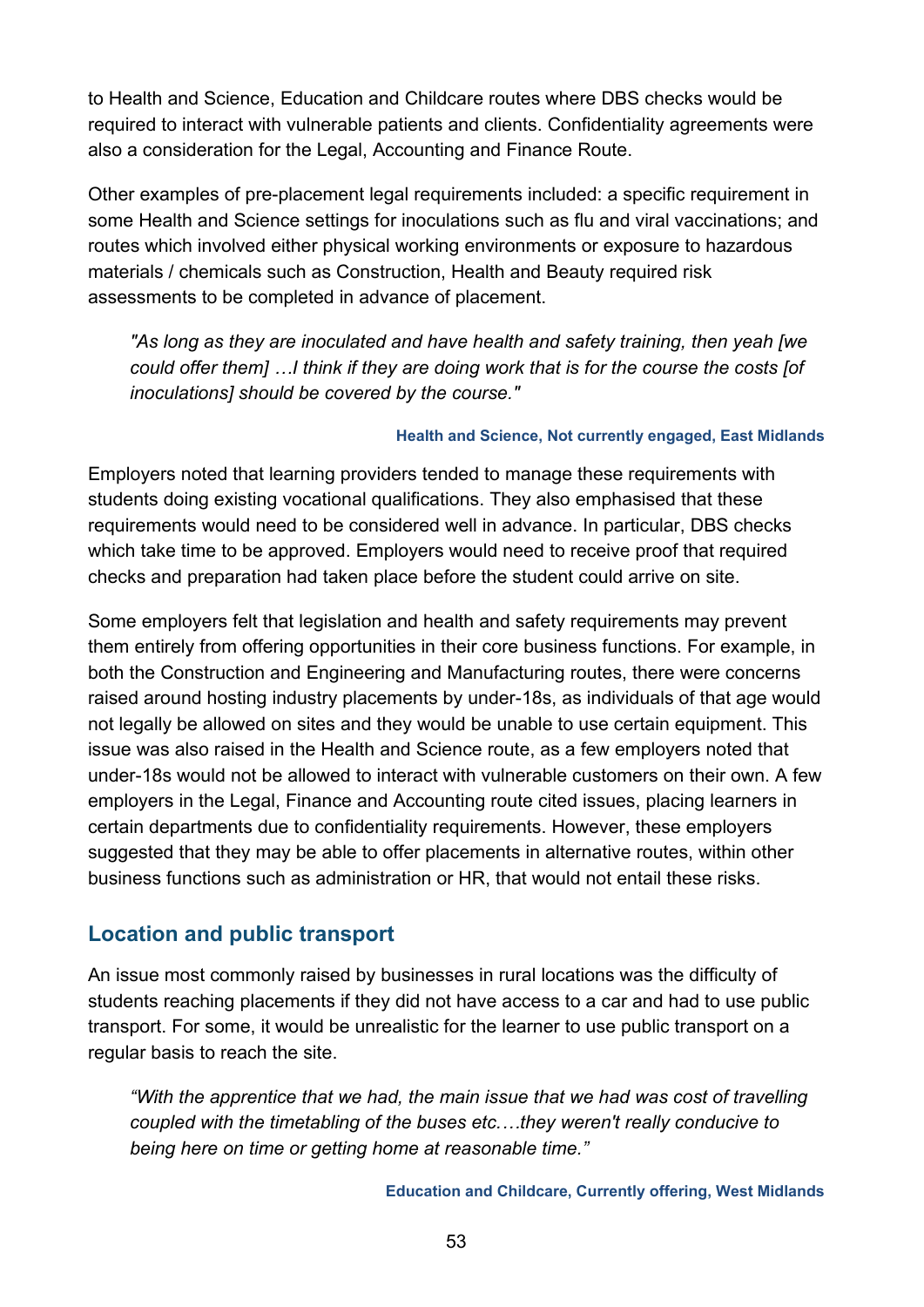Related to the question of paying students on placement, employers in all locations raised questions around whether there would there be financial support for the learner to use public transport. If placements were to be unpaid, many employers felt that travel costs should be covered by the business, learning provider or department.

# <span id="page-53-0"></span>**Overall likelihood of offering T Level industry placements**

Employers fell into three broad groups in relation to their likelihood of offering industry placements in future.

Many employers stated that they *would be* willing to offer T Level industry placements, as they were keen to support a scheme that was helping young people into the workplace. However, they did not feel that they could state definitively that they would offer industry placements until they had received further clarification and information on the following key points:

- Content of the course and the objectives of the placement how well would this be matched to their industry and business model?
- Structure and timing of the placement will the placement happen at a set point in the year and will the learner be able to be on the placement outside of 'college hours' (9am to 5pm, Monday to Friday)?
- The role of the learning provider how much of the administration and cost will fall to the learner provider? How will the recruitment and allocation process work and how involved will the employer be?
- How T Level qualifications fit with other FE and HE qualifications what is the benefit of a T Level over other FE or HE qualifications?
- Guidelines around paying learners definitive guidance around whether or not they have to pay the learner and how much they would have to pay.

These employers were predominantly already offering some form of workbased learning. This group also seemed to be more altruistic in their motivations; they were keen to offer placements to support young people into work and their industry. Employers also cited addressing future skills gaps as a motivation, particularly in the Health and Science route.

A second smaller group of employers were unwilling to even commit to an opinion on their willingness to offer an industry placement without receiving the information outlined above. These employers were either currently offering work-based learning opportunities and unsure of how industry placements would fit with what they already provide or they were inexperienced with offering work-based learning opportunities and, therefore, did not feel they could suggest their willingness until they received further information on how the placement would work.

A final, small group of employers stated that they would be unlikely or unwilling to offer industry placements. There were two key reasons for this: they did not see the benefit of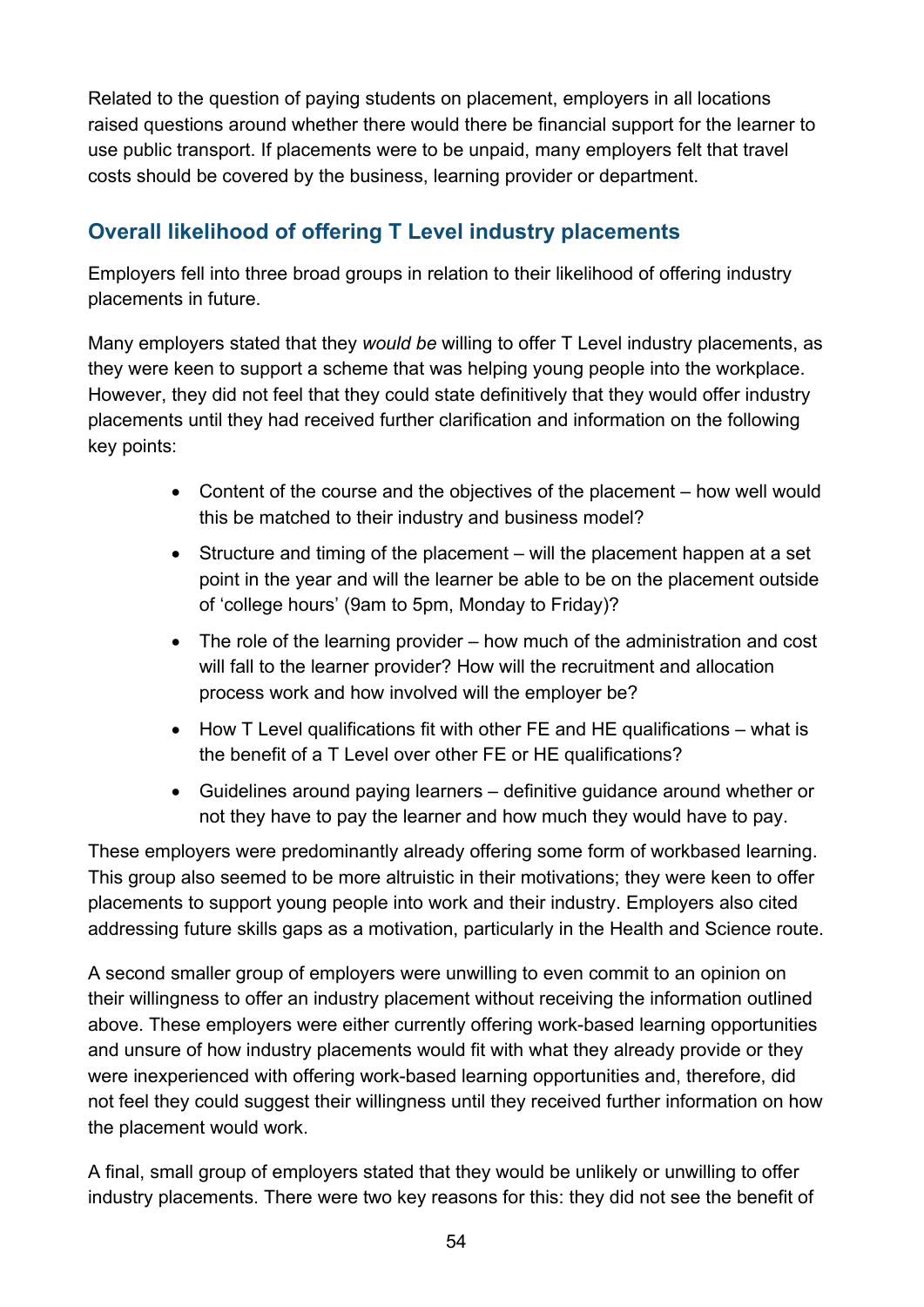T Level qualifications compared with other existing qualifications and/or they had no capacity to offer an industry placement. In these cases, employers felt that the industry placement would still be too short for the learner to pick up key technical skills. This was particularly evident in some of the routes where apprenticeships are more common; Agriculture, Environment and Animal care, Construction and Engineering and Manufacturing. The second reason related to a lack of capacity to offer placements, which tended to be voiced more commonly by small establishments or businesses, which require higher levels of technical skills, such as creative and design.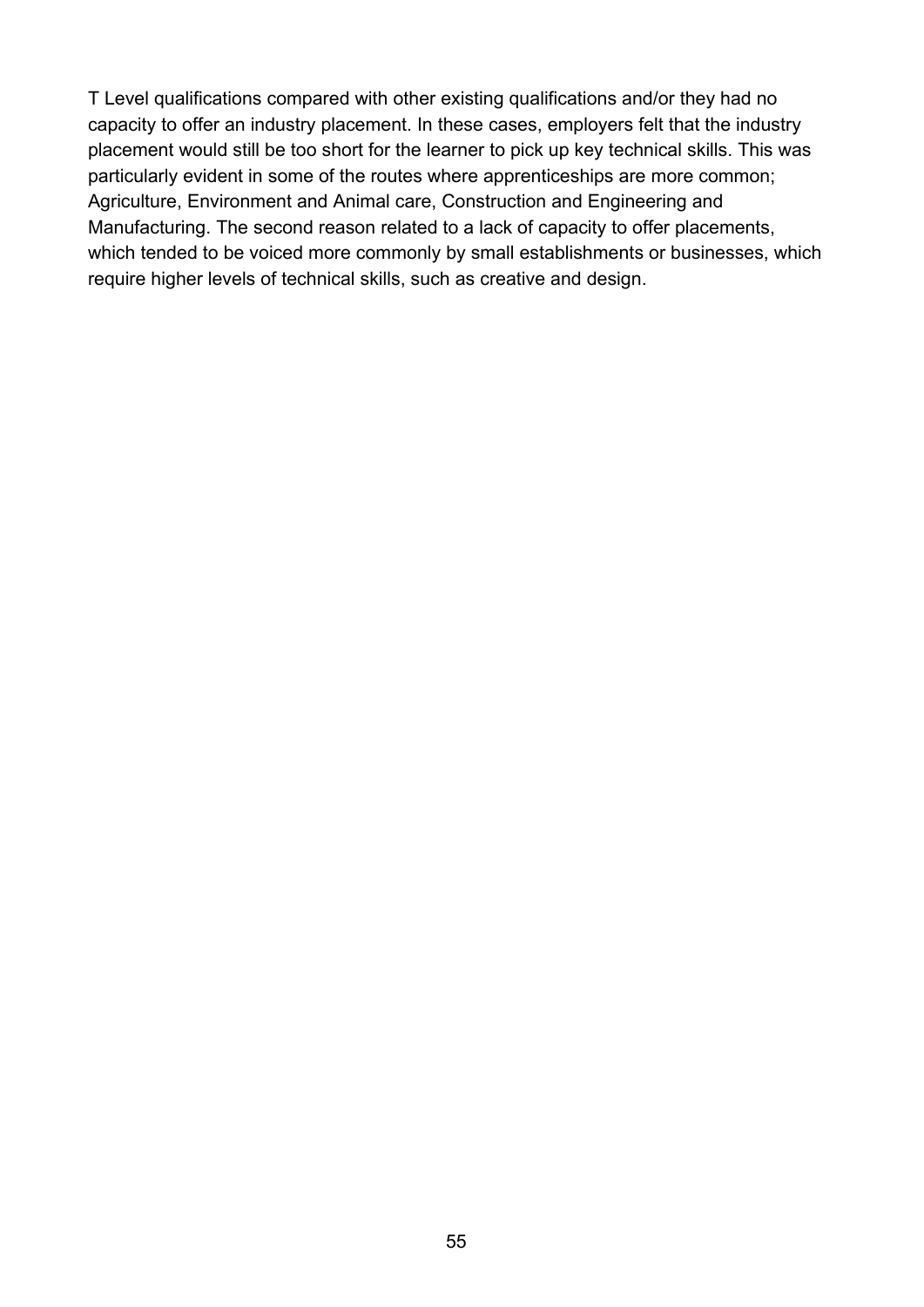# <span id="page-55-0"></span>**Chapter 5: Conclusions and implications for T Levels**

The evidence provided within the study shows that, in general, employers welcome the introduction of T Levels, recognising the value of a stronger technical education route for young people, which includes a meaningful and substantial industry placement.

Many employers are already involved in some form of activity to support young people to develop their employability skills and to successfully transition into employment. Engaged employers often offer multiple forms of opportunity, suggesting that once the internal norms or processes are established (as well as links with local educational institutions), it becomes 'easier' for employers to expand their work-based learning offer.

Engaged employers report that they are motivated by the benefits work-based learning opportunities bring to their business by raising the profile of their company and/or industry and by strengthening their talent pipeline. Employers reported that their existing staff also benefit, providing them with opportunities to develop coaching and mentoring skills, and in some instances reducing workload. Slightly less commonly, altruism motivates some employers, who are keen to 'do their bit', to provide young people with their first opportunity on the career ladder and to support their local community.

The main challenge identified by employers (of all establishment sizes) in offering, or offering more work-based learning opportunities was the impact that this would have on staff time and resource. Employers not engaging in this type of activity currently struggled to foresee how they might go about finding the resource for these tasks. They are concerned about their capacity and are reluctant to divert resources away from productive work to training and supervising a young learner.

Our research suggests that capacity to engage is a calculation of return (business benefit) over perceived burden or cost. Employers that are already engaged have a clearer sense of what the benefits are likely to be as well as an understanding of the likely cost. As a result, while the challenges and costs of offering work-based learning opportunities appear to have acted as an insurmountable barrier for some, others have developed their own structures and systems or worked in partnership with others to find ways of minimising or overcoming these costs. Evidence of this calculation can be found in the likelihood of offering the various different forms of work-based learning opportunities. Employers, who offer shorter work experience placements, often do so for altruistic reasons; they recognise there is a low return, but there is also a low cost to doing so. At the other end of the spectrum, employers, who offer apprenticeships to young people, take on a much greater level of commitment and burden because they recognise the greater long-term business benefit of investing in the recruitment and training of new staff.

T Level industry placements currently sit in the middle of the spectrum of work-based learning activities, with higher costs (i.e. longer placement length), but potentially higher (currently unknown) returns.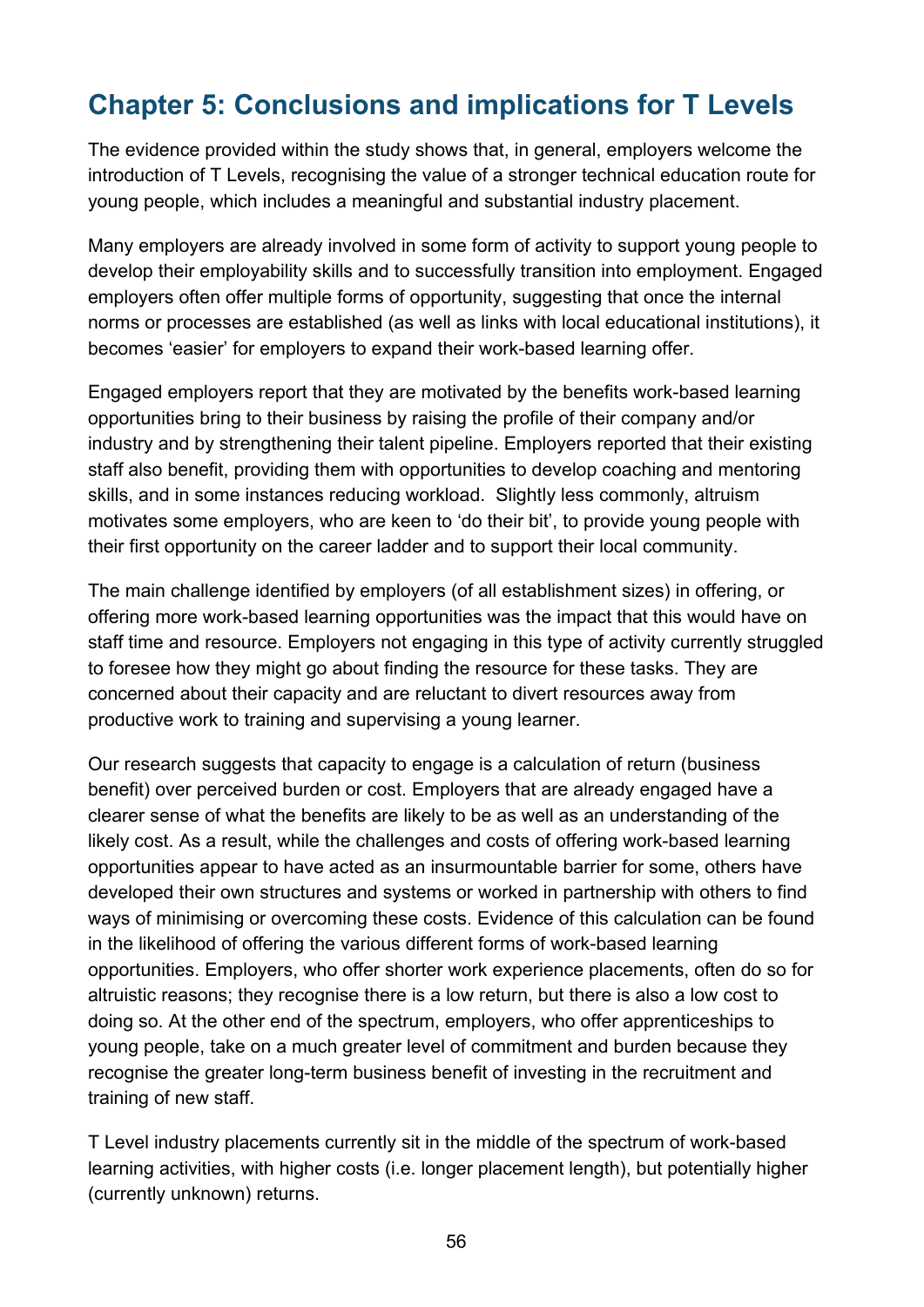The research identified three broad groups of employers in relation to their likelihood of offering industry placements in future:

- The largest group are willing to offer placements and have experience of doing so in the past, but they require more information about the operational aspects of the scheme to judge their capacity to do so;
- A smaller group are unable to confirm their willingness or capacity without being first provided with more information, usually because they lack the track record of delivering work-based learning opportunities and associated understanding of costs and benefits;
- A final, small group that report unwillingness or inability to offer placements for capacity issues or a preference for established work-based qualifications such as Apprenticeships.

Successfully generating industry placements amongst the first two groups is likely to require a package of support that demonstrate the company benefits of an industry placement and/or sufficiently minimise the *costs* to the extent that altruistic motivations are able to kick in.

This research suggests that an effective information and support package would include the following:

- Clear specification of the role of the learning provider and the support that they will provide, to shift some level of perceived burden away from the employer;
- Guidance which includes best practice on how other employers have established support structures to minimise time and resource cost and maximise value to business – this could draw on learning from apprenticeships;
- Potentially a set of core learner objectives for industry placements in each pathway that learning providers could then tailor to meet the needs of their specific course content; and
- Appropriate flexibilities for implementation i.e. flexibility on the structure of the placement to best meet the business need but clarity on whether or not to pay the placements student, as well as suggested (minimum) wage and any travel expenses policy.

It is likely that this kind of detailed information could also help to address concerns amongst those employers in the final group that reported themselves unwilling and unable to provide T Level industry placements due to capacity.

However, there is a specific issue to address amongst the final group of employers related to the location and value of T Levels in the wider educational context. Over recent years, the government has expanded the range of programmes through which employers are invited to provide work-based learning opportunities. As previous research has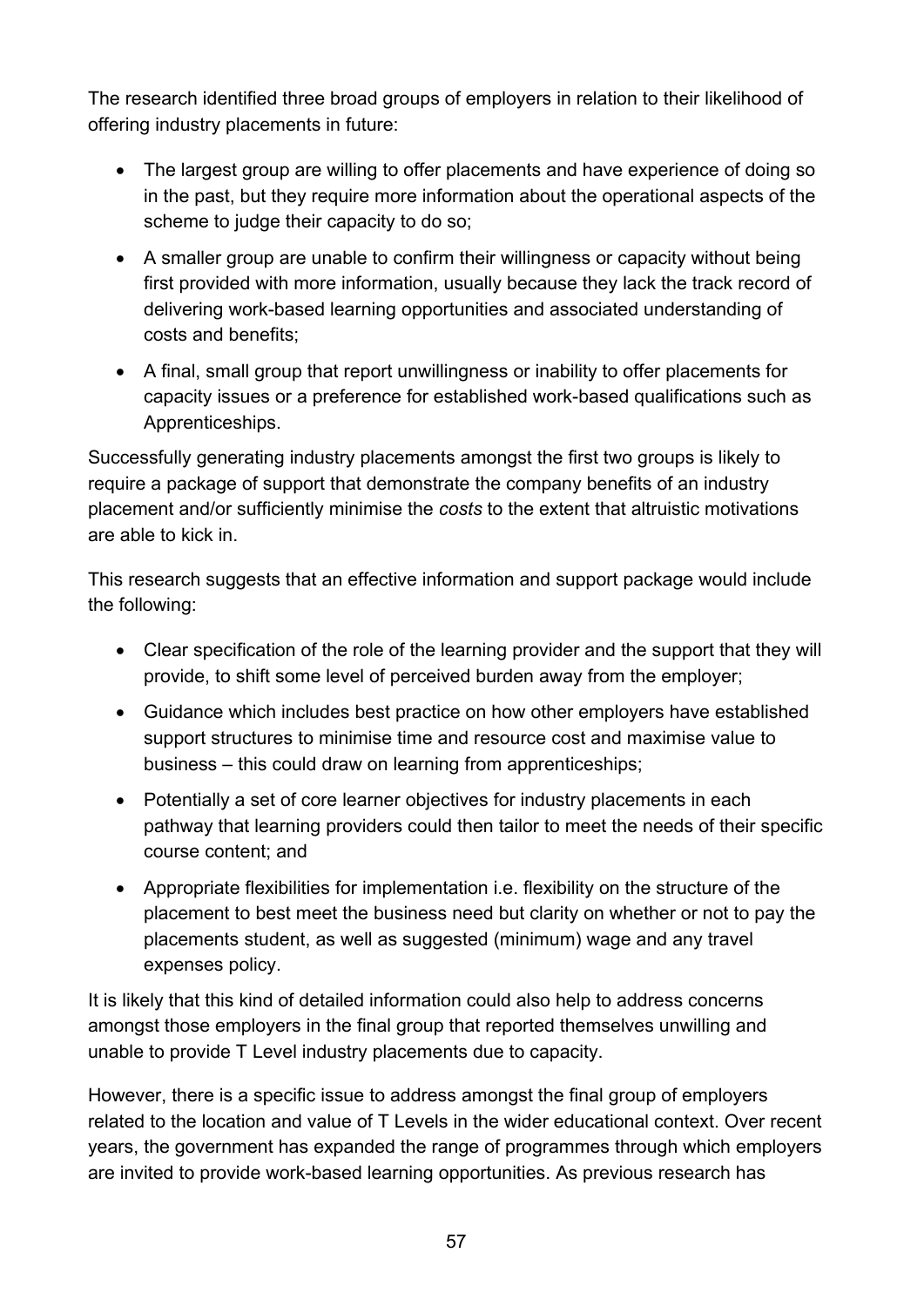highlighted, one of the risks identified is that employers can become fatigued and confused with this expanding breadth of expectations.[12](#page-57-1) 

There are two specific elements of this issue. Firstly, employers are not currently clear on how T Levels fit with the range of other qualification options available. To be able to understand whether and how the qualification (and providing a placement) might benefit their organisation, they need to understand how it fits with and compares to options such as A levels, apprenticeships, NVQs and university degrees. Where the industry is one in which vocational qualifications are already well-established, the value of a T Level, compared to an apprenticeship or a qualification with a more significant work placement component, is questioned. This is based on a perception that a primarily classroombased qualification is a poor substitute for work-based learning.

Secondly, this research shows that particularly in routes where apprenticeships and other vocational training programmes are already established, we are likely to see trade-offs between employers' willingness to offer T Level industry placements and their ability to continue with existing vocational placements, traineeships and apprenticeships.

Generating engagement amongst this group of employers will be more challenging. It is likely to require coordinated communications across responsible departments and agencies to locate T Levels within the wider educational landscape. Such communications could usefully highlight good practice in systems, structures and partnership working that can minimise or overcome supervision costs; this would help to enhance perceived capacity and reduce the risk for potential for trade-offs or substitution between different forms of work-based learning.

# <span id="page-57-0"></span>**Recommendations**

 $\overline{a}$ 

The research suggests that in order to promote engagement and enable employers to make informed decisions about their capacity to engage with T Level industry placements, the following will need be addressed.

Firstly, employers should be given clear information, in order to inform their capacity calculations:

- What will be expected of employers?
- What will the financial cost of meeting these expectations be (e.g. staff supervision time, training, legislation and health and safety requirements)?

<span id="page-57-1"></span><sup>12</sup> DfE (2017)<https://www.gov.uk/government/publications/work-placements-call-for-evidence-report>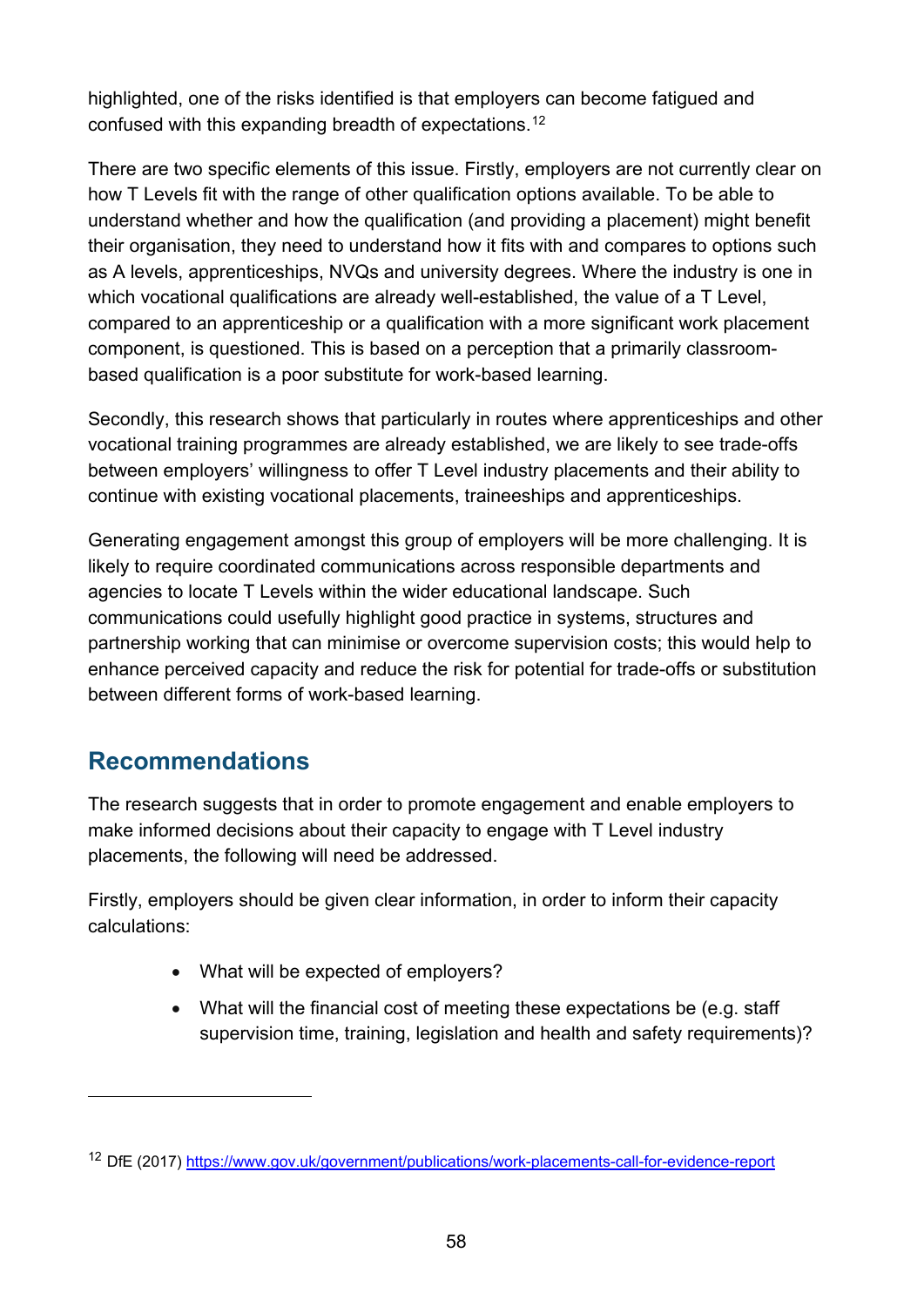• What type and level of support (including potential financial support) will be available?

Secondly, the role of the learning provider needs to be clear and must minimise the burden on employers. Employers were keen for learning providers to minimise this burden by: matching young people to an appropriate placement; providing pre-placement preparation and training; and providing ongoing support for both the employer and young person. It is crucial that learning providers are appropriately skilled and equipped to fulfil this role in the way that employers expect.

Finally, to develop and implement T Level industry placements, employer and industryspecific considerations should be taken into account. This includes consideration of employer support, particularly for SMEs where the resource requirement for supervision may be acute. There is also a need for particular consideration of routes where there are barriers to providing a 'meaningful' placement, such as legal and safety restrictions, or where there are already well-established technical education routes.

Addressing these challenges will help bridge the gap between employers' willingness to engage in T Levels and their capacity and capability to do so.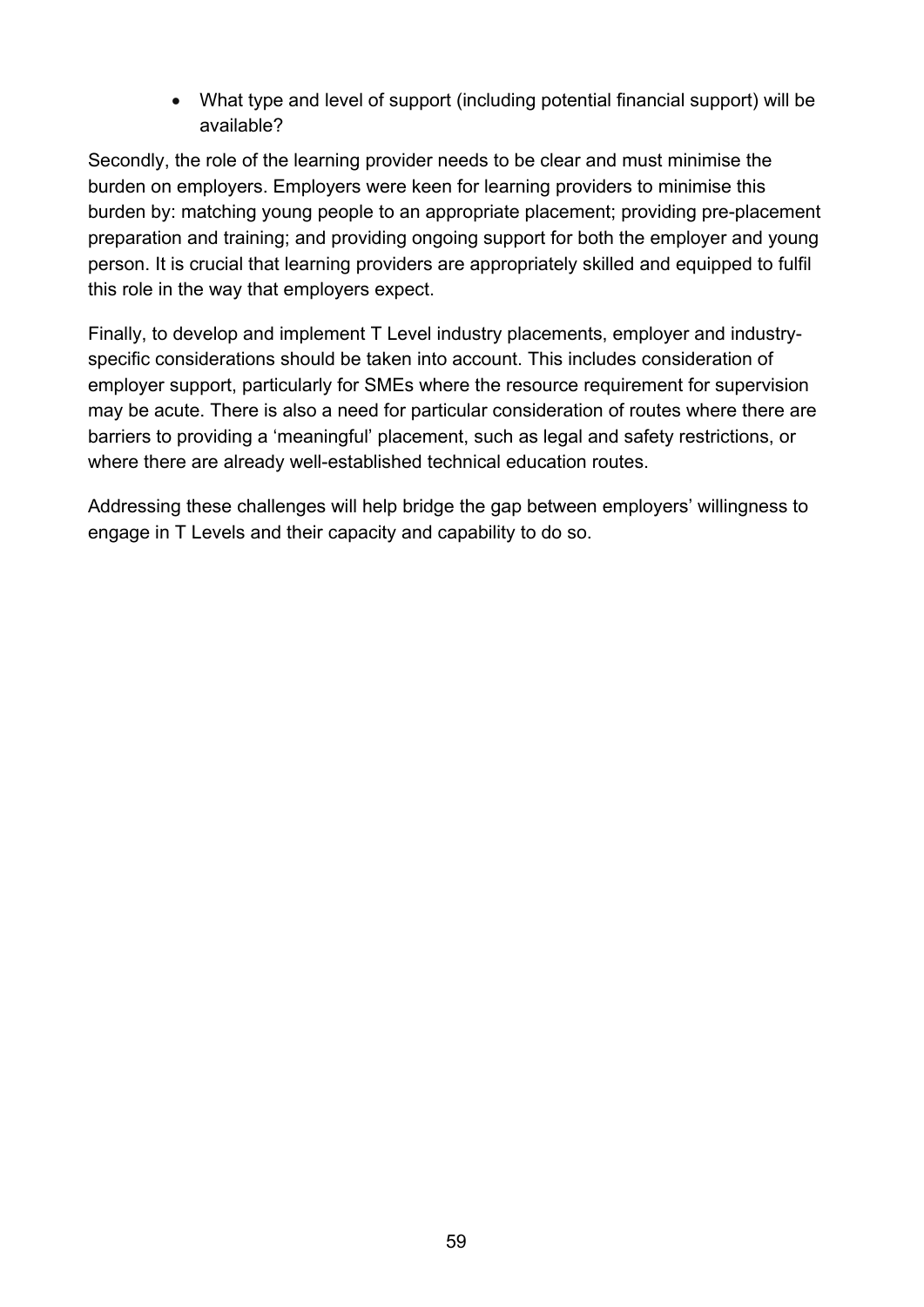# **Appendix 1: Summary of route-level key findings**

<span id="page-59-0"></span>

| <b>Route</b>                                   | <b>Current offer (outlined in</b><br>Chapter 2)                                                                                                                                                                                 | <b>Perceptions of T Levels</b><br>(outlined in Chapter 4)                                                                                                                                                                                                                                                                                                                                                                              | <b>Key drivers (outlined</b><br>in Chapter 2)                                                                       | Key barriers (outlined in<br><b>Chapter 3)</b>                                                                                                                                                                                                                                                                                                   |
|------------------------------------------------|---------------------------------------------------------------------------------------------------------------------------------------------------------------------------------------------------------------------------------|----------------------------------------------------------------------------------------------------------------------------------------------------------------------------------------------------------------------------------------------------------------------------------------------------------------------------------------------------------------------------------------------------------------------------------------|---------------------------------------------------------------------------------------------------------------------|--------------------------------------------------------------------------------------------------------------------------------------------------------------------------------------------------------------------------------------------------------------------------------------------------------------------------------------------------|
| Agriculture,<br>Environment and<br>Animal care | Work placements were the<br>most common type of<br>offering, with a focus on<br>helping to ensure a<br>pipeline of future (young)<br>talent into the industry.<br>Placements can be<br>seasonal $-$ i.e. starting in<br>summer: | Key positives:<br>Second year of course.<br>One point of contact at<br>$\blacksquare$<br>learning provider.<br>Key concerns/barriers:<br>Staff time and<br>resources.<br>Course length is too<br>$\overline{\phantom{a}}$<br>short.<br>How T Levels fit with<br>other qualifications.<br>Particular interest in<br>how this fits with<br>apprenticeships.<br>Concerns around<br>location and travel.<br>Seasonality and<br>scheduling. | Will help to fill the skills<br>gap in the future.<br>To inspire the next<br>generation to work in<br>the industry. | Impact on staff time and<br>resource.<br>Nature of work means it is<br>impractical for young people<br>to take part:<br>Physical work.<br>Working with animals.<br>Accessing the worksite<br>(rural).<br>Challenging to offer<br>meaningful work:<br>Learner needs<br>experience or knowledge<br>to do menial tasks such<br>as filing paperwork. |
| <b>Business and</b><br>Administration          | Each type of work-based<br>learning opportunity was<br>relatively common,<br>especially work<br>placements. Work<br>placements tend to be<br>offered to degree level<br>students - such as third<br>year sandwich placements.   | Key positives:<br>Second year of course.<br>One point of contact at<br>$\overline{a}$<br>learning provider.<br>Key concerns/barriers:<br>Staff time and<br>resources.<br>Paying the learner.<br>$\overline{\phantom{a}}$                                                                                                                                                                                                               | <b>Corporate Social</b><br>Responsibility.<br>Fits well within the<br>organisation's ethos.                         | Impact on staff time and<br>resource.<br>Nature of work means it is<br>impractical for young people<br>to take part:<br>Security concerns over<br>cash handling.                                                                                                                                                                                 |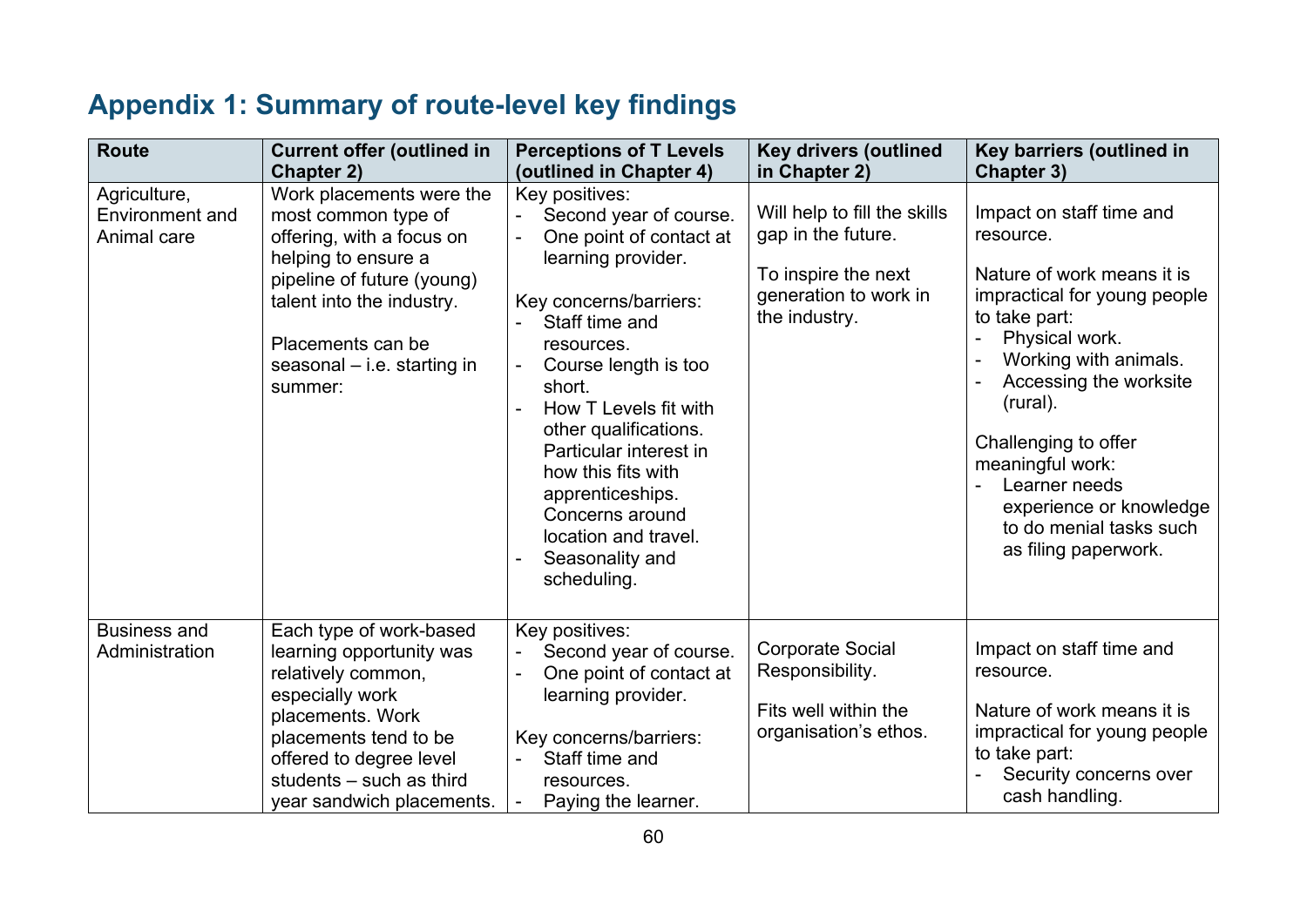| Catering and<br>Hospitality | Work experience and<br>placements opportunities<br>were the most common<br>type of opportunity offered.<br>They were mostly ad-hoc<br>lasting one to two weeks<br>with school pupils, with<br>such opportunities coming<br>about after employers are<br>approached by schools or<br>colleges.                                                     | Key positives:<br>Second year of course.<br>Mandatory nature.<br>Key concerns/barriers:<br>Staff time and<br>resources.<br>Paying the learner.<br>$\overline{\phantom{a}}$<br>Scheduling of hours -<br>evenings and<br>weekends.                                                                                                                                                          | <b>Corporate Social</b><br>Responsibility.<br>Helps to fill the skills<br>gap now.<br>To inspire the next<br>generation to work in<br>the industry. | Impact on staff time and<br>resource.<br>Nature of work means it is<br>impractical for young people<br>to take part:<br>Accessing the worksite<br>(rural).<br>Health and safety<br>$\blacksquare$<br>requirements of working<br>in a Kitchen.<br>Challenging to offer<br>meaningful work:<br>Most meaningful work is<br>done outside typical<br>'college' hours. |
|-----------------------------|---------------------------------------------------------------------------------------------------------------------------------------------------------------------------------------------------------------------------------------------------------------------------------------------------------------------------------------------------|-------------------------------------------------------------------------------------------------------------------------------------------------------------------------------------------------------------------------------------------------------------------------------------------------------------------------------------------------------------------------------------------|-----------------------------------------------------------------------------------------------------------------------------------------------------|------------------------------------------------------------------------------------------------------------------------------------------------------------------------------------------------------------------------------------------------------------------------------------------------------------------------------------------------------------------|
| Construction                | Apprenticeships were the<br>most common type of<br>opportunity offered by<br>employers in the<br>construction route. These<br>opportunities are well<br>established with employers<br>having offered them for<br>several years. Work<br>placements and<br>experience were less<br>common, mainly offered ad<br>hoc through family<br>connections. | Key positives:<br>Second year of course.<br>$\overline{\phantom{a}}$<br>One point of contact at<br>$\blacksquare$<br>learning provider.<br>Pre-placement training.<br>Key concerns/barriers:<br>Staff time and<br>resources.<br>Course length is too<br>short.<br>Course content.<br>$\overline{\phantom{a}}$<br>How T Levels fit with<br>other qualifications.<br>Particular interest in | <b>Corporate Social</b><br>Responsibility.<br>Fits well within the<br>business structure.<br>Will help to fill the skills<br>gap in the future.     | Impact on staff time and<br>resource.<br>Nature of work means it is<br>impractical for young people<br>to take part:<br>Restrictions on under-<br>18s accessing sites.<br><b>Need for CSCS</b><br>certificate to access site.                                                                                                                                    |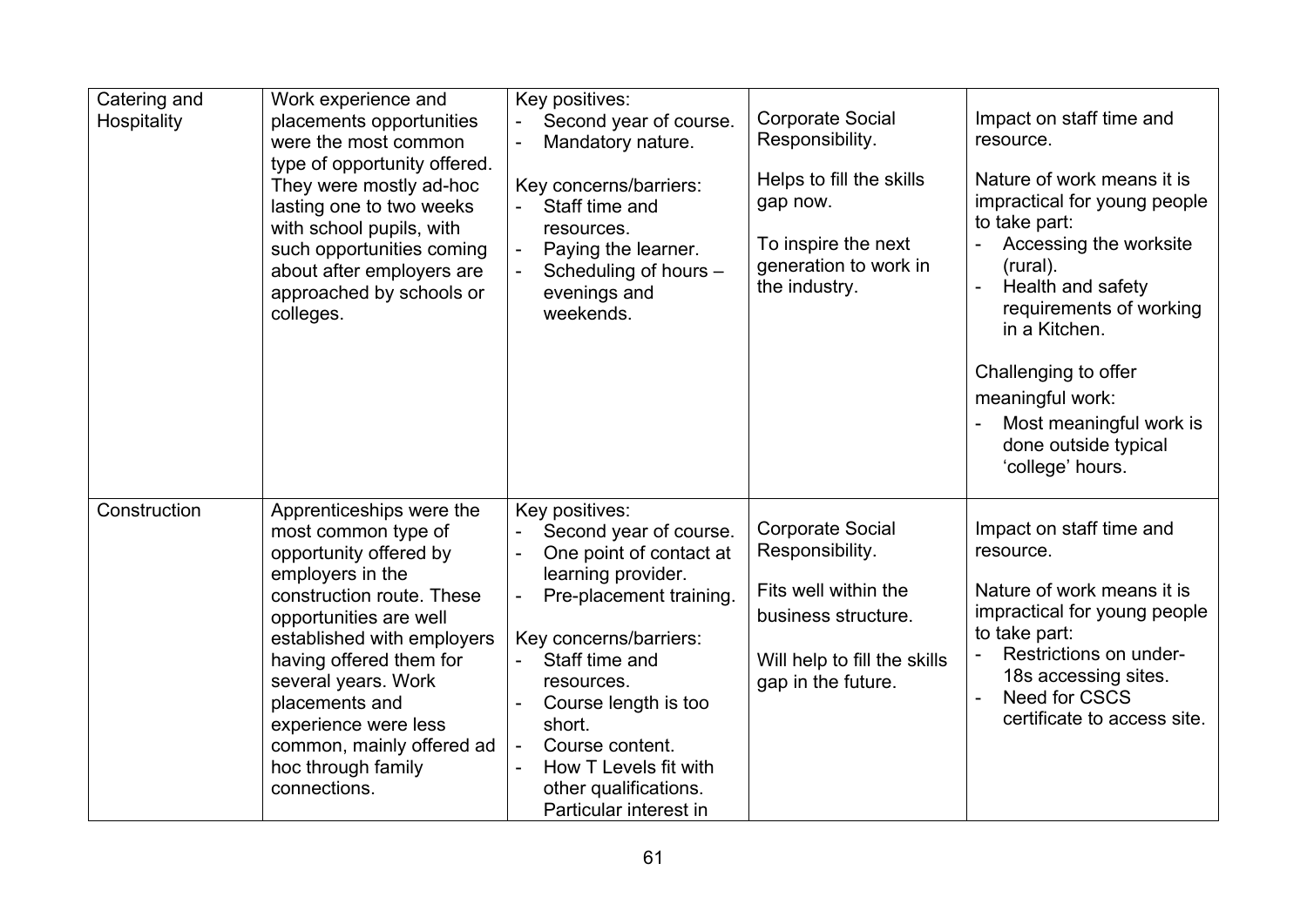| Creative and<br>Design | Work experience and work<br>placements were more<br>common than<br>apprenticeships with a view<br>to attracting or<br>strengthening recruitment<br>pipelines for skilled<br>individuals (usually<br>graduate level for work<br>placements), or inspiring<br>younger generations<br>through work experience. | how this fits with<br>apprenticeships.<br>Legislation and health<br>and safety (e.g.<br>physical working<br>environments and/or<br>exposure to hazardous<br>materials / chemicals<br>and CSCS<br>qualifications/cards).<br>Key positives:<br>Second year of course.<br>One point of contact at<br>learning provider.<br>Key concerns/barriers:<br>Staff time and<br>resources.<br>Course content.<br>Paying the learner.<br>$\overline{\phantom{a}}$<br>Scheduling of hours -<br>evenings and<br>weekends. | To inspire the next<br>generation to work in<br>the industry.<br>Strengthens their<br>recruiting pipeline.<br>Will help to fill the skills<br>gap in the future. | Impact on staff time and<br>resource:<br>Intense supervision<br>required with tasks<br>requiring a high level of<br>technical skill.<br>Challenging to offer<br>meaningful work:<br>Lengthy training required<br>to carry out work. |
|------------------------|-------------------------------------------------------------------------------------------------------------------------------------------------------------------------------------------------------------------------------------------------------------------------------------------------------------|------------------------------------------------------------------------------------------------------------------------------------------------------------------------------------------------------------------------------------------------------------------------------------------------------------------------------------------------------------------------------------------------------------------------------------------------------------------------------------------------------------|------------------------------------------------------------------------------------------------------------------------------------------------------------------|-------------------------------------------------------------------------------------------------------------------------------------------------------------------------------------------------------------------------------------|
| <b>Digital</b>         | The offering of each type of<br>work-based learning<br>opportunity was relatively<br>uncommon among the<br>employers interviewed.                                                                                                                                                                           | Key positives:<br>Second year of course.<br>One point of contact at<br>learning provider.<br>Pre-placement training.                                                                                                                                                                                                                                                                                                                                                                                       | Fits well within the<br>organisation's ethos.<br>Strengthens their<br>recruiting pipeline.                                                                       | Impact on staff time and<br>resource:<br>Financial impact in terms<br>of lost productivity.                                                                                                                                         |
|                        | Where work experience or<br>placements was offered<br>this tended to be through<br>ad hoc requests.                                                                                                                                                                                                         | Key concerns/barriers:<br>Staff time and<br>resources.                                                                                                                                                                                                                                                                                                                                                                                                                                                     |                                                                                                                                                                  | Concerns about the upfront<br>administrative burden.                                                                                                                                                                                |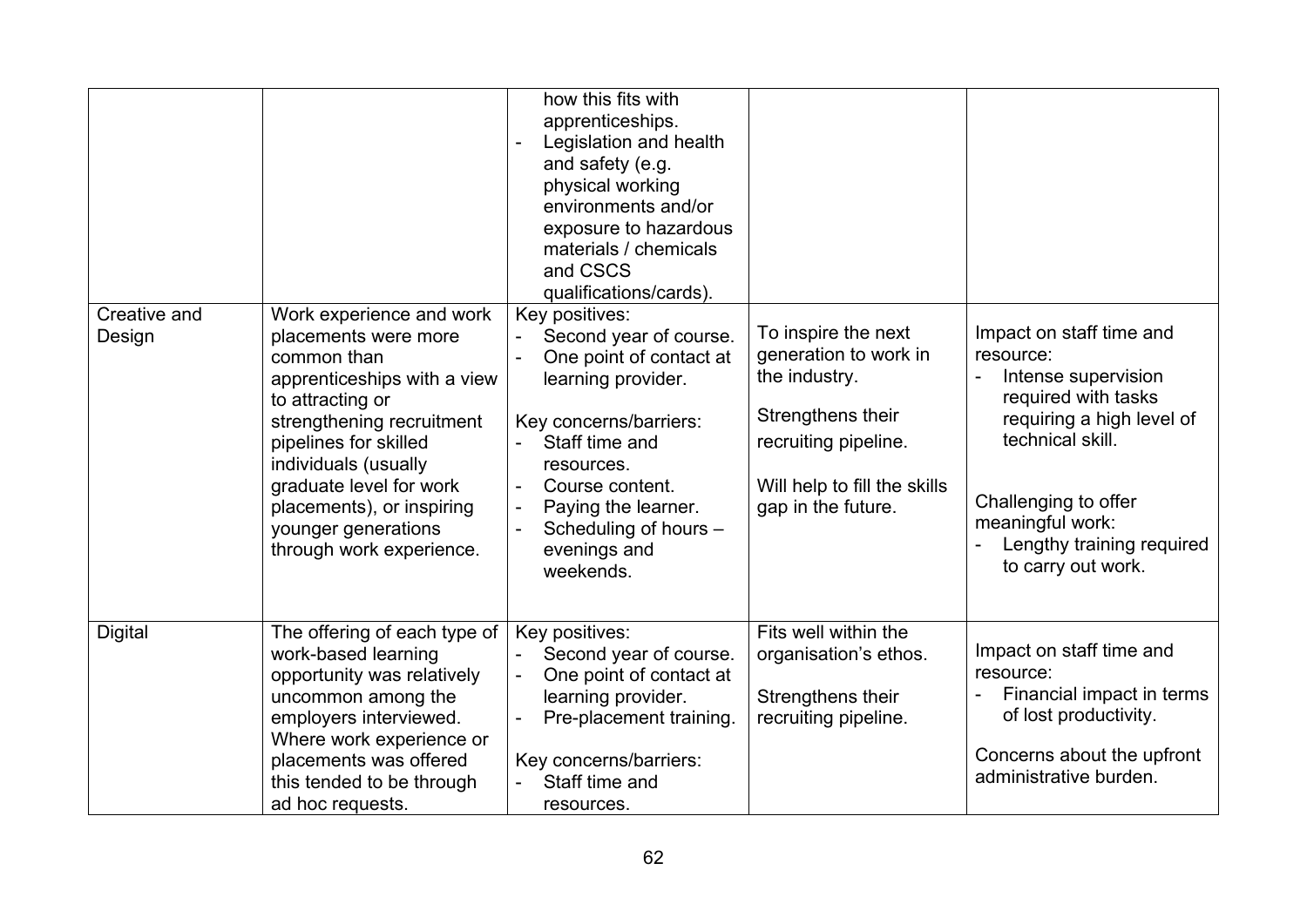|                                   | Apprenticeships were more<br>formal and strategically<br>focused on bringing in new<br>talent to the business.                                                                                                           | Mandatory nature.                                                                                                                                                                                                                          |                                                                                                                                                                                          | Challenging to offer<br>meaningful work:<br>Highly technical work<br>means limited<br>opportunities to do<br>anything but shadow a<br>member of staff.                                                                                                                                                                                                    |
|-----------------------------------|--------------------------------------------------------------------------------------------------------------------------------------------------------------------------------------------------------------------------|--------------------------------------------------------------------------------------------------------------------------------------------------------------------------------------------------------------------------------------------|------------------------------------------------------------------------------------------------------------------------------------------------------------------------------------------|-----------------------------------------------------------------------------------------------------------------------------------------------------------------------------------------------------------------------------------------------------------------------------------------------------------------------------------------------------------|
| <b>Education and</b><br>Childcare | High levels of engagement<br>with each type of work-<br>based learning opportunity.<br>Community links and<br>personal experience<br>among senior personnel<br>are key motivators behind<br>offering such opportunities. | Key positives:<br>Second year of course.<br>One point of contact at<br>learning provider.<br>Key concerns/barriers:<br>Staff time and<br>resources.<br>How T Levels fit with<br>other qualifications.<br>Legislation (e.g. DBS<br>checks). | To inspire the next<br>generation to work in<br>the industry.<br>Fits well within their<br>industry/sector.<br>Gives current<br>employees a chance to<br>coach or mentor new<br>workers. | Nature of work means it is<br>impractical for young people<br>to take part:<br>Being in contact with<br>young and/or vulnerable<br>people (DBS checks<br>may be required).<br>Dealing with sensitive or<br>confidential information.<br>Concerns about the upfront<br>administrative burden:<br>Too much paperwork.<br>Risk assessments for<br>under-18s. |
| Engineering and<br>Manufacturing  | Work placements and<br>apprenticeships seen as<br>useful and traditional<br>routes into the industry for<br>young people.                                                                                                | Key positives:<br>Second year of course.<br>Key concerns/barriers:<br>Staff time and<br>resources.<br>Course length is too<br>short.<br>Course content.                                                                                    | Will help to fill the skills<br>gap in the future.<br>Strengthens their<br>recruiting pipeline.                                                                                          | Impact on staff time and<br>resource:<br>Intense supervision<br>required for learners to<br>carry out potentially<br>dangerous tasks.                                                                                                                                                                                                                     |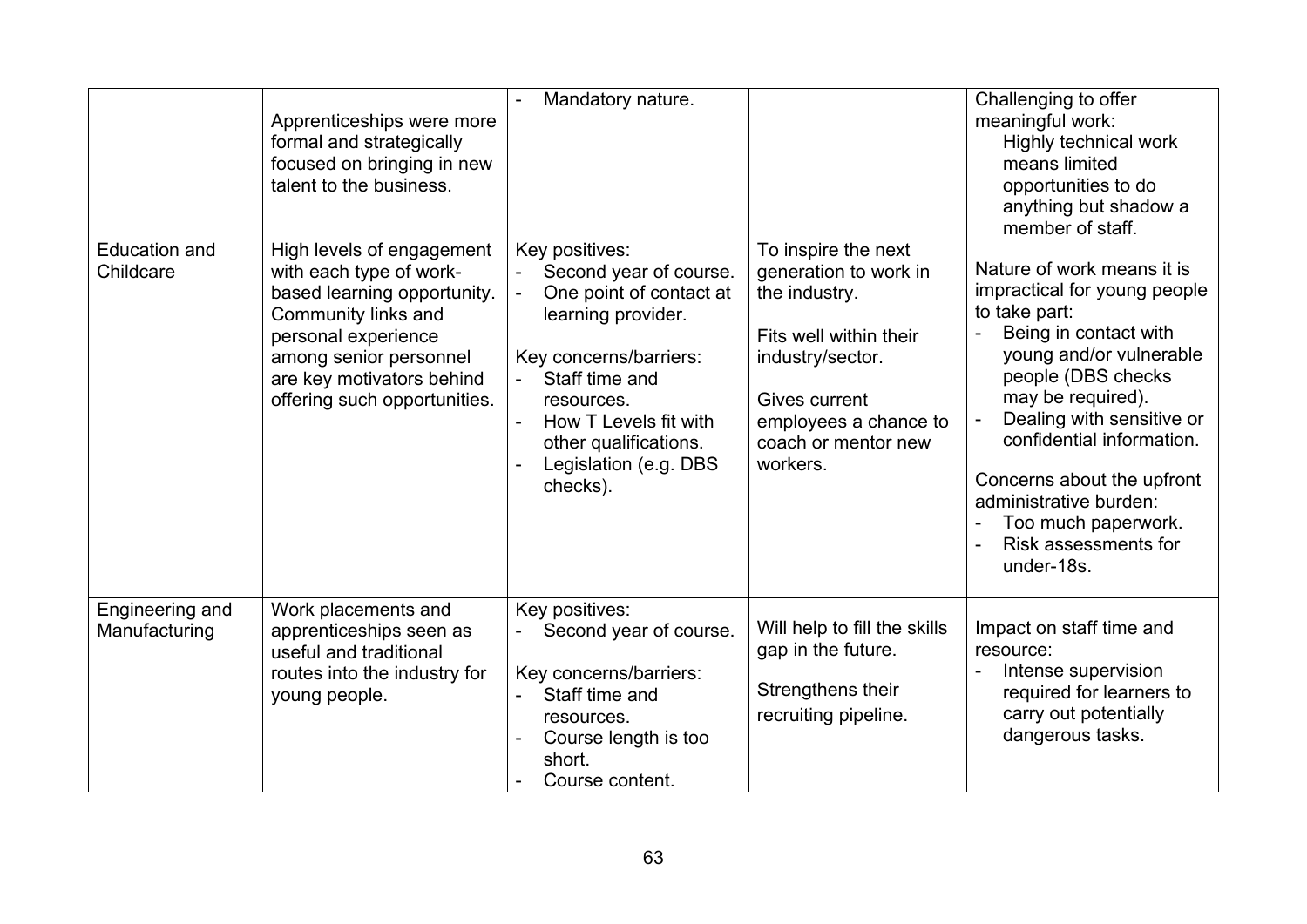|                        |                                                                              | How T Levels fit with<br>other qualifications.<br>Particular interest in<br>how this fits with<br>apprenticeships.<br>Seasonality and<br>scheduling. |                                                             | Nature of work means it is<br>impractical for young people<br>to take part:<br>Legal requirement to<br>supervise under-18s /<br>unqualified when<br>performing tasks.<br>Under-18s / unqualified<br>prohibited from<br>performing tasks.<br>Negative previous<br>experience.<br>Lack of confidence in the<br>skills / productivity of young<br>people:<br>Financial cost of low<br>productivity of placement<br>student.<br>Concerns about the upfront<br>administrative burden.<br>Additional health and<br>safety requirements for<br>under-18s (including risk<br>assessments). |
|------------------------|------------------------------------------------------------------------------|------------------------------------------------------------------------------------------------------------------------------------------------------|-------------------------------------------------------------|------------------------------------------------------------------------------------------------------------------------------------------------------------------------------------------------------------------------------------------------------------------------------------------------------------------------------------------------------------------------------------------------------------------------------------------------------------------------------------------------------------------------------------------------------------------------------------|
| <b>Hair and Beauty</b> | Work experience was the<br>more common type of<br>opportunity offered by the | Key positives:<br>Second year of course.                                                                                                             | Brings a fresh<br>perspective to our<br>organisation. Gives | Impact on staff time and<br>resource.                                                                                                                                                                                                                                                                                                                                                                                                                                                                                                                                              |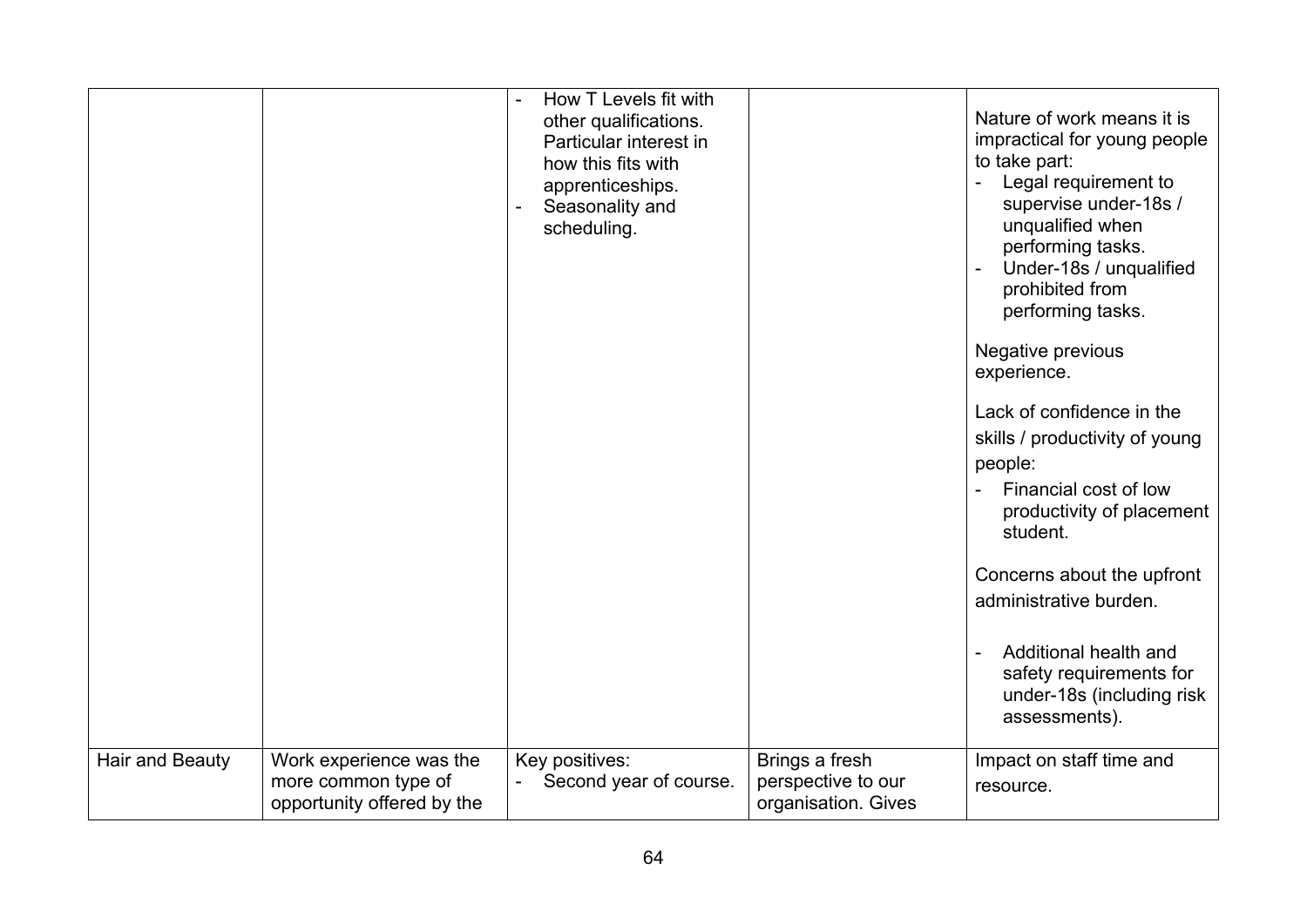|                       | employers interviewed.<br>Largely involving work<br>shadowing facilitated<br>through requests from local<br>schools and colleges.                                                                                                                                                         | One point of contact at<br>$\overline{a}$<br>learning provider.<br>Key concerns/barriers:<br>Staff time and<br>resources.<br>Legislation and health<br>and safety (e.g.<br>exposure to hazardous<br>materials / chemicals).<br>Scheduling of hours -<br>evenings and<br>weekends.                                                                                                           | current employees a<br>chance to coach or<br>mentor new workers.                                                                                                               | Negative previous<br>experience.                                                                                                                                                                                                                                                                                                                                                                                      |
|-----------------------|-------------------------------------------------------------------------------------------------------------------------------------------------------------------------------------------------------------------------------------------------------------------------------------------|---------------------------------------------------------------------------------------------------------------------------------------------------------------------------------------------------------------------------------------------------------------------------------------------------------------------------------------------------------------------------------------------|--------------------------------------------------------------------------------------------------------------------------------------------------------------------------------|-----------------------------------------------------------------------------------------------------------------------------------------------------------------------------------------------------------------------------------------------------------------------------------------------------------------------------------------------------------------------------------------------------------------------|
| Health and<br>Science | Another route where<br>employers tend to have<br>strong links with local<br>communities and offer<br>work experience and<br>placements as part of CSR<br>policies. Placement seen<br>as a traditional route for<br>students (college and<br>degree level) to enter<br>health professions. | Key positives:<br>Second year of course.<br>One point of contact at<br>learning provider.<br>Pre-placement training.<br>Key concerns/barriers:<br>Staff time and<br>resources. Legislation<br>and health and safety<br>(e.g. DBS checks and<br>inoculations)<br>How T Levels fit with<br>other qualifications.<br>Paying the learner.<br>Scheduling of hours -<br>evenings and<br>weekends. | To inspire the next<br>generation to work in<br>the industry. Corporate<br>Social Responsibility.<br>Gives current<br>employees a chance to<br>coach or mentor new<br>workers. | Impact on staff time and<br>resource:<br>Supervision and<br>mentoring required<br>throughout entire<br>apprenticeship (care<br>work).<br>Nature of work means it is<br>impractical for young people<br>to take part:<br>Presence of the learner<br>can be disruptive for<br>vulnerable patients (DBS<br>checks may be<br>required).<br>Age restrictions or<br>certification/qualifications<br>to access certain areas |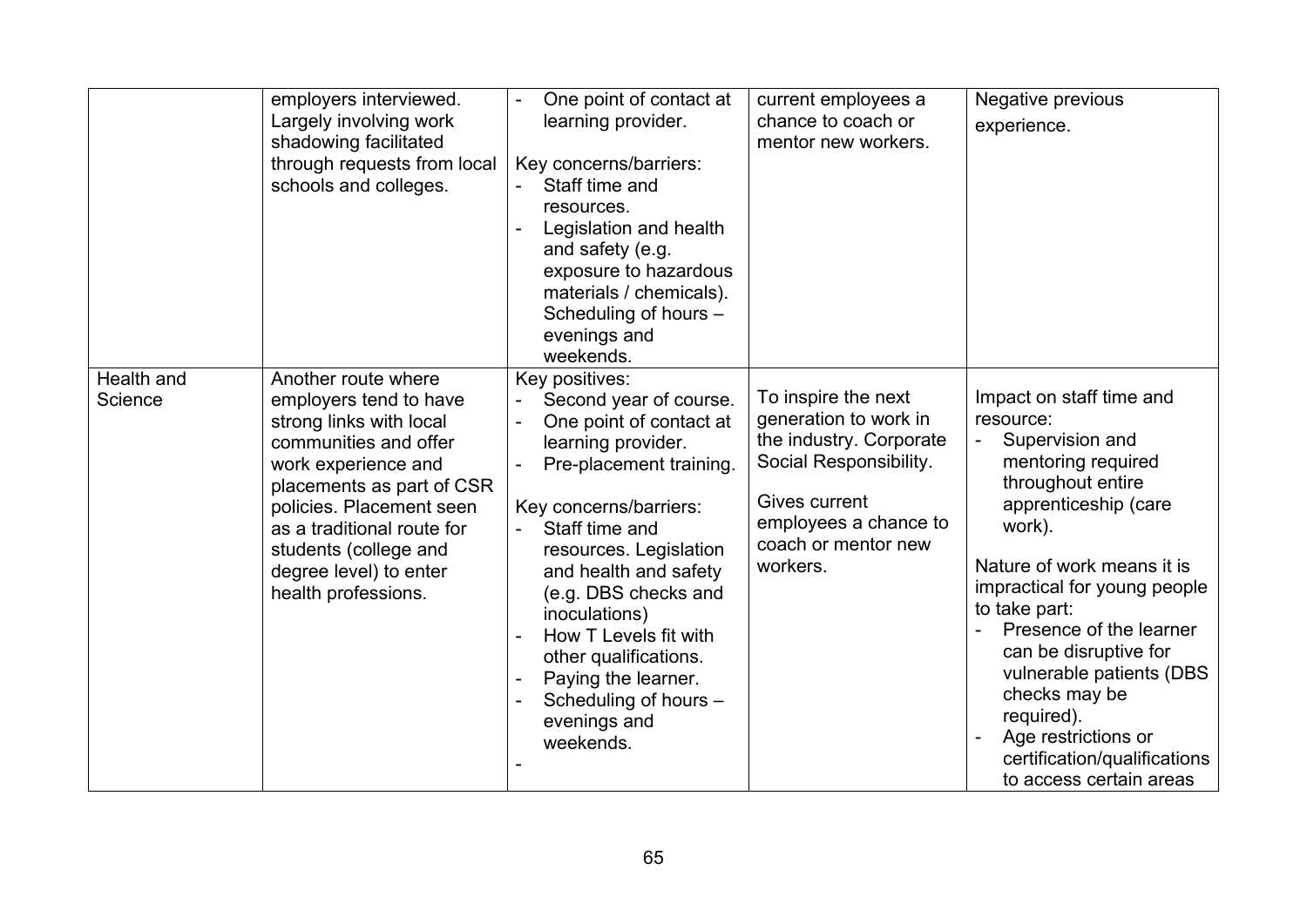|                                  |                                                                                                                                                                                                                                               |                                                                                                                                                  |                                                                                             | of hospitals (e.g. X-ray<br>room, operating theatre).                                                                                                                                                                                                                                                                                                        |
|----------------------------------|-----------------------------------------------------------------------------------------------------------------------------------------------------------------------------------------------------------------------------------------------|--------------------------------------------------------------------------------------------------------------------------------------------------|---------------------------------------------------------------------------------------------|--------------------------------------------------------------------------------------------------------------------------------------------------------------------------------------------------------------------------------------------------------------------------------------------------------------------------------------------------------------|
|                                  |                                                                                                                                                                                                                                               |                                                                                                                                                  |                                                                                             | Challenging to offer<br>meaningful work:<br>Unless experienced or<br>qualified, type of work<br>the learner can carry out<br>in a care home is very<br>limited.<br>Negative previous<br>experience.<br>Concerns about the upfront<br>administrative burden:<br>Too much paperwork.<br>Lack of confidence in the<br>skills / productivity of young<br>people. |
| Legal, Finance<br>and Accounting | Offerings of work<br>experience and work<br>placements tended to be<br>through word of mouth or<br>family connections, for<br>admin roles or back office<br>functions. They were also<br>used in some cases to help<br>overcome busy periods. | Key positives:<br>Second year of course.<br>Key concerns/barriers:<br>Staff time and<br>resources.<br>Course length is too<br>short. Role is too | Fits well within the<br>organisation's ethos.<br><b>Corporate Social</b><br>Responsibility. | Impact on staff time and<br>resource.<br>Challenging to offer<br>meaningful work:<br>Data protection issues<br>mean learners would be<br>limited to observation.                                                                                                                                                                                             |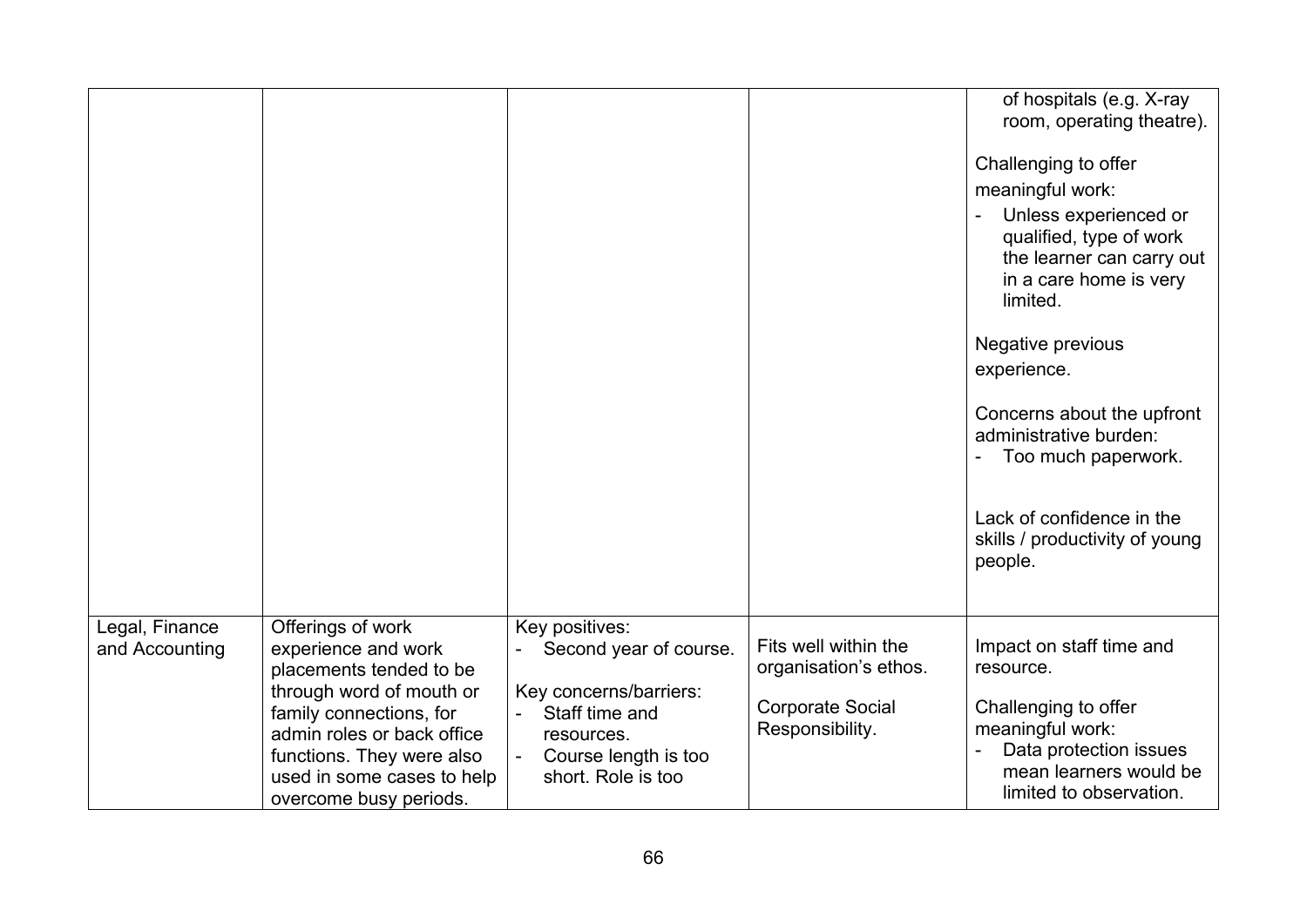| complex to be covered<br>in this length of time.<br>Course content.<br>Legislation (e.g.<br>confidentiality<br>agreements). | Concerns about the upfront<br>administrative burden:<br>Rigorous security checks<br>if cash handling<br>involved. |
|-----------------------------------------------------------------------------------------------------------------------------|-------------------------------------------------------------------------------------------------------------------|
|                                                                                                                             | Lack of confidence in the<br>skills/ productivity of young<br>people.                                             |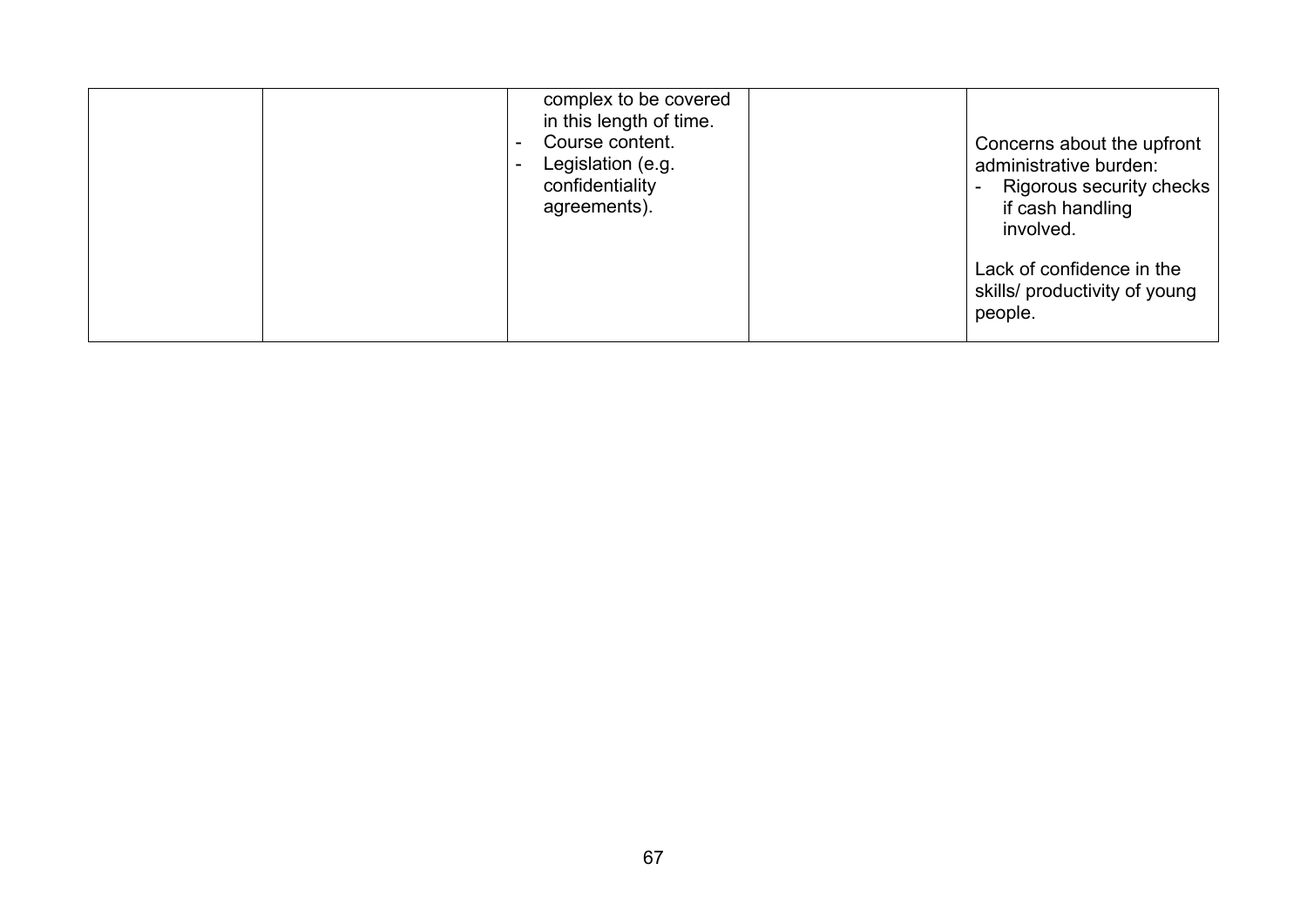# <span id="page-67-0"></span>**Appendix 2: Sample breakdowns by secondary quotas**

| <b>Region</b>               | <b>Achieved</b> |
|-----------------------------|-----------------|
| <b>North East</b>           | 12              |
| <b>North West</b>           | 9               |
| <b>Yorkshire and Humber</b> | $\overline{7}$  |
| <b>East Midlands</b>        | 18              |
| <b>West Midlands</b>        | 12              |
| East of England             | 12              |
| London                      | 17              |
| South East                  | 18              |
| South West                  | 15              |

**Table 1: Region breakdown achieved**

#### **Table 2: Urban and rural breakdown achieved**

| <b>Current engagement in work-based</b><br>learning opportunities | <b>Achieved</b> |  |
|-------------------------------------------------------------------|-----------------|--|
| <b>Urban</b>                                                      | 102             |  |
| Rural                                                             | 18              |  |

#### **Table 3: Number of potential routes the employer could offer**

| Number of routes offered | <b>Achieved</b> |
|--------------------------|-----------------|
|                          | 24              |
| More than 1              | 96              |